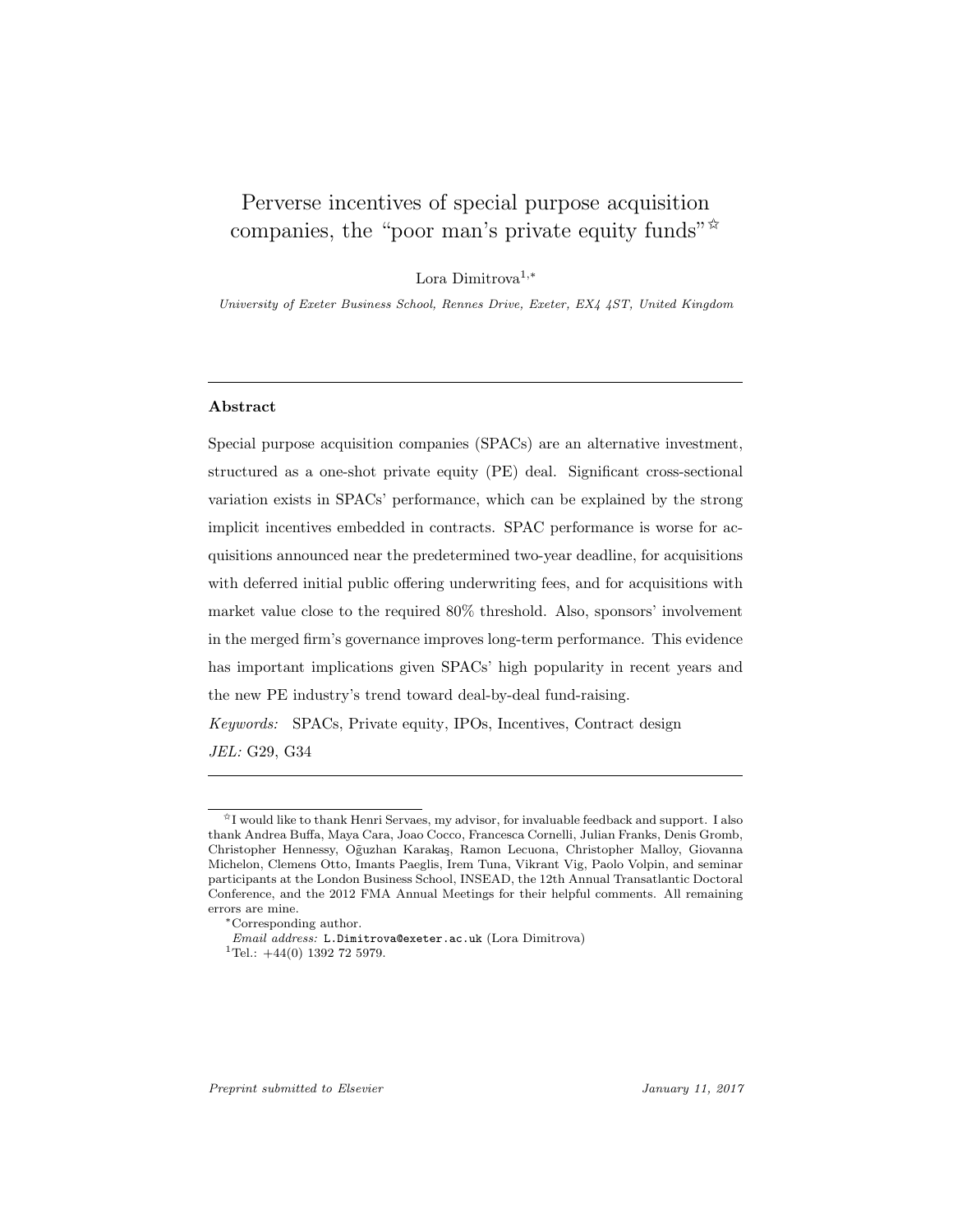## 1. Introduction

(PE)] affect their performance.

Special purpose acquisition companies (SPACs) are blank-check companies that have no operations but go public with the intention of merging with or acquiring a company with the proceeds of the SPAC's initial public offering <sup>5</sup> (IPO) of shares. Since 2003, SPACs have raised more than \$31 billion in U.S. markets. They have represented a significant proportion of IPOs, especially in the years leading up to the 2007–2009 financial crisis, reaching more than one-third of U.S. IPO volume in 2007 (See Fig. 1). This paper studies the performance of SPACs and how incentives created by the contractual features <sup>10</sup> of SPACs [some of which bear a strong resemblance to that of private equity

#### [Insert Fig. 1 near here]

I find that, on average, SPACs perform extremely poorly, whether measured by long-run stock abnormal returns or operating performance. The average <sup>15</sup> four-year buy-and-hold return following the SPAC IPO is -51.9%, compared with an average return of 8.5% for all other companies that became public in the year of the SPAC IPO. Moreover, considerable cross-sectional variation exists in the degree to which SPACs destroy value with their acquisitions. I find strong evidence that much of SPAC value destruction through bad acquisitions <sup>20</sup> is a result of certain contractual features that give SPAC managers incentives to

pursue any acquisition over no acquisition. For instance, performance is worse when deals are completed just before the contractually specified deadline for a SPAC acquisition. This finding suggests that, as the deadline approaches, SPAC managers become desperate to do any acquisition, even a bad one, to avoid

<sup>25</sup> missing the deadline and having to liquidate the SPAC. Along the same lines, performance is worse if the deal just barely meets the contractually specified minimum transaction value. In addition, I find that performance is worse when SPAC IPO underwriter fees are deferred and paid upon a SPAC's successful merger completion, suggesting that underwriters with an interest in a deal being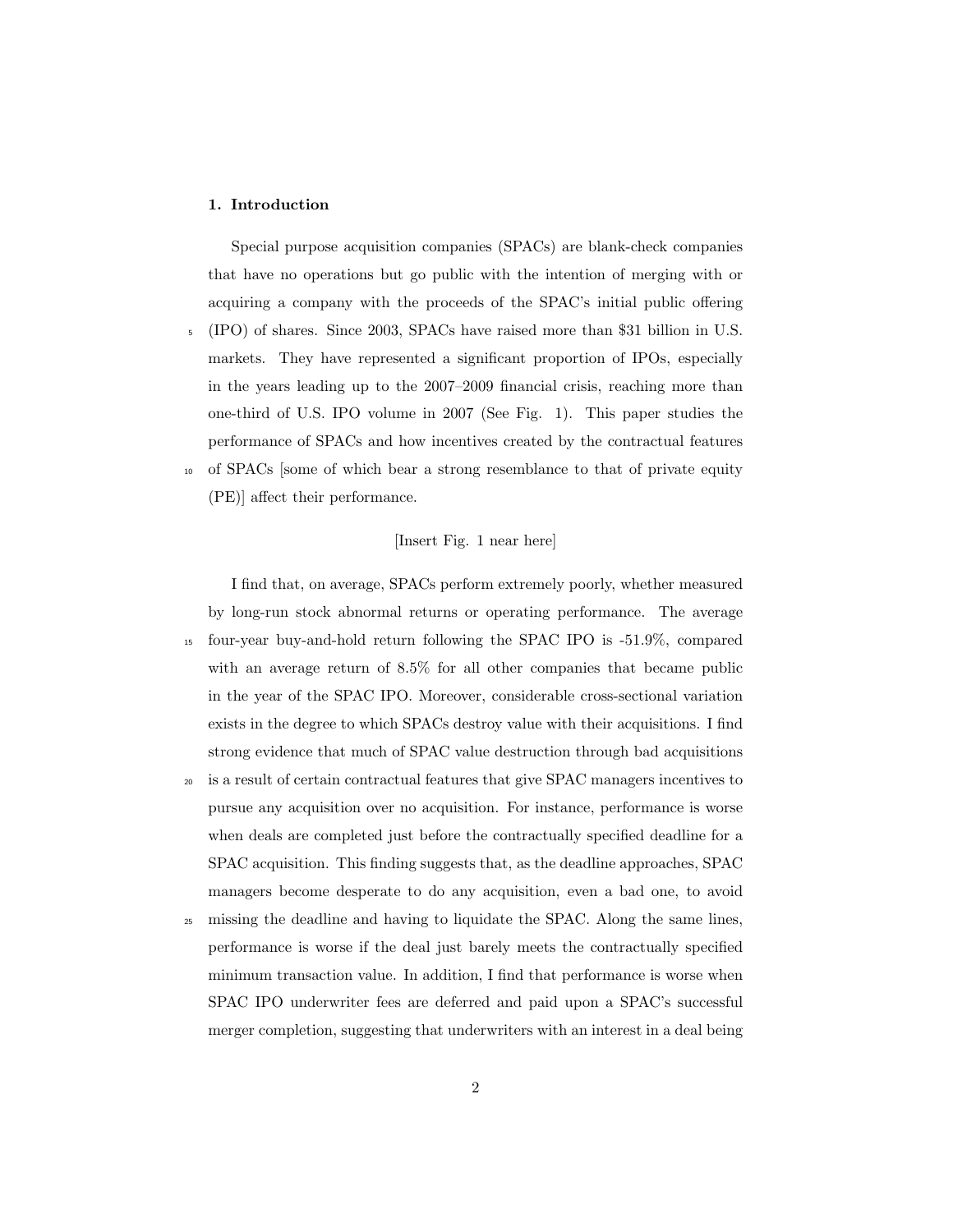<sup>30</sup> completed, regardless of its quality, are more likely to pitch bad deals to SPAC sponsors.

I also find that increasing SPAC sponsors' ownership is detrimental to performance and that appointing one of the sponsors as a chairman in the merged company improves it. Finally, evidence from the accounting performance, using

<sup>35</sup> measures such as operating margins and return on sales, further confirms that SPAC acquisitions significantly under-perform various benchmarks and that the poor operating performance of SPACs does not appear to be caused by higher leverage and financial distress costs. In summary, while the average investor in SPAC acquisitions incurs large losses in the long run, the perverse incentives of <sup>40</sup> SPACs cause some investors to lose more than others.

My results are important because they provide evidence of the detrimental effects of SPAC structure on sponsors to pursue a bad acquisition instead of no acquisition. The results also relate to the PE industry, as some of the structural features and implicit incentives that affect SPAC performance are

- <sup>45</sup> some of the most important hallmarks of the traditional private equity contract (Rodrigues and Stegemoller, [2](#page-2-0)013).<sup>2</sup> Above all, the evidence from this paper is especially relevant given the recent trend in the PE industry toward alternative, more transparent, and more flexible structures of investment. Although the PE industry has survived the 2007–2009 global financial crisis, it is cur-
- <sup>50</sup> rently undergoing significant changes and increased regulation, in the wake of public demand, media scrutiny, and government pressure. The use of alternative structures and asset classes is becoming more common as limited partners explore options beyond the traditional ten-year blind pool fund. Moreover, the

<span id="page-2-0"></span><sup>2</sup>For instance, both forms of investment have a finite life: two years for SPACs and typically ten years for a traditional PE. Also, the managerial compensation in both cases is incentivedriven. SPAC managers obtain 20% of the initial equity raised only upon successful merger completion, and PE managers are awarded 20% of the gains only upon successful exit. In addition, while SPAC sponsors are required to spend at least 80% of the money raised on a given target, PE investors are restricted on the amount of fund capital that can be used on a given deal.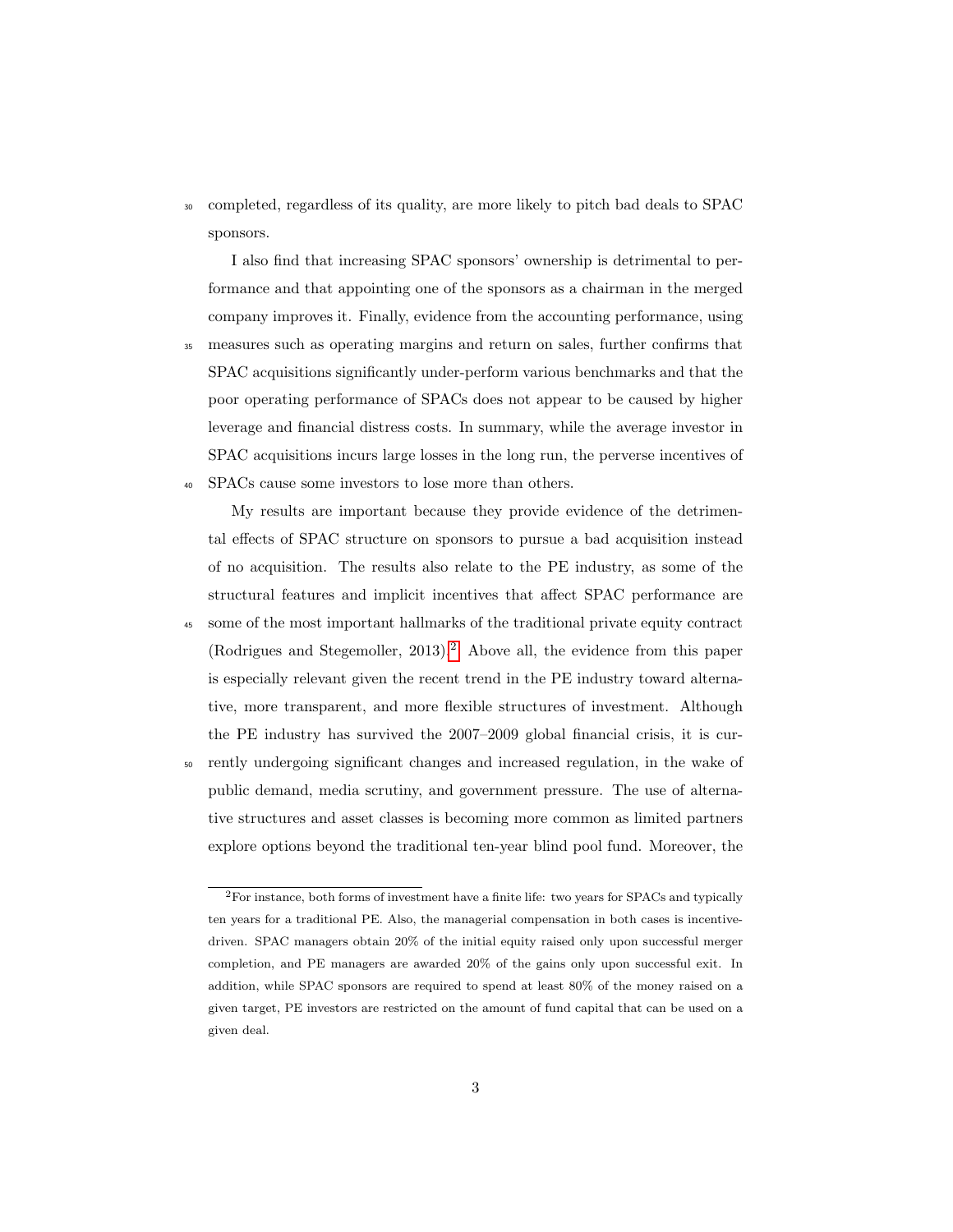deal-by-deal model of fund-raising (whereby investors are presented investment

- <sup>55</sup> opportunities and can either opt in or opt out on a case-by-case basis, without having to lock up their money for a ten-year period) was recently selected by investors as one of the most popular forms of tailor-made funds (see Fig. 2).[3](#page-3-0) However, while tough fund-raising conditions and market dynamics are likely to stimulate the growth of alternative PE structures, unless these structures are
- <sup>60</sup> designed to align the interests of managers and investors, they may not always be optimal.

## [Insert Fig. 2 near here]

The literature on SPACs is limited compared with the importance of SPAC deals. Researchers have overlooked the richness of empirical data that SPACs' <sup>65</sup> public disclosures offer and the unique form of SPACs (public form of private equity) that can be used to shed more light on the classic PE contract. The few papers that have studied them have mainly described their specific structure characteristics and legal implications. For instance, Heyman (2007) illustrates some of the important features of SPACs, and Rodrigues and Stegemoller

- $\sigma$  (2013) point out the legal differences between SPACs and private equity funds. Sjostrom (2008) compares SPAC characteristics with those of blank-check companies that are involved in reverse mergers, while Rodrigues and Stegemoller (2014) compare them with traditional IPOs. Berger (2008) underlines the increasing popularity of SPACs and highlights the various motives that lead pri-
- <sup>75</sup> vate targets to pursue an acquisition by a SPAC. Other recent papers examine the determinants of SPAC merger approvals (Cumming et al., 2014; Lakicevic et al., 2013). Papers also highlight the conflicts of interest inherent in the SPAC structure (Jog and Sun, 2007), the role that SPAC managers play in the approval of value-destroying acquisitions (Jenkinson and Sousa, 2011), and the
- <sup>80</sup> relation between SPACs governance and ownership and their short- and long-

<span id="page-3-0"></span> $3$  For additional discussion and analysis of the recent shifts in the business model of private equity, see Jacobides and Saaverda (2015).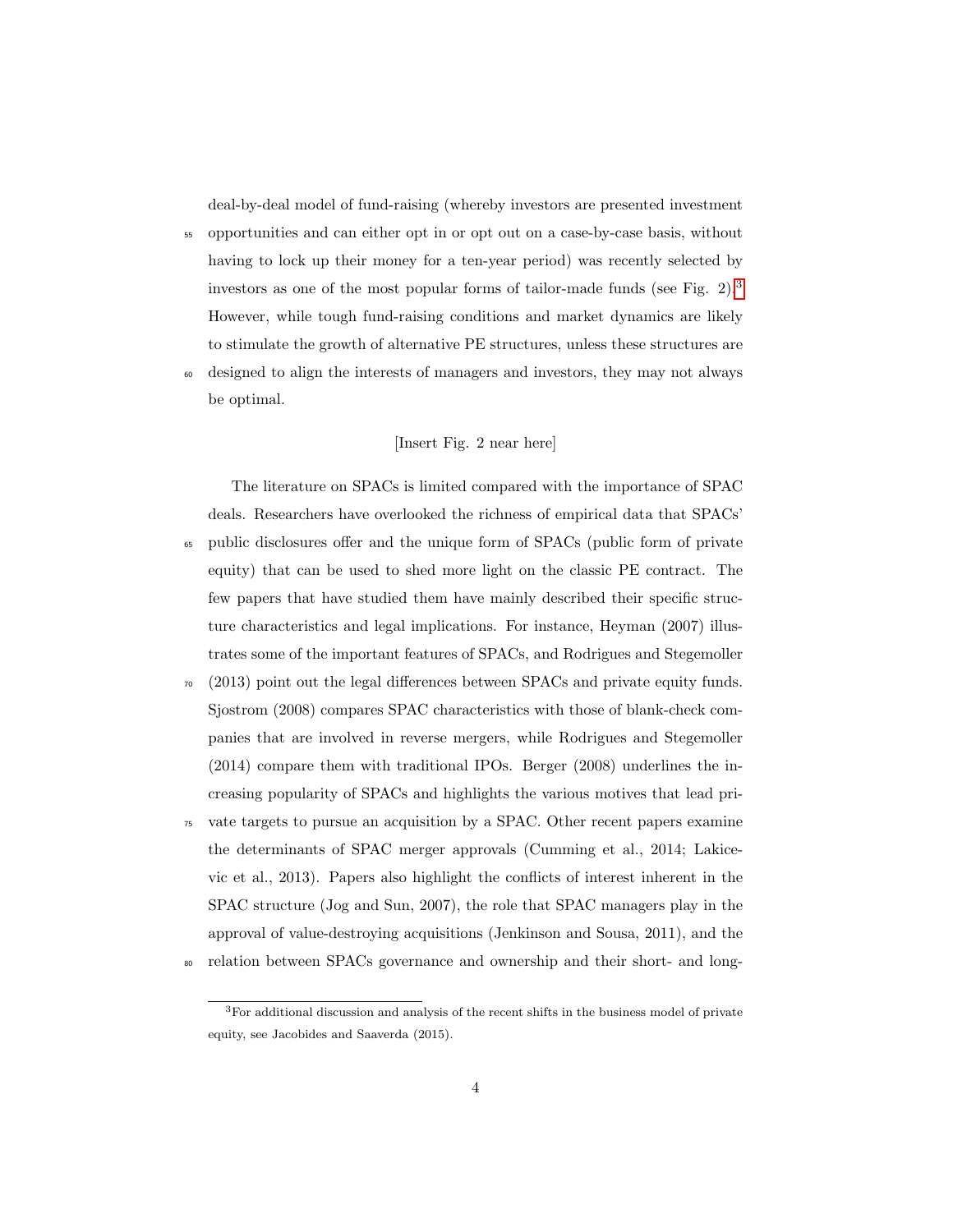run performance (Howe and O'Brien, 2012). However, because these are some of the earliest empirical papers on the topic, their cross-sectional multivariate analyses are restricted because of their small sample size. Finally, Lakicevic and Vulanovic (2013) examine the return patterns of different SPAC securities,

<sup>85</sup> Lewellen (2009) compares SPAC returns with those of private equity funds, and Tran (2010), whose paper is probably the closest to this study, compares the short-term performance of acquisitions by SPAC bidders with other acquisitions.

In this paper, I begin by examining the short-term performance of SPAC deals, differentiating between deal type (completed versus withdrawn). While

- <sup>90</sup> Tran (2010) examines all deal announcements and finds positive abnormal performance observed around the acquisition announcement, I show that this posi-tive effect is driven only by the completed deals.<sup>[4](#page-4-0)</sup> I then examine the long-term stock and operating performance for up to five years following the SPAC IPO. In contrast to Howe and O'Brien (2012), who also study SPACs' long-term stock
- <sup>95</sup> performance, I collect all governance, ownership, and control variables from the definitive proxy statement [Securities and Exchange Commission (SEC) Form DEFM 14A] between the SPAC and the target, not from the SPAC IPO prospectus. While the IPO prospectus reports important information about the SPAC following its IPO, Form DEFM 14A contains additional information relating
- <sup>100</sup> to the governance, ownership, and compensation of the combined company following the completion of the merger. I measure long-term performance from the date of SPAC IPO, not from the merger vote date. Setting the end date of the holding period relative to the merger vote date means that the holding periods are different for each SPAC and, thus, the returns are not comparable.
- <sup>105</sup> I use a fixed holding period that is uniform across all SPACs. I adjust the short- and long-term returns for the market performance, instead of using raw

<span id="page-4-0"></span><sup>4</sup>One-third of the SPAC deals in Tran's sample are later withdrawn and are never completed. Further, while the time to acquisition announcement is included in his regression analysis of short-term performance, he allows for linearity only in the relation between time and performance, while I find that the relation is in fact nonlinear.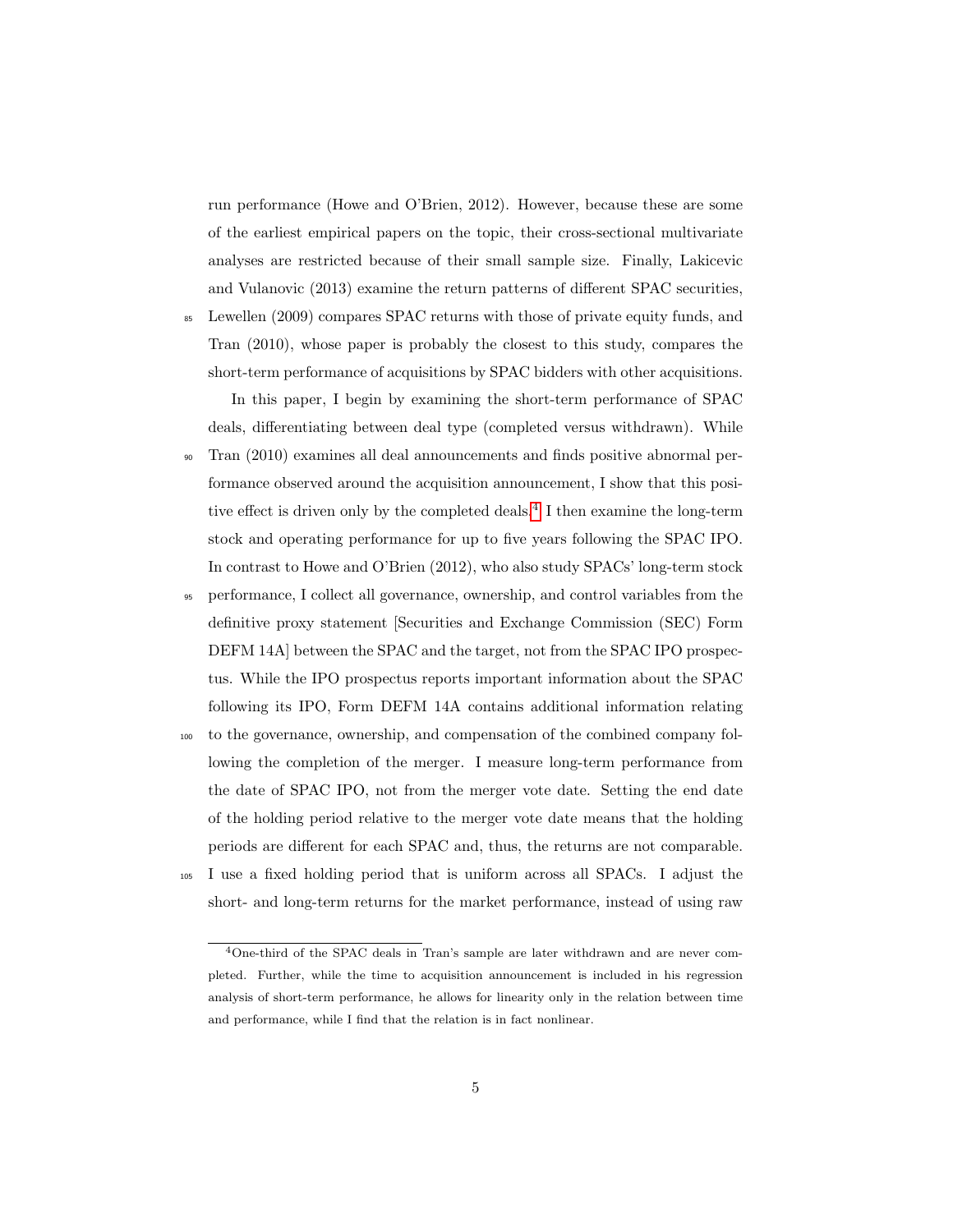returns. This adjustment removes the effect that market timing might have on performance. Finally, I perform multivariate analyses controlling for the effect of various important factors instead of relying only on univariate tests. This is

<sup>110</sup> the main contribution of the paper, as I introduce additional factors related to the conflicts of interest between various parties (including sponsors, target insiders, and SPAC IPO underwriters) involved in the deal, ownership structure, and corporate governance of the merged firms and show that they have significant explanatory power for the cross-sectional variation in the performance of <sup>115</sup> SPAC acquisitions.

The reminder of the paper is organized as follows. Section 2 discusses the

SPAC transactions in more detail. Section 3 describes the characteristics of the sample. Section 4 analyses the short- and long-term performance, as well as the operating performance, of the companies. Section 5 presents the cross-sectional <sup>120</sup> variation in performance. Section 6 concludes.

#### 2. Description of SPAC transactions

#### 2.1. The acquirer

A SPAC is a blank-check company formed to raise funds in a public stock offering for the sole purpose of purchasing an operating business. A SPAC is <sup>125</sup> typically established by a small group of experienced managers (the sponsors), who rely mainly on their reputation to raise capital by creating a publicly traded shell company and offering shares in the shell company to investors via an IPO. The IPO is structured as a sale of units consisting of both common stock and in-the-money warrants, which cannot be exercised until the SPAC completes an <sup>130</sup> acquisition. Usually, the common shares and warrants are decoupled from the

units, and they are traded separately after the IPO has been completed.

Upon the completion of the IPO, a minimum of 85% of the net proceeds of the offering are placed in an escrow or trust account, invested in low-risk U.S. government securities, until the SPAC's management makes an acquisition.[5](#page-5-0)

<span id="page-5-0"></span><sup>5</sup>SEC Rule 419 requires a blank-check company to hold 90% of the net IPO proceeds in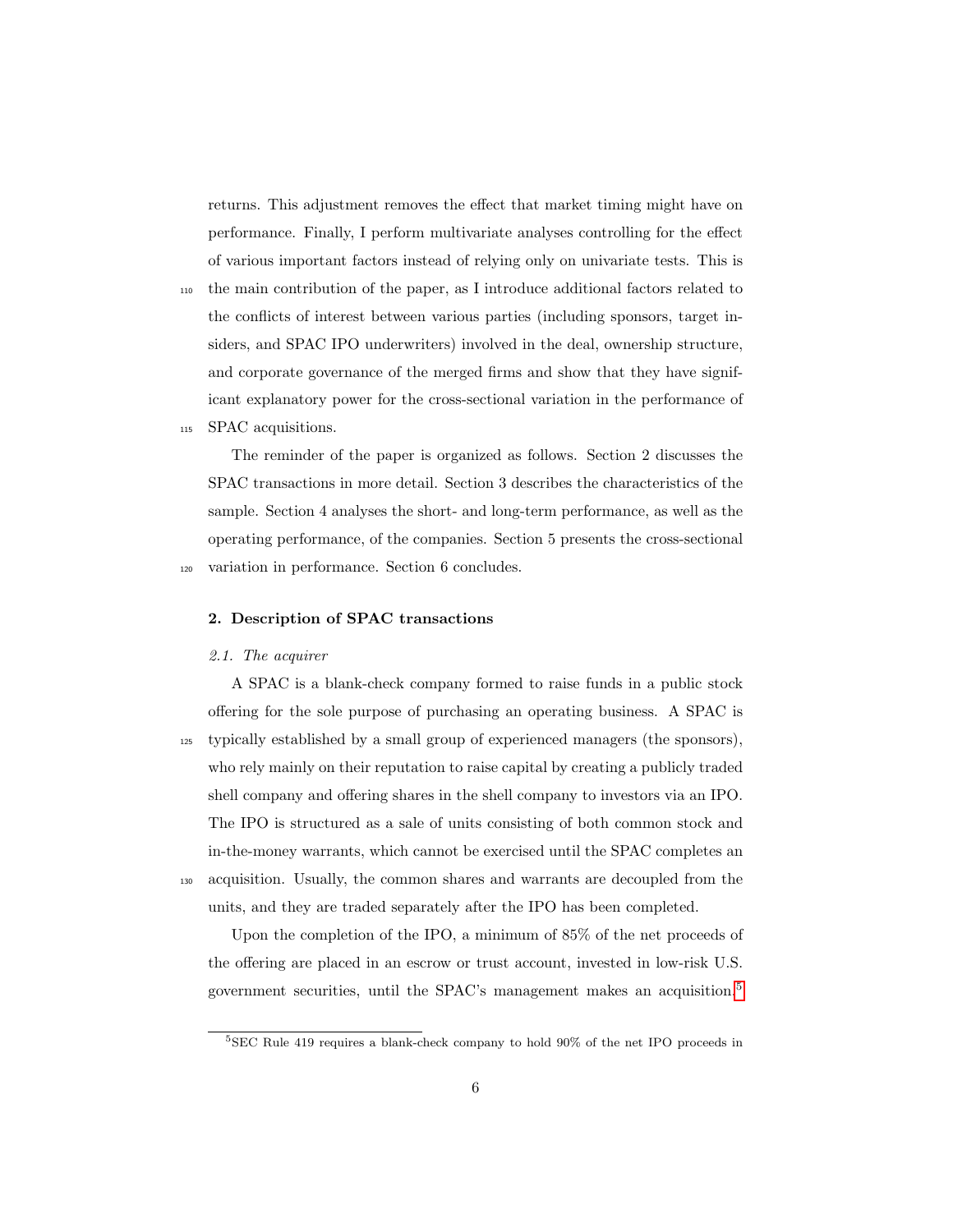<sup>135</sup> These funds are released upon the earlier of the completion of a business combination or the liquidation of the SPAC. The management is typically allowed to use the remainder of the proceeds that are not held in the trust as well as a predetermined fraction of the interest earned on the trust account to cover administrative expenses, fees, and working capital. The costs of due diligence on <sup>140</sup> prospective targets, as well as the costs of negotiation, structuring, and gaining

shareholder approval for the merger, are paid from this money.

SPAC managers are not granted a salary or other cash compensation.<sup>[6](#page-6-0)</sup> They commonly receive a 20% interest in the SPAC, which is usually purchased in a private placement executed prior to the IPO. They may also purchase heavily <sup>145</sup> discounted warrants through a private placement around the time of the IPO.

- If a deal is made, the 20% share of the founders becomes very valuable. If the SPAC liquidates without having completed an acquisition, the shares and warrants owned by the sponsors end up worthless. Sponsors do not receive any of the liquidation proceeds if a deal is not made. This situation, in effect, <sup>150</sup> creates an extremely strong economic incentive for the founders of the SPAC to
	- complete an acquisition prior to the SPAC's expiration date.

an escrow or trust account until it completes an acquisition. While earlier SPACs tended to put 85% in trust, the new generation SPACs are placing between 95% and 100% in the trust account (Rodrigues and Stegemoller, 2013).

<span id="page-6-0"></span><sup>6</sup>SPAC managers are allowed to use a maximum of 15% of the IPO proceeds for working capital. Examining IPO prospectuses, I find that SPAC managers commonly allocate a standard amount of \$180,000 to cover their administrative expenses over the two-year period. Furthermore, the money is usually being paid to a company that is affiliated to either one or more of the SPAC sponsors. I also find that a significant portion of the rest of the proceeds (that are being allocated for working capital) is used by the SPAC sponsors to pay for director and officer liability insurance premiums. When I study the relation between the size of the insurance premiums they buy and the stock market reaction to the acquisition announcement, I find a significantly negative relation between the two. SPACs with sponsors that insure themselves with higher premiums against potential future lawsuits are perceived to make lower quality deals (Lin et al., 2011).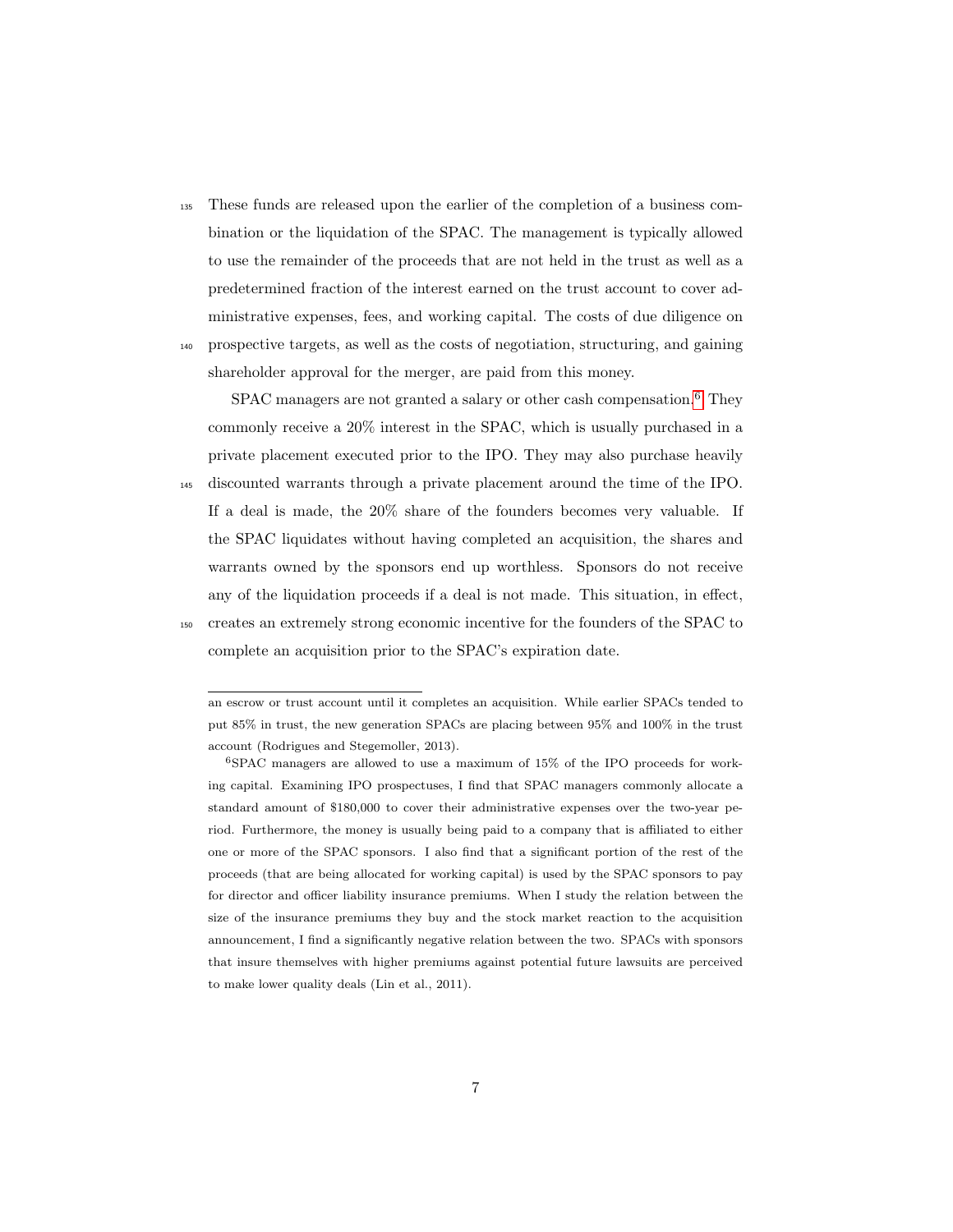#### 2.2. The acquisition

The founders normally have only 18 months from the date of the IPO to make an acquisition, plus a six-month grace period if a deal is announced but <sup>155</sup> not completed by then. If the SPAC does not acquire a target firm within the maximum period of two years, the company is required to liquidate and the escrowed IPO proceeds are distributed pro rata to holders of IPO shares (Savitz, 2005).

Given the time pressure and the strong incentives of the sponsors of the <sup>160</sup> SPAC to close an acquisition within the fixed time frame, the process of finding a suitable target starts immediately after the IPO and, in many cases, involves the consideration of a large number of potential target candidates (Tran, 2010). Although SPAC sponsors usually do not have a target company in mind at the time of the IPO, they do, based on their particular expertise, typically have a <sup>165</sup> specific industry or geographic region of interest for their future acquisition.

Another important characteristic of the SPAC is that it must spend at least 80% of its net assets on the business combination to avoid liquidation. While in some rare cases SPACs attempt to acquire multiple targets at the same time, the most common approach is the acquisition of a single target. Nevertheless, <sup>170</sup> the fact that SPACs must spend 80% of the invested money on the deal, a fact of which the target's own management and owners are well aware, could lead SPAC sponsors to overpay for the target company.

SPACs also rely on the advice of investment bankers, private equity professionals, lawyers, and business owners. For instance, in many cases, the SPAC <sup>175</sup> IPO underwriters become the company's advisers during the acquisition negotiation process. Underwrites have incentives to engage in the merger process because a portion of their IPO underwriting fees is usually deferred and paid only upon the successful completion of a business combination by the SPAC. In other words, if a SPAC fails to make an acquisition, the underwriters re-<sup>180</sup> ceive only a fraction of their total fee. While this in effect leads to high initial

trust values (lower immediate underwriting fees are subtracted at the time of the IPO), it also creates a strong incentive for the underwriters to push for any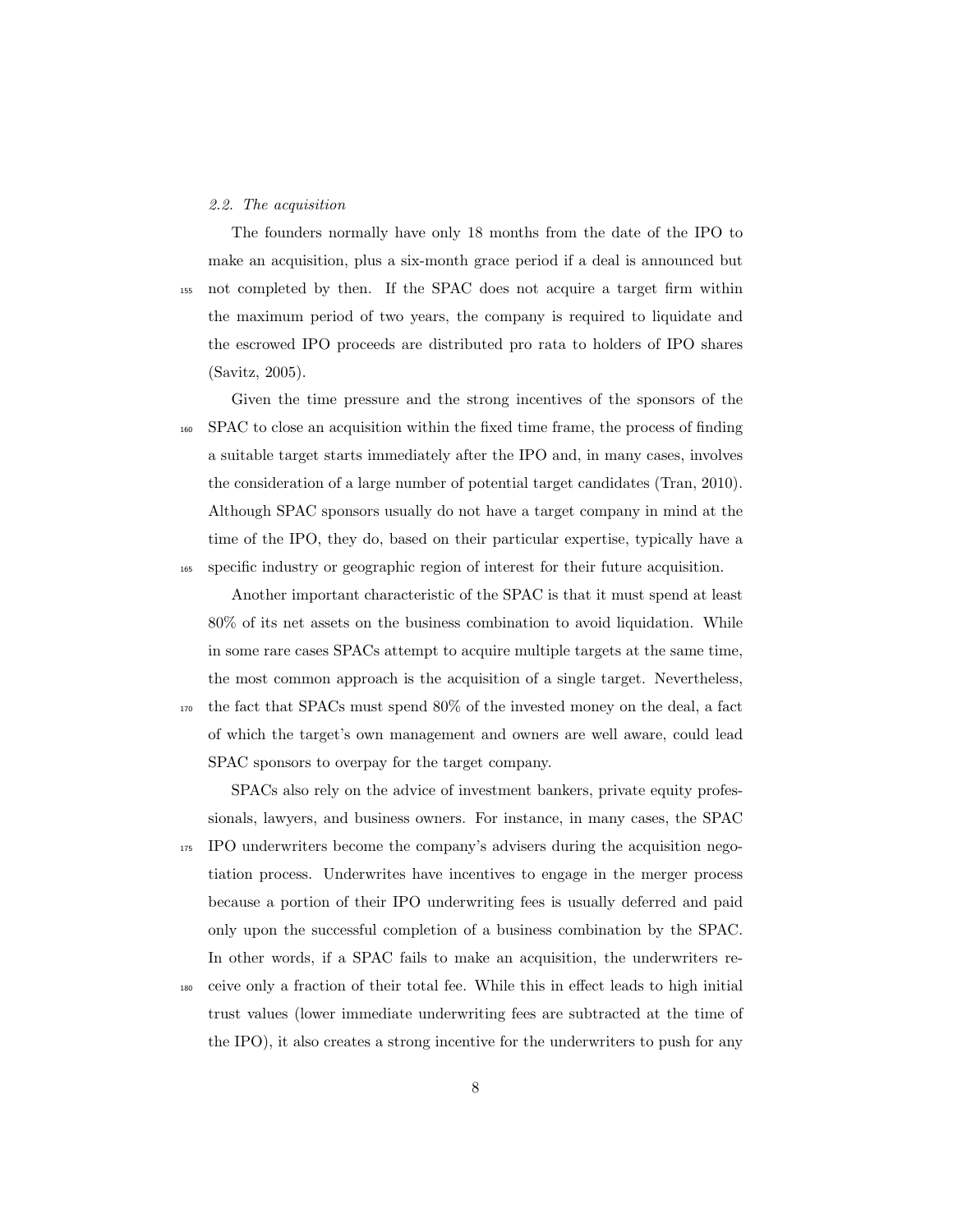potential target and to close a merger on time.

SPAC shareholders are allowed to vote on a proposed business combination,  $185$  even though such approval may not be required under state law.<sup>[7](#page-8-0)</sup> A proposed acquisition is approved by the share holders if (1) a majority of shareholders vote to approve the transaction and (2) a substantial percentage of shareholders (typically 60%–80%) agree not to redeem their shares for the pro rata trust value on the date of the shareholder vote. In other words, if more than a specified

<sup>190</sup> percentage (the conversion threshold) of SPAC investors cashed out their shares from the trust fund (typically 20%), the acquisition would not go forward. The two conditions must be satisfied for the acquisition to be approved. External shareholders who vote against a proposed acquisition are entitled to redeem their common stock in return for a pro rata share of the value held in trust if <sup>195</sup> the acquisition is ultimately approved. The shareholders who choose to redeem

their shares are allowed to keep or exercise their warrants, or both, irrespective of their voting decision.

# 2.3. The target

The SPAC may be an attractive way for private companies to obtain access <sup>200</sup> to additional capital without having to do an IPO on their own. The target companies acquired by a SPAC avoid the lengthy process of doing a traditional IPO, as they are not required to supply the detailed financial statements and other disclosures that usually accompany initial public offerings (see Sjostrom, 2008). In addition, they save on the extremely high costs associated with the traditional IPO underwriting process (Loughran and Ritter, 2002).[8](#page-8-1) 205

<span id="page-8-0"></span><sup>7</sup>Most acquirers' shareholders are allowed to vote on stock-for-stock acquisitions only if the expected equity dilution factor from the business combination exceeds 20% (Hsieh and Wang, 2008). SPAC investors are in fact given two votes–one on the proposed acquisition and one on whether they want to withdraw their money from the fund.

<span id="page-8-1"></span><sup>8</sup>Although uncommon, a SPAC acquirer could buy a publicly traded company. Nine percent of all announced acquisitions involve public targets. I also check whether some of the deals involve targets that have previously tried and failed to undergo an IPO. I find only four deals of previously withdrawn IPOs, largely because of poor market conditions.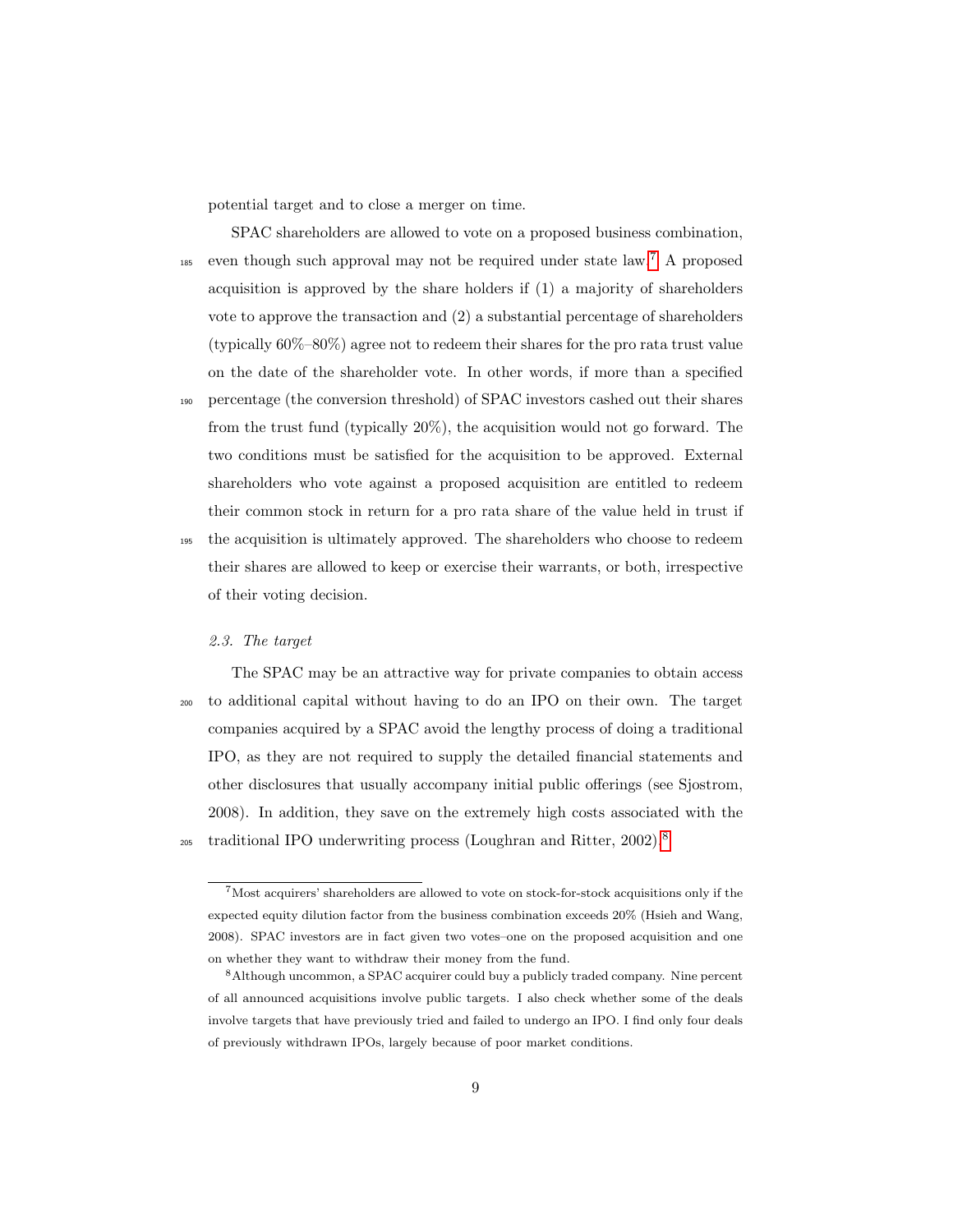Given their large cash reserves, SPACs may also be appealing to target companies with owners that prefer to cash out. By allowing the company to be purchased by a SPAC, target insiders gain liquidity without having to sell their shares via a traditional IPO.<sup>[9](#page-9-0)</sup> Similarly, SPACs may be used by private equity <sup>210</sup> firms as an exit vehicle of their portfolio companies.

Target companies may value not only the access to additional capital but also the benefit they receive from the expertise of the SPAC's management team. A SPAC is formed by a group of people who are usually experts in a given industry and have demonstrated a track record of success and a proprietary edge in the areas of private equity and mergers and acquisitions.[10](#page-9-1)

#### 3. Sample selection and sample characteristics

215

I gather data on SPAC acquisitions from a variety of sources. To identify the sample, I employ a list of all SPACs that successfully completed an IPO and match it with a list of all announced (completed and withdrawn) acquisitions  $_{220}$  by a SPAC acquirer over the period 2004–2010. The main data on the firms are obtained from Securities Data Company (SDC) Platinum and Thomson ONE Banker [IPO data and merger and acquisition (M&A) data], the Center for Research in Security Prices and Bloomberg (stock price data), and Compustat (accounting data). I obtain further data from S–1 (prospectuses), DEFM 14A <sup>225</sup> (proxy statements), and 10-K (annual reports) by searching the SEC filings in

the Electronic Data Gathering, Analysis, and Retrieval (EDGAR) system.

Table 1 lists the completed acquisitions by SPACs included in my analysis, in

<span id="page-9-0"></span><sup>9</sup>For instance, exiting of the target's owners through an IPO may be less plausible given that most IPOs feature share lockup agreements, which prevent insiders and other pre-IPO shareholders from selling any of their shares for a specified period immediately after the IPO (typically 180 days) (Field and Hanka, 2001).

<span id="page-9-1"></span> $10$ Services Acquisition Corp. is an example of a SPAC with a high-profile management that includes former executives from Blockbuster, AutoNation, and Boca Resorts. The SPAC that has received perhaps the most media attention of all is Acquicor Technology Inc., formed by former Apple executives Steve Wozniak, Gil Amelio, and Ellen Hancock.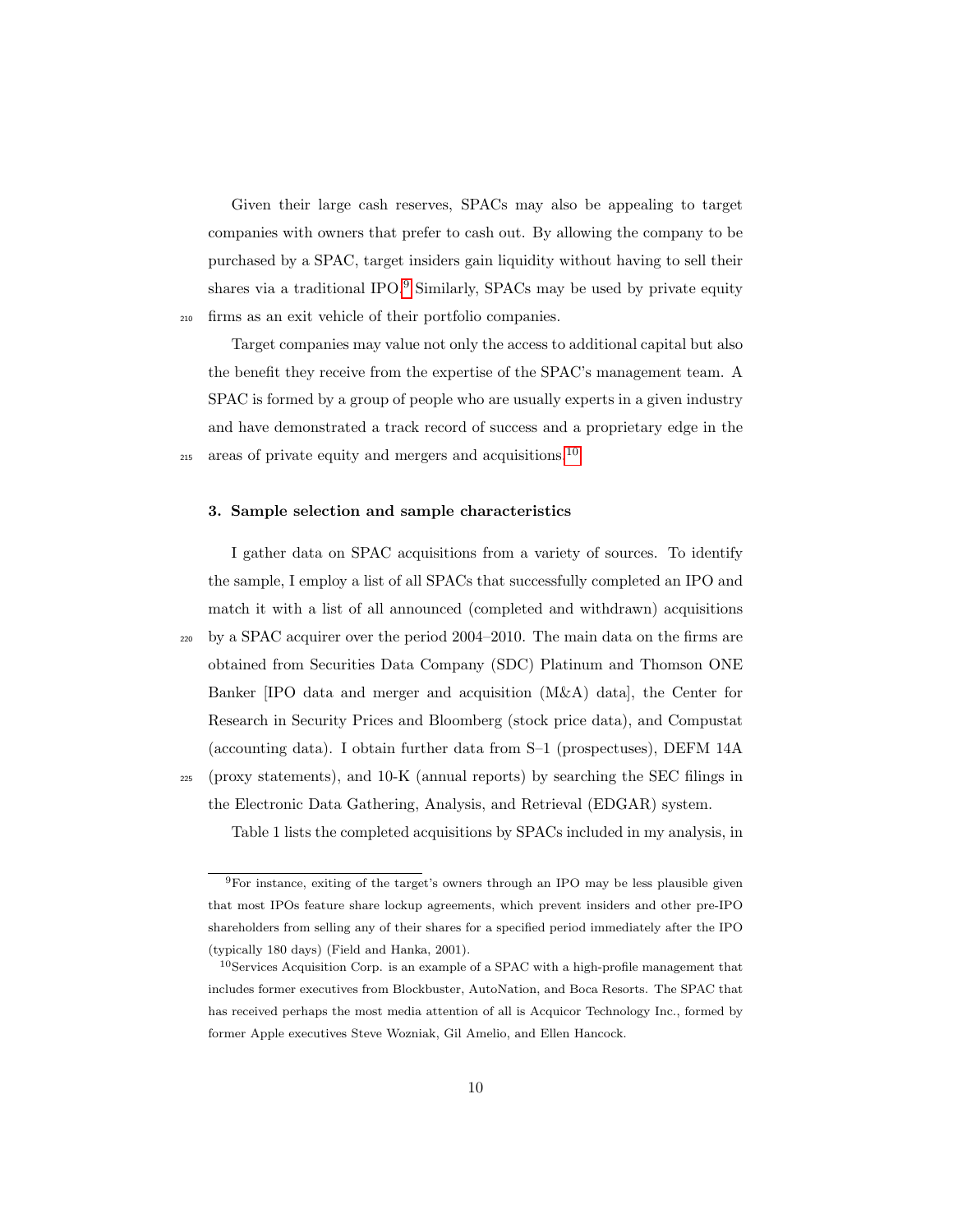chronological order of their respective S–1 dates. Table 2 shows the distribution of SPAC IPOs and M&A transactions that successfully completed an acquisition

- <sup>230</sup> within the fixed time frame and the distribution of SPACs that were liquidated because they were unable to complete an acquisition, either because they have reached the two-year deadline or because they have not managed to obtain the required shareholders' approval. The first IPO transaction took place in 2003, the bulk of the deals that entered the sample occurred in 2005 and 2007, and only
- <sup>235</sup> six SPACs that went public in 2008 and completed an acquisition within the next two years are included in my sample. The distribution of completed acquisitions made by a SPAC acquirer over time shows that only two acquisitions took place in the first two years, 2004 and 2005, and that most of the deals are completed between 2007 and 2009. The difference in distributions between columns 2 and
- <sup>240</sup> 3 of Table 2 gives some indication that a variation exists between SPACs in the time it takes them to complete an acquisition. Table 2 also shows that a significant portion of SPACs are being liquidated (approximately 39% of the SPACs in my sample announced an acquisition that was later withdrawn).

## [Insert Tables 1 and 2 near here]

<sup>245</sup> Table 3 contains the industry composition of the target firms. A significant industry variation seems to exist in the target companies. The total sample of 73 targets being acquired by SPACs is spread over 31 industries. Fifteen targets are in business services; six, in holding and other investment offices; five, in engineering, accounting, research, management, and related services; <sup>250</sup> and five, in communications. The remainder of the deals are distributed over 27 industries with a maximum of three targets coming from the same industry. Apparently, SPACs are not limited to a particular industry and they complete acquisitions with target companies from numerous industries.

# [Insert Table 3 near here]

<sup>255</sup> Table 4 contains summary statistics of all completed acquisitions. The average (median) deal value of an acquisition by a SPAC is \$275.7 million (\$141.2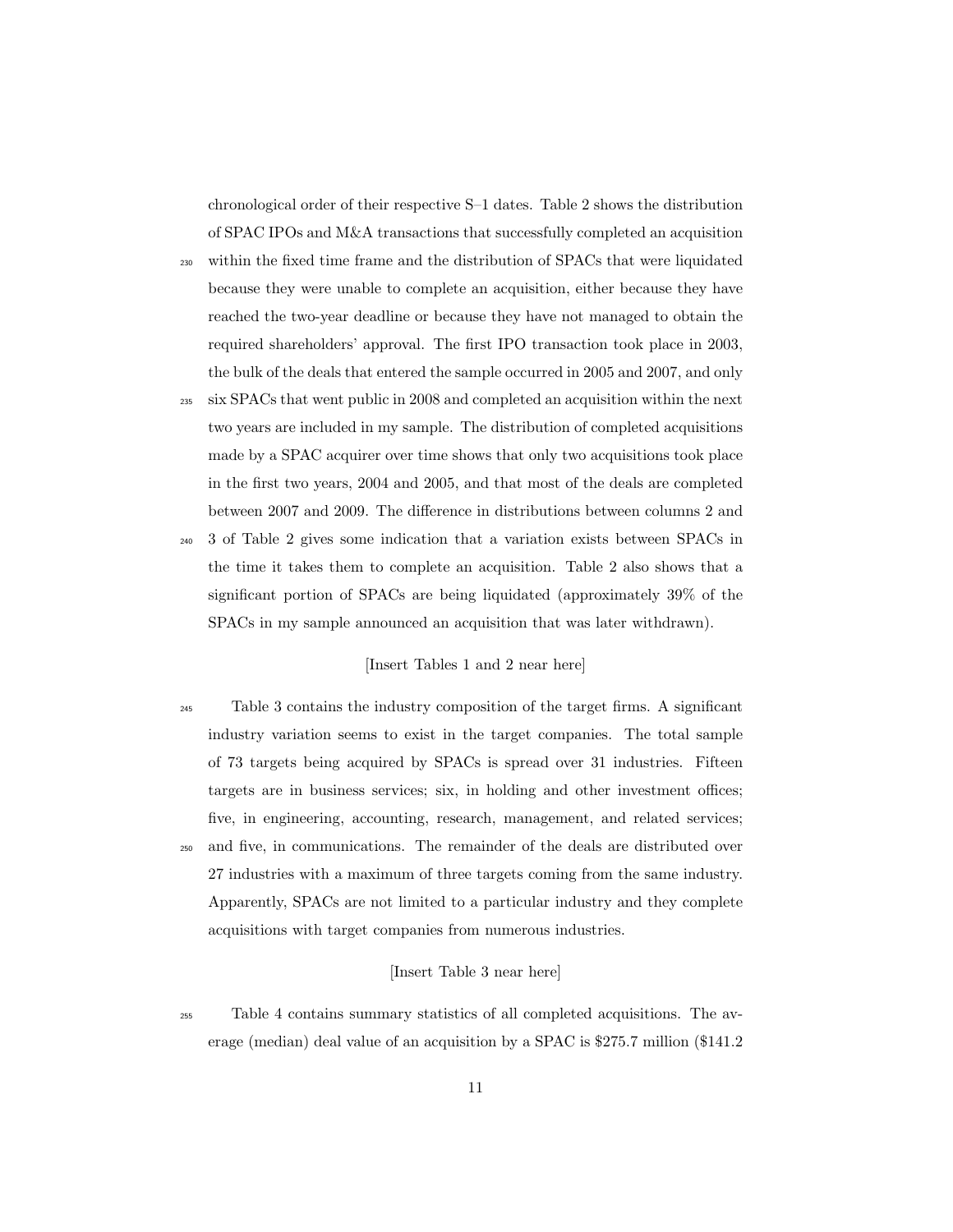million). Based on the SPAC trading price at the time of the merger announcement, the average (median) market capitalization of acquirers is \$153.1 million (\$73.4 million). The average (median) relative size, computed as the ratio of

 $_{260}$  target value over market capitalization of the acquirer, is 1.907 (1.610). This implies that, on average, SPACs tend to purchase targets that are 1.9 times bigger. The financing required to pay for these larger deals is usually obtained by issuing additional equity or debt at the time of the acquisition.

# [Insert Table 4 near here]

<sup>265</sup> The SPAC sponsors, on average, collectively own approximately 11% of the shares of the new merged company, and they hold 34% of the board seats of the sample firms upon the merger completion. Although sponsors are commonly awarded 20% of the SPAC shares, their ownership may vary depending on the method of payment used in the acquisition (cash versus stock) and whether they <sup>270</sup> bought additional shares in the stock market. In addition, the chief executive office (CEO) comes from the SPAC sponsors in 30% of the cases; the chairman, 52% of the cases. This evidence suggests a substantial involvement by the SPAC sponsors at least in the initial operations of the newly merged companies. Sponsors did not receive any shares from only two companies in the sample and <sup>275</sup> did not obtain any board representation from only five companies.<sup>[11](#page-11-0)</sup> The shares received by the sponsors represent the bulk of their compensation for their effort in finding a suitable target.

The target insiders own an average (median) 24.7% (21.6%) of the company after the acquisition. They supply about one-third of the directors of the new <sup>280</sup> company. A target insider is elected as a CEO of the new company in 66% of the cases and as a chairman in 45% of the cases. Significant variation exists in the level of post-acquisition ownership of target insiders, which is consistent

<span id="page-11-0"></span><sup>11</sup>The ownership structure (sponsors, target insiders, and institutional ownership) is collected from the definitive merger proxy statements and reflects the voting rights (in some cases, shareholders may own only the cash flow rights of the shares) of different parties in the newly merged firm at the time of the acquisition completion.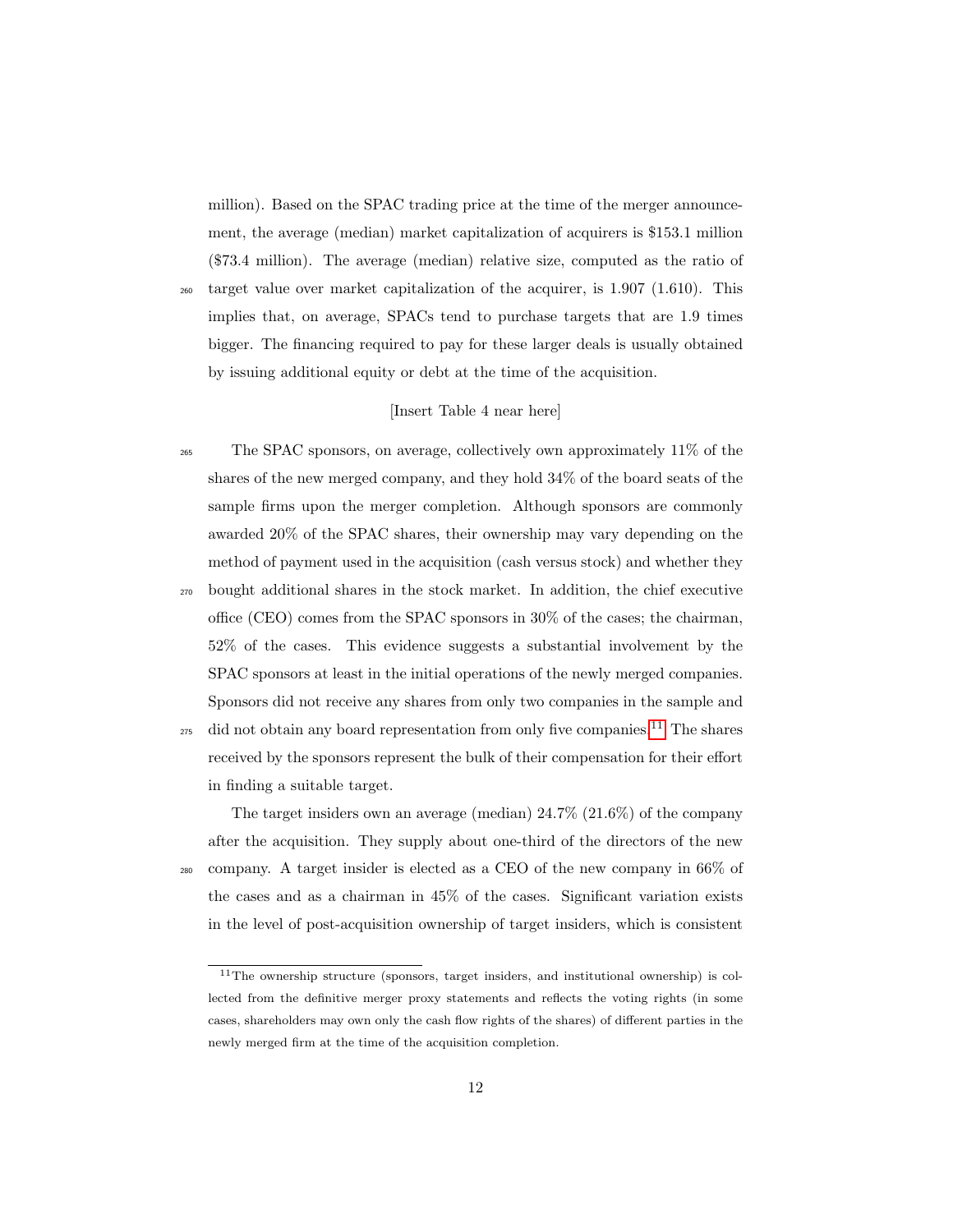with the evidence that, on one hand, SPACs may be used as an exit strategy of the target owners and, on the other hand, they may be used by targets as a <sup>285</sup> strategy to get access to the U.S. public market, through a reverse merger.

The primary holders of SPAC shares–institutional investors (typically represented by hedge funds)–have an average (median) ownership stake of about 29% (27%) in the new merged entity. At a first sight, these levels seem to be below the average institutional ownership level of 51.6% for all publicly traded stocks <sup>290</sup> as reported by Gompers and Metrick (2001). However, making any comparisons of the size of institutional ownership is difficult, given that my sample is in the bottom of the NYSE size deciles.

While underwriters are generally attracted to SPACs because of the underwriting compensation in connection with the proposed offering, the SPAC IPO

- underwriters in  $47\%$  of the deals are also the company's acquisition advisers.<sup>[12](#page-12-0)</sup> 295 Furthermore, in approximately 66% of the SPAC IPO contracts, a portion of the underwriter's compensation is deferred and paid only upon a successful merger completion.<sup>[13](#page-12-1)</sup> This evidence is suggestive of the strong incentives of underwriters to assist the SPAC during the acquisition process, to successfully complete a
- <sup>300</sup> business combination and collect their deferred underwriting fees, as underwriters do not share in the liquidation proceeds if a deal is not made and the SPAC is liquidated. I find that the underwriter becomes the company's acquisition adviser 63% of the time if part of the underwriting fees is being deferred, but only 16% of the time if there are no deferred fees.

<sup>305</sup> The time period between the SPAC IPO and the acquisition announcement

<span id="page-12-0"></span><sup>12</sup>The underwriters' interest in SPACs is a reflection not of an outsize fee, but of the industry's acceptance of this vehicle as an area of growth in an otherwise declining IPO market (Heyman, 2007). The SPAC underwriting fee in my sample varies between 3.25% and 10%, with an average fee of 7.45% for completed acquisitions (7.15% for withdrawn acquisitions), which is only slightly larger than the standard IPO fee of 7% (Chen and Ritter, 2000).

<span id="page-12-1"></span><sup>&</sup>lt;sup>13</sup>The average portion of deferred fees is  $42\%$  for completed acquisitions ( $42\%$  for withdrawn acquisitions), and the maximum portion that SPACs have deferred is 75% (61% for withdrawn acquisitions) of the underwriters' fees.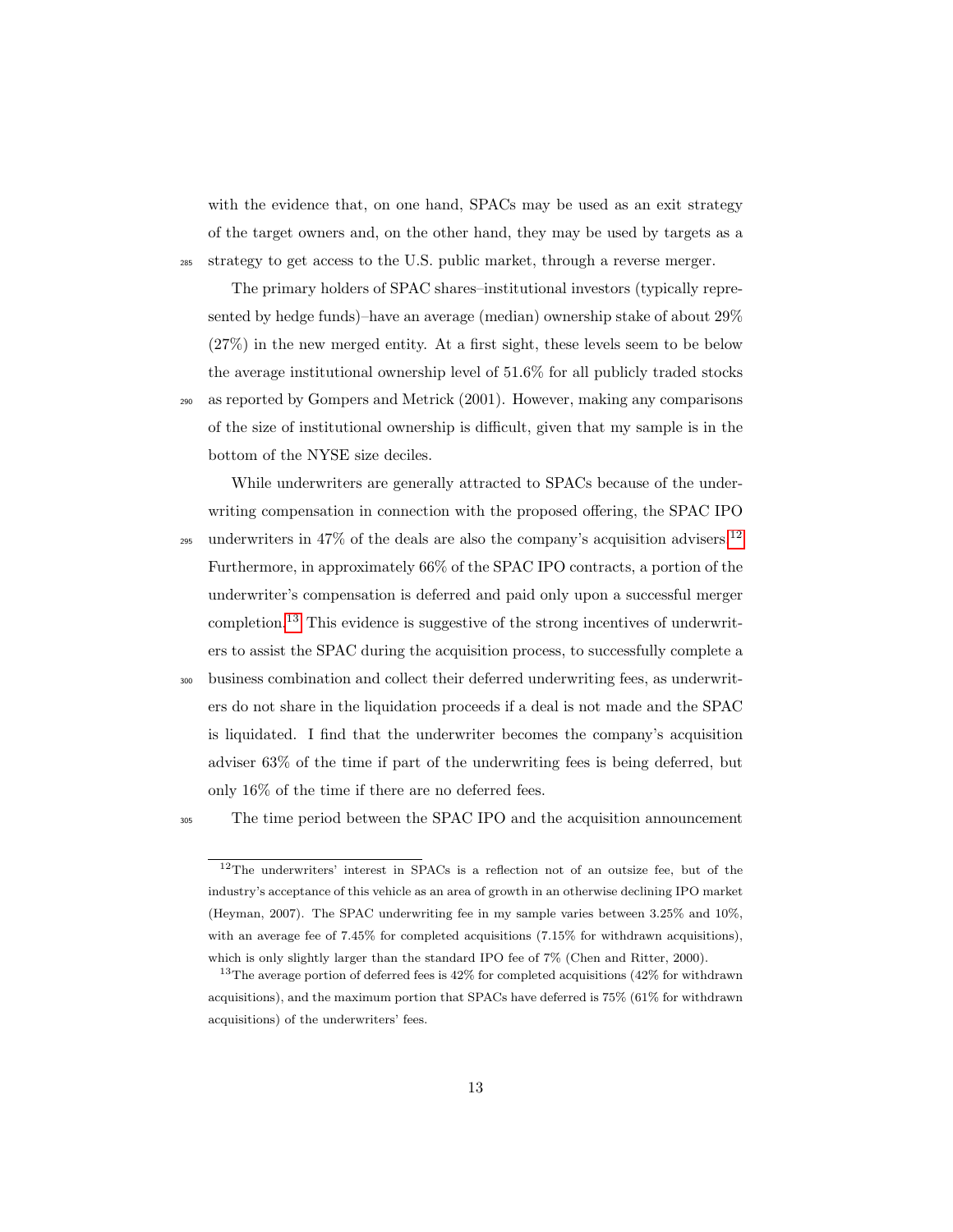varies significantly. On average, a SPAC takes about 13 months to find a suitable target. However, in some cases, the acquisition is announced within three months of the IPO; in other cases, almost the whole two-year period is needed to find a target.

<sup>310</sup> Given the requirement that the business acquired must have a market value equal to at least 80% of SPAC's net assets at the time of the acquisition, some sponsors may deliberately target the 80% threshold to complete an acquisition. I show that 24% of the deals in the sample, at the time of the acquisition completion, have a value that is within  $10\%$  of the required 80% threshold.<sup>[14](#page-13-0)</sup>

<sup>315</sup> Table 4 also reports the summary statistics of all withdrawn acquisitions. The relative size of the target firm is significantly larger for the sample of completed acquisitions versus withdrawn acquisitions. Further, acquisitions that are later withdrawn take longer from the time of the IPO to be announced, and they are more likely to have deferred underwriting fees. Although withdrawn <sup>320</sup> acquisitions are more likely to have deferred underwriting fees, the underwriters are less likely to become acquisition advisers for failed SPAC acquisitions.

#### 4. Performance results

In this section, I examine the performance of SPACs in my sample. I study both stock market performance and accounting performance. In each case, <sup>325</sup> determining the appropriate benchmark is important. I begin by comparing

<span id="page-13-0"></span><sup>14</sup>I examine these deals in more detail by reading the information provided in the definitive proxy statement on whether the potential target satisfies the required 80% test. For these deals, one of the of the following holds: The sponsors do not look for a fairness opinion from an independent source when valuing the target; the sponsors use the services of an independent source at the time of the acquisition announcement but do not update the information at the time of the merger completion (the market valuation of the target will very likely change for the period from the acquisitions announcement to the acquisition completion date); or the sponsors state that the deal value does not satisfy the 80% test but ask shareholders to vote for the acquisition approval. In other words, although the 80% test was not satisfied, these deals were approved.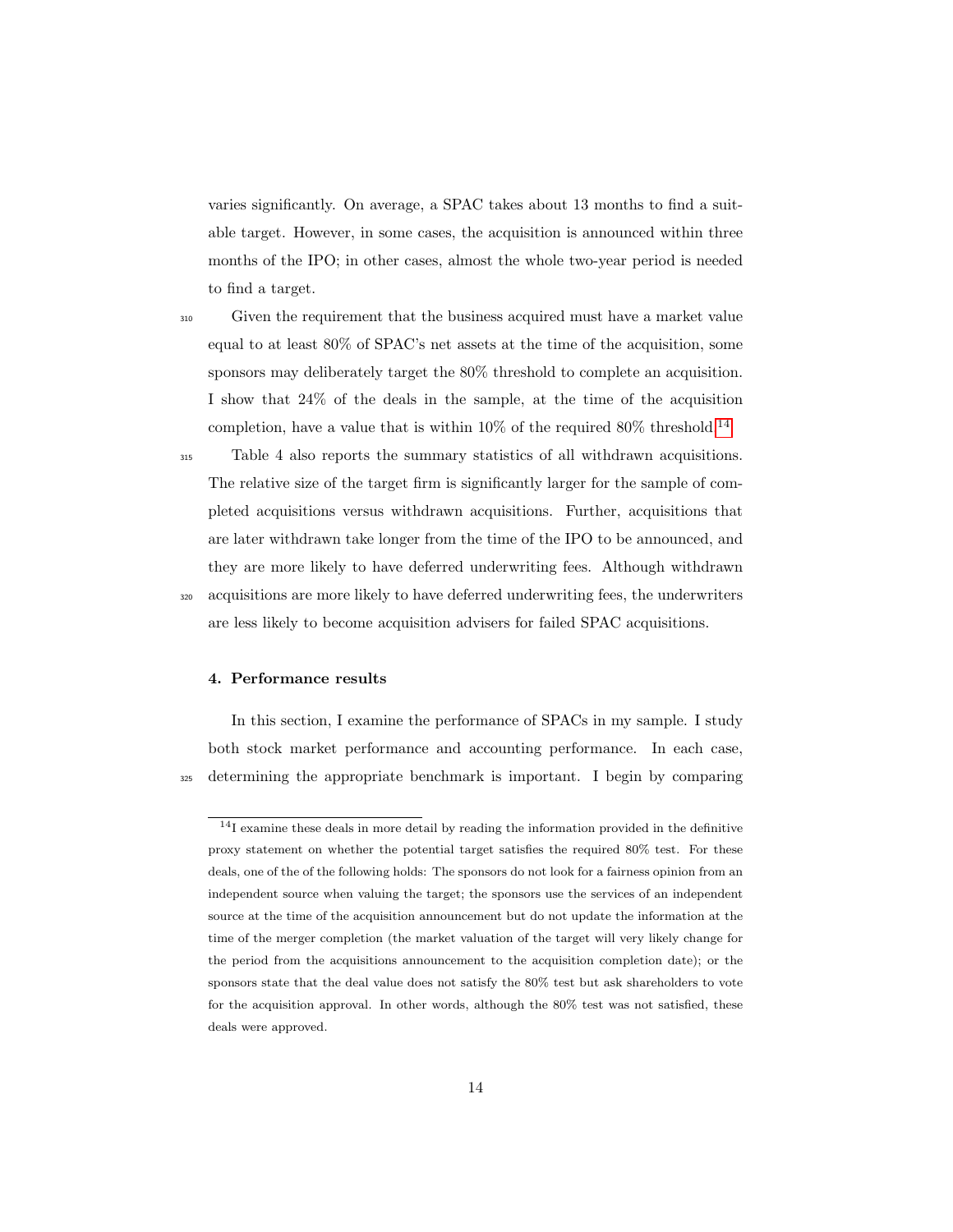the stock price performance of companies in my sample with a measure of the overall stock market, using the return on the Russell 2000 index as a benchmark. I then report results using industry- and size-matched firms. Further, I test the robustness of my results by comparing the performance of SPACs with the

<sup>330</sup> performance of all companies that go public in the same year as the SPAC IPO. I examine SPACs' trading behavior over their lifespan and their performance at the time of the acquisition announcement, as well as in the long run, up to five years following their IPO.

#### 4.1. Stock returns at the acquisition announcement

- <sup>335</sup> I measure the market reaction to SPAC-related acquisitions by calculating the cumulative abnormal returns (CARs) over a three-day event window around the acquisition announcement date. CARs measure the effects on shareholder value of an acquisition, as assessed by the market, relative to prior expectations. Hence, a positive CAR does not necessarily indicate that the acquisition was a
	- <sup>340</sup> good one. SPAC deals may still be value-destroying, but not as value-destroying as the market expected. The univariate results are reported in Table 5. Upon the acquisition announcement, SPACs exhibit a statistically significant average CAR of 1.5%, for the sample of completed acquisitions. I next examine the subsample of withdrawn acquisitions and find that the market reaction to these
	- <sup>345</sup> deals is insignificantly different from zero. CARs of completed deals are, on average, 1.4% higher relative to the CARs of withdrawn deals, although the difference is not statistically significant. The market reaction to all 118 acquisitions shows an average CAR of 1%. This result is consistent with the findings of Tran (2010) that SPAC acquirers make better acquisitions than public acquirers
	- <sup>350</sup> with an average three-day CAR of 1.7% compared with the CAR of 0.33% of other public bidders. The result is also consistent with the findings in the literature on acquisitions of private companies that bidder shareholders gain when buying a private firm or a subsidiary but lose when purchasing a public firm (see Chang, 1998; and Fuller et al., 2002).

<sup>355</sup> [Insert Table 5 near here]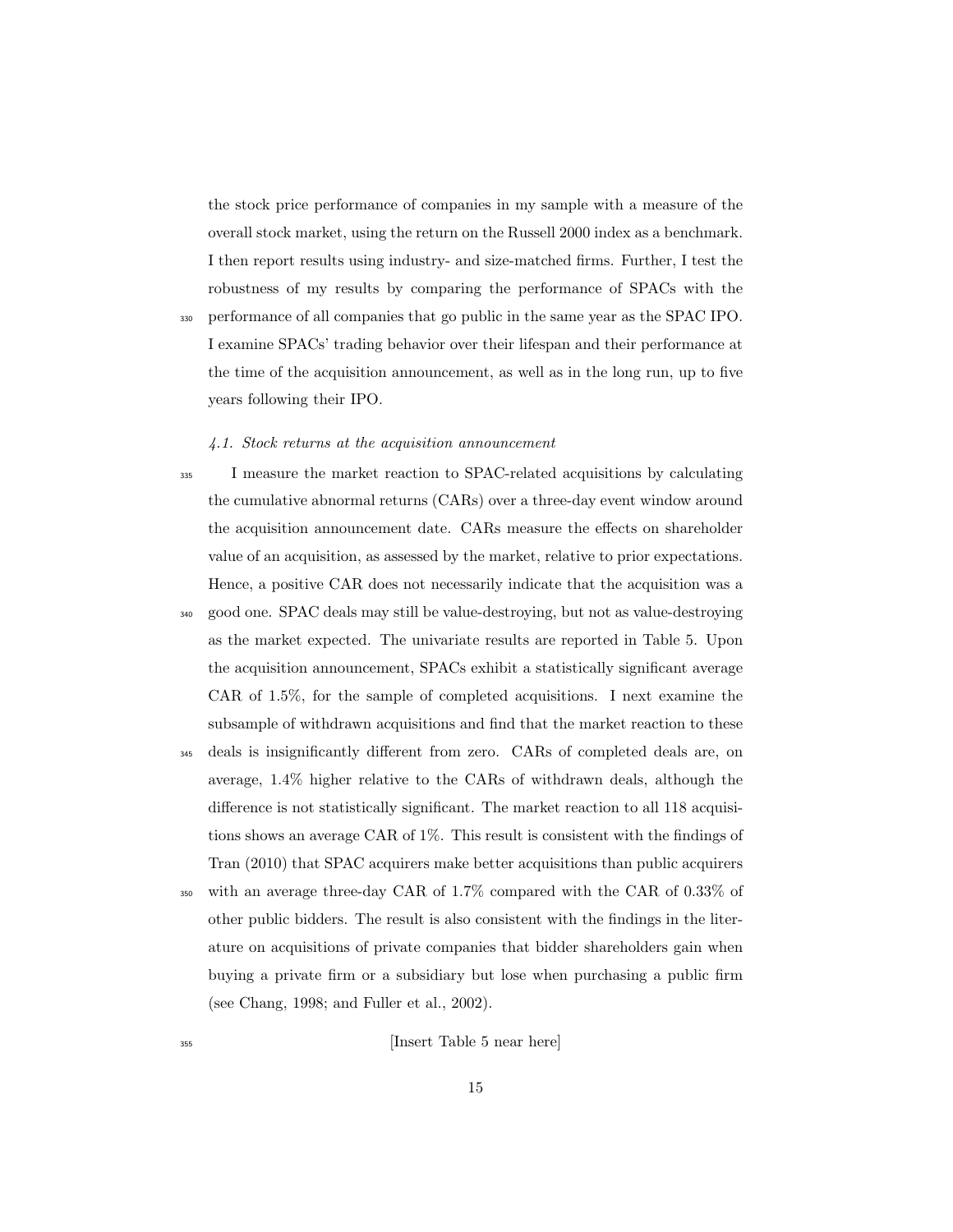One may argue that SPAC acquisitions should also be compared with reverse mergers involving shell companies, a deal structure related to but at the same time distinct from SPACs. While the SPAC is a public shell company set up to raise money via an IPO with the intent to purchase a private company within

<sup>360</sup> a specified time period, a traditional reverse merger involves two preexisting companies (without the institutional details of SPACs), in which a private company acquires a public shell. Another difference is that a SPAC, in contrast to a reverse merger, provides substantial cash infusion and guidance to the private firm through a knowledgeable management team. Floros and Sapp (2011) show <sup>365</sup> that, while the average SPAC reverse merger has a positive 2.55% 11-day CAR around the acquisition announcement, the corresponding 28.94% average CAR

of a shell company in a traditional reverse merger is much greater.

- 
- 4.2. Trust values and trading behavior of SPACs

Table 6 reports the average premium or discount between the common stock <sup>370</sup> price and the pro rata trust value of SPACs at different times during their life. Average premiums are calculated using the closing price on each respective date (First day of equity trading, Announcement date, Shareholder vote date, and Acquisition completion date). The trust value is estimated assuming a constant rate of growth of the money invested in the trust from the IPO to the vote date.

- <sup>375</sup> Following Jenkinson and Sousa (2011), the SPACs that completed an acquisition are split according to whether the share price at the vote date is above or below the trust value, as Good and Bad acquisitions, respectively. Further, the first four columns of Table 6 present summary statistics for the whole unconditional sample (all good or all bad acquisitions), and the last four columns report results
- <sup>380</sup> only for the conditional sample of acquisitions. The conditional sample contains only those completed acquisitions (good or bad) in which the SPAC sponsors have purchased additional shares in the open market during the period from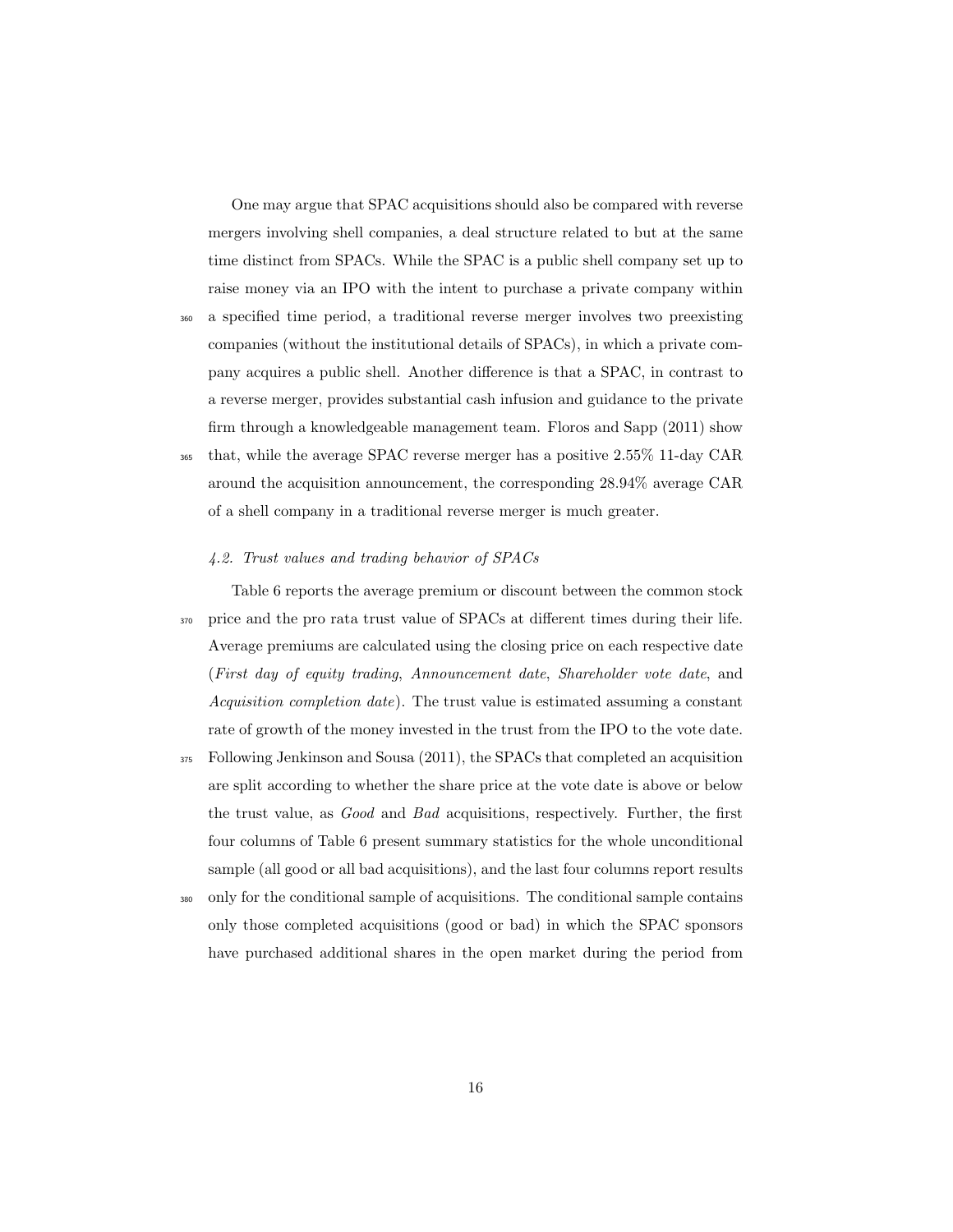the acquisition announcement to the shareholder vote date.<sup>[15](#page-16-0)</sup> I find that while, on average, Good acquisitions trade at a premium, at least at the Shareholder

- $385$  vote date and at the Acquisition completion date, Bad acquisitions always trade at a discount. The differences in means and medians between good and bad acquisitions are statistically significant. Moreover, I find that SPAC sponsors are more likely to buy shares in the open market prior to a bad deal versus a good one. My results are consistent with the findings of Jenkinson and Sousa
- <sup>390</sup> (2011) that SPAC sponsors might be playing an important role in the approval of value-destroying acquisitions.

#### [Insert Table 6 near here]

#### 4.3. Post-acquisition stock performance

- Having shown that on average the announcements of acquisitions by SPAC <sup>395</sup> acquirers are received positively by the market, even though significant crosssectional variation exists in their quality, I next examine the long-run share price performance of SPAC acquisitions. In Panel A of Table 7, I report the buy-and-hold stock returns for several sub-periods after the effective date of the merger and between the merger announcement and the merger effective date, <sup>400</sup> as well as for the whole period from the merger announcement until a year after the acquisition was completed. I find no significant difference in the general
- market performance and the performance of the new merged company over the period between the merger announcement and the merger effective date. The average return on SPACs is 4.4%, compared with the Russell 2000 index return
- <sup>405</sup> of 2.2% for the same period. After the merger completion, however, the average performance of the merged company starts to deteriorate dramatically. Mean and median returns for the new merged company are negative in all subsequent periods and always significantly less than the market returns. For the 71 firms

<span id="page-16-0"></span><sup>15</sup>Jenkinson and Sousa (2011) find some evidence that SPAC sponsors of bad acquisitions are making sure bad deals are being approved by buying shares, just prior to the vote date, from investors who have indicated that they will vote against the deal.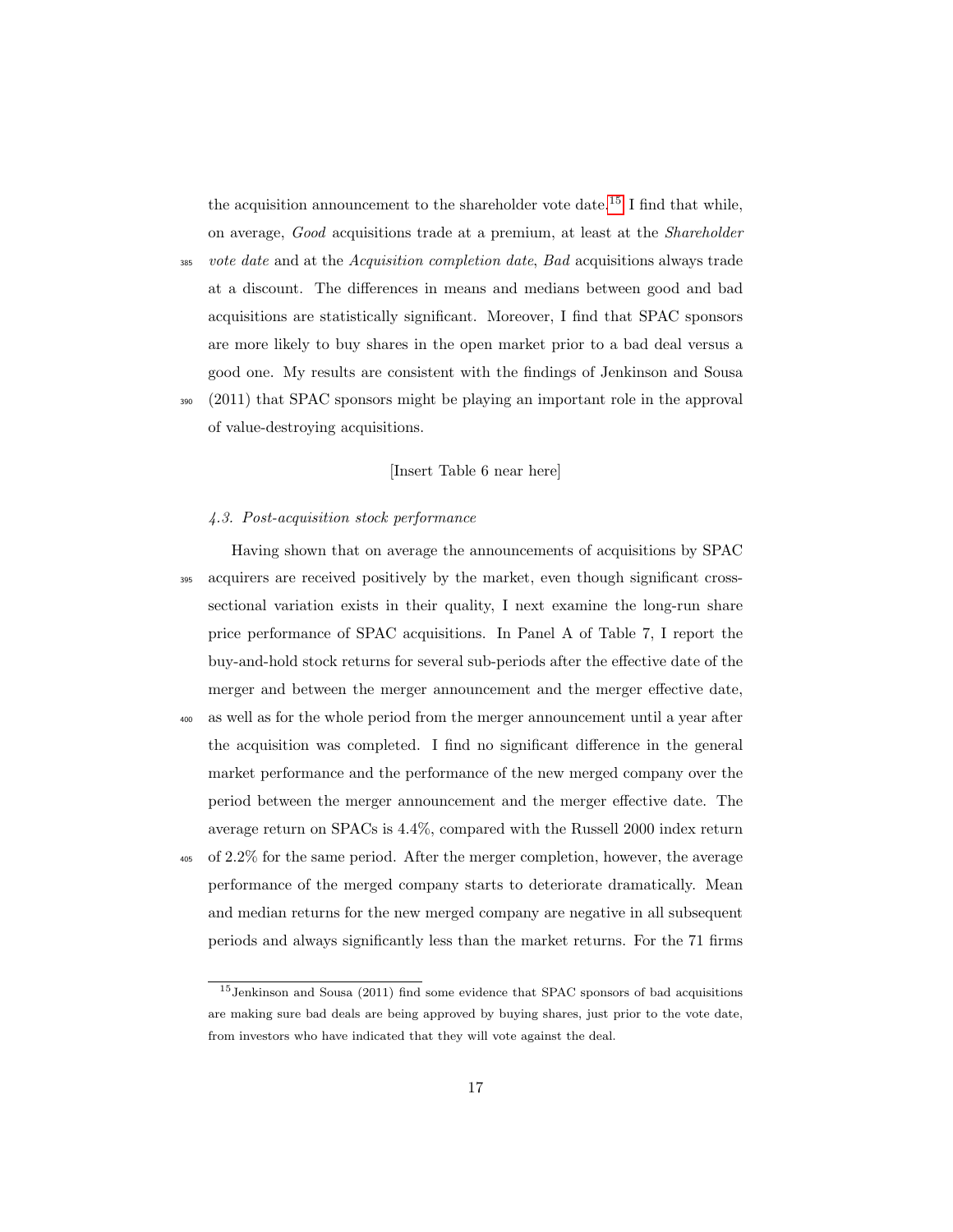in the sample, the one-year post-merger return data show total mean (median) 410 returns of  $-41.0\%$  ( $-58.9\%$ ), compared with the market returns of  $-1.3\%$  ( $-5.2\%$ ). These figures provide strong evidence that investing in SPAC acquisitions has been harmful to shareholders' wealth, on average. Moreover, the performance for the two-year period following the merger completion is even worse, with an average buy-and-hold return of -56.3% compared with a 1.4% return of the <sup>415</sup> market.

## [Insert Table 7 near here]

The significant post-merger under-performance of SPAC acquisitions is much worse compared with the findings of previous literature on the long-term performance of mergers. For example, Agrawal et al. (1992) examine 937 U.S. mergers <sup>420</sup> from 1955 to 1987 and find that mergers are followed by significant abnormal returns of -1.5% over a year and -10.3% over a five-year period after the effective date. In more recent evidence for 12,023 acquisitions from 1980 to 2001, Moeller et al. (2003) find three-year abnormal buy-and-hold returns of -16% for the whole sample. In addition, they find that acquirers of private targets are the

<sup>425</sup> worst long-term performers, with three-year abnormal buy-and-hold returns of -26.5%. SPACs performance is also worse relative to the performance of reverse mergers involving other blank-check companies. For instance, Lee et al. (2014) compare Chinese reverse mergers with U.S. reverse mergers and find that, on average, the former earn 32% (13%) market adjusted buy-and-hold returns one

430 year (two years) following the merger; the latter,  $5\%$  (-7%).

Panel B of Table 7 provides further evidence on the long-run stock price performance of firms in my sample using an alternative benchmark constructed from a sample of matching firms. The sample consists of firms in the same industry [four-digit Standard Industrial Classification (SIC) code] closest in size

<sup>435</sup> to the SPAC merged company. As illustrated in the table, the firms in the sample also under-perform the industry benchmark by a large margin: SPAC acquisitions one-year average returns are -44.7% versus 19.8% for the matched firms. Similarly, their performance for the whole period from the merger an-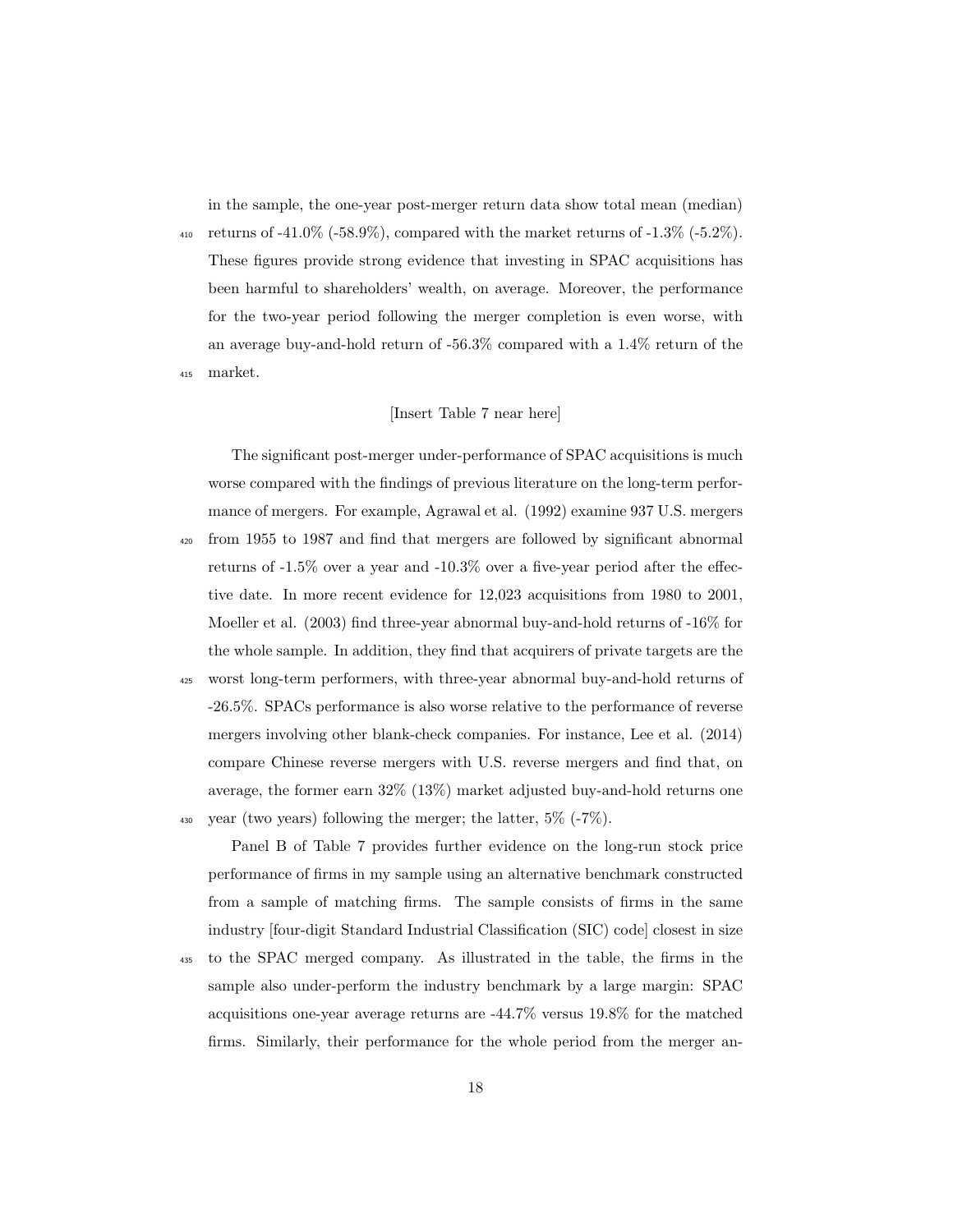nouncement until a year after the acquisition is completed is significantly worse <sup>440</sup> than that of their matching counterparts.

Given that SPACs are viewed as a hybrid between an IPO and a merger transaction, I compare the performance of SPACs with the post-IPO performance of all other companies that have completed an initial public offering in the same year as the SPAC IPO. The results are reported in Panel C of Table

- 7. They show that, on average, SPACs are performing significantly worse than their IPO counterparts. For example, four years after the SPAC IPO, they have an average buy-and-hold return of -51.9% compared with 8.5% of other newly public firms.
- I reach the same conclusion when I compare my findings with the findings <sup>450</sup> of other studies on post-IPO performance. For example, Loughran and Ritter (1995) in their sample of 4,082 IPOs, conducted between 1970 and 1990, report one-year average raw returns of 1.6%, compared with 6.1% of their benchmark. The IPO-adjusted returns in my sample appear to be similar to those reported by Brown et al. (2005), who show that roll-up IPOs also under-perform the <sup>455</sup> market, with an average total return of -7.45%, after two years, compared with market returns of 46.93%.

Although the performance of SPACs is substantially worse than that of alternative benchmarks, not all SPAC transactions in my sample perform poorly. In fact, some of them outperform their benchmarks by large margins. In Section

<sup>460</sup> 5, I examine whether the structure of the firm at the time of the acquisition announcement is related to the SPAC subsequent performance.

## 4.4. Post-acquisition operating performance and valuation

In this subsection, I study the operating performance and valuation of SPACs following an acquisition. Panel A and Panel C of Table 8 contain data on <sup>465</sup> industry-adjusted, matched firm–adjusted, and IPO firm–adjusted profitability one and two years following the acquisition, respectively. I make industry adjustments by subtracting the median ratio of all firms that operate in the same four-digit SIC code, as defined by Compustat. I perform matched firm adjust-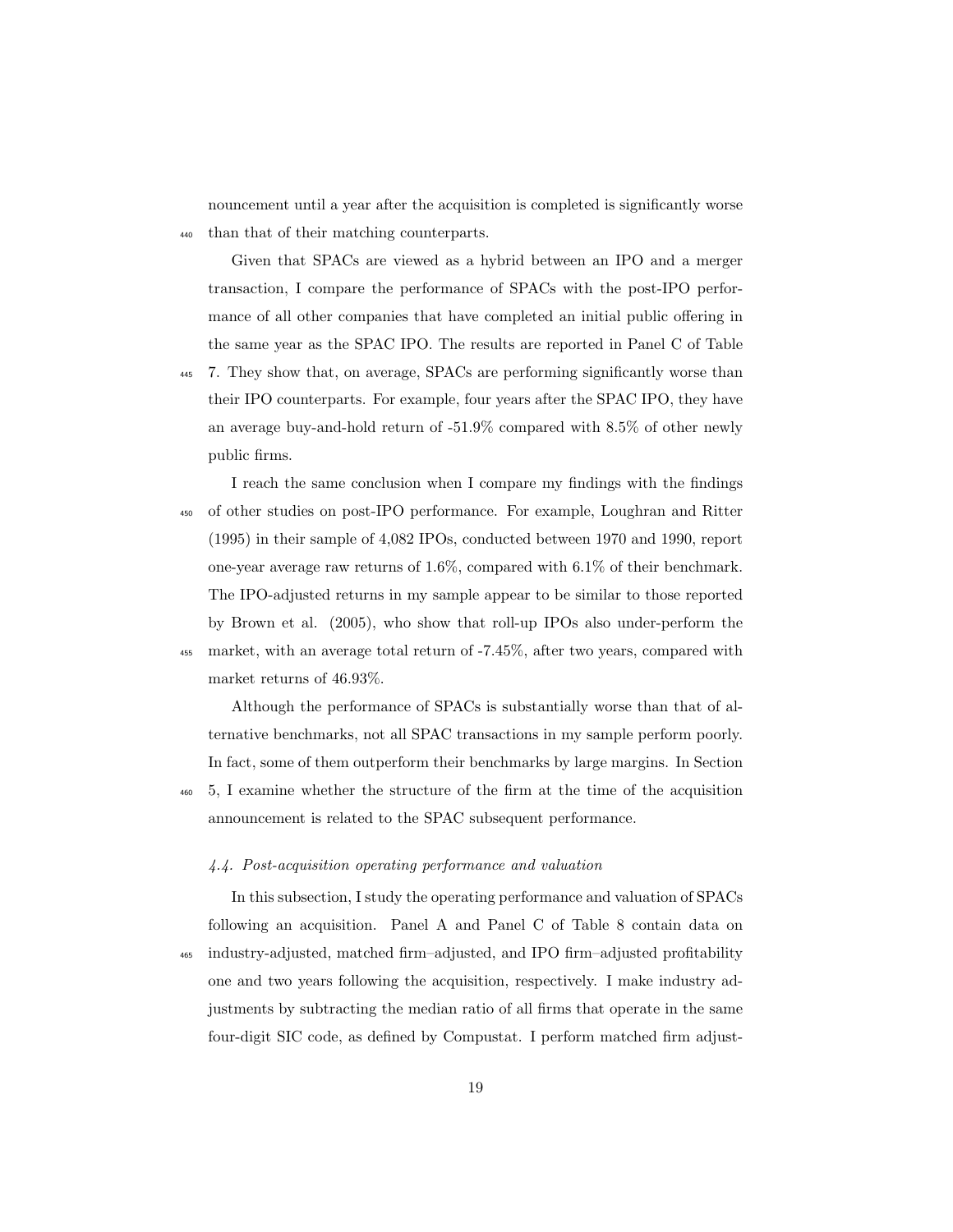ments by subtracting the correspondent measures of firms in the same industry <sup>470</sup> (four-digit SIC code) closest in size to the SPAC merged company. Lastly, the IPO firm adjustment is done by subtracting the median ratio of all firms that performed an IPO in the same year as the SPAC acquisition.[16](#page-19-0)

#### [Insert Table 8 near here]

I report data on two profitability measures: operating profits divided by <sup>475</sup> sales and net income divided by sales. The first measure, operating return on sales, shows a significant difference in the accounting performance between SPACs and the various benchmarks used. The second measure, return on sales, provides further evidence that SPACs have significantly lower post-acquisition performance relative to other firms in their industry, matched peers, or newly <sup>480</sup> public firms. The results indicate that one year or two years following the acquisition SPACs have not only poor stock price performance, but also poor operating performance.

Previous literature studying post-acquisition operating performance finds mixed results. For example, Ghosh (2001), who uses firms matched on pre-<sup>485</sup> acquisition performance and size as a benchmark, finds no evidence that operating performance improves following acquisitions. Healy et al. (1992), using industry-median firms as a benchmark, conclude that cash flow performance improves following acquisitions.

Again, comparing the post-acquisition operating performance of SPACs with <sup>490</sup> the post-IPO performance of companies that have completed an initial public offering is useful. Although, consistent with previous studies on IPOs, I find a significant decline in the operating performance of SPACs following the ac-

<span id="page-19-0"></span><sup>16</sup>All variables reported in Tables 8 and 9, except the price-to-earnings ratios, are winsorized at 5%. The results are stronger if I winsorize at 1%. The results remain qualitatively unchanged if I match firms by size and book-to-market ratios. They are also consistent if I use alternative measures of profitability such as earnings before interest, taxes, depreciation, and amortization (EBITDA) / total sales, net cash flow / total sales, EBITDA / total assets, and net cash flow / total assets.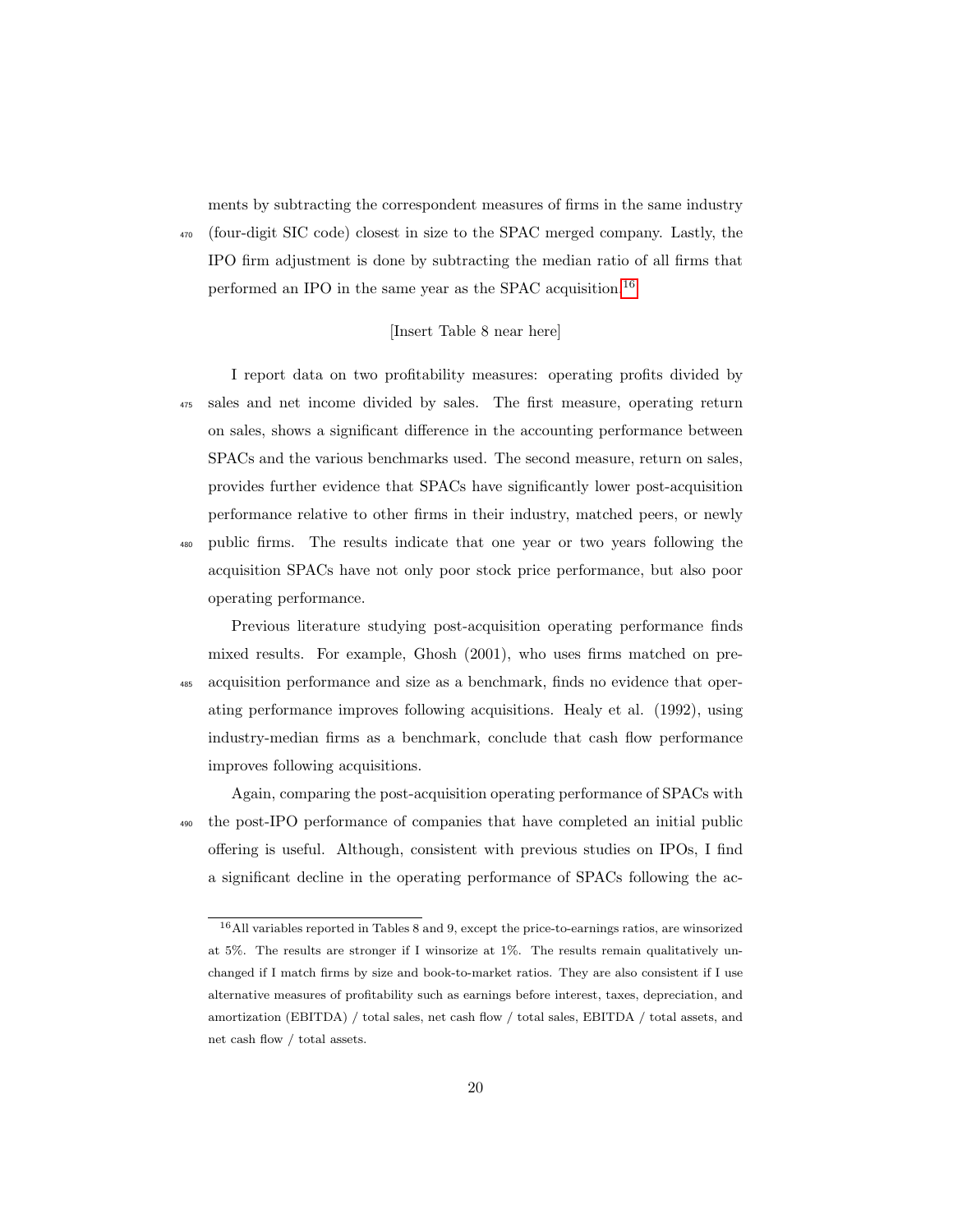quisition, I also find that their performance is significantly worse than that of traditional IPOs (see Jain and Kini, 1994; and Mikkelson et al., 1997).

<sup>495</sup> When examining the operating performance of SPAC acquisitions, their capital structure also should be taken into consideration. SPAC acquisitions could be more levered and have higher financial distress costs, which affects their operating performance. In Panel B and Panel D of Table 8, I report the industry-, matched firm–, and IPO firm–adjusted ratio of long-term debt to assets, cash

<sup>500</sup> to assets, and net long-term debt to assets one year and two years following the acquisition, respectively. The results suggest that firms in my sample do have a higher level of leverage relative to the median firm in their industries and the median firm that became public in the same year. Nevertheless, SPAC acquisitions appear to have significantly larger cash holdings compared with

<sup>505</sup> the median industry and IPO firm. When I take into account the level of cash that each company holds, I find that SPAC acquisitions are as levered as their counterparts. Only when compared with other IPO firms do SPAC acquisitions appear to have a higher, and statistically significant, average net long-term debt to assets ratio. Moreover, the results in Panel D of Table 8 show that in the long

<sup>510</sup> run SPACs increase their debt level and that, two years after the acquisition, SPACs deals are more levered compared with their matched counterparts.

Given that SPACs are relatively new financial vehicles, investors might not understand all the risks involved with investment in such funds or their belief in the expertise of SPAC founders could be too high, or both. I thus examine <sup>515</sup> whether the initial valuations of SPAC acquisitions imply high anticipated profit growth relative to other firms in the industry. For this purpose, I compute the Tobin's Q, earnings-to-price  $(E/P)$  ratio, and price-to-earnings  $(P/E)$  ratio.

Panel A of Table 9 reports statistics on industry-adjusted, matched firm– adjusted, and IPO firm–adjusted firm valuation ratios one year after the acquisi-

 $520$  tion was completed. The Tobin's Q ratio of the SPACs is either not significantly different or significantly lower than that of the alternative benchmarks. However, their  $E/P$  ratio in the first year after the merger is significantly below all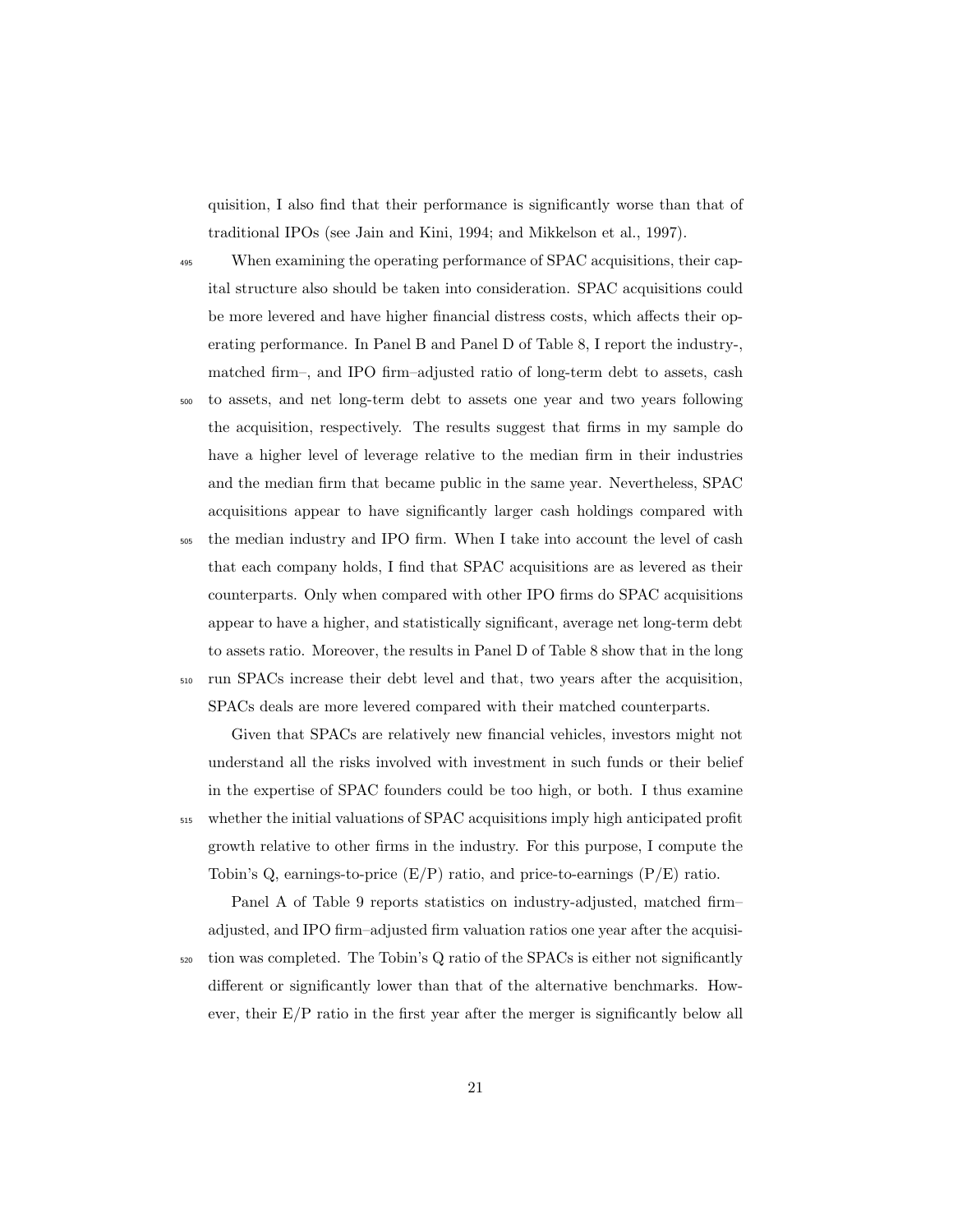benchmarks.[17](#page-21-0) The finding suggests that SPAC valuations were not higher than those of various benchmarks. However, comparing the anticipated profit growth

<sup>525</sup> of SPACs at the time of the merger completion, instead of a year later, might be useful. Therefore, in Panel B of Table 9, I report the firm valuation ratios of SPACs at the time of the merger. Although the results are weak, they give some indication that at least initially SPAC acquisitions were valued higher relative to some benchmarks and relative to their own valuations a year later.

## <sup>530</sup> [Insert Table 9 near here]

In summary, the findings from this section imply that SPACs' accounting performance in the year following the acquisition is worse than that of their industry peers. In addition, SPACs do not seem to be more levered and, at least initially, investors had higher valuations of SPACs and were expecting <sup>535</sup> them to perform better.

#### 5. Cross-sectional determinants of stock returns

So far, I have shown that although the announcements of SPAC acquisitions are received positively by the market, SPACs, in aggregate, deliver poor stock returns in the years following the acquisition. In this section, I examine the <sup>540</sup> deal- and firm-specific characteristics that help determine whether particular SPAC acquisitions are successful or not. For a dependent variable, I first use the IPO-adjusted buy-and-hold return earned by SPACs over a four-year period following the SPAC IPO date. I then study the short-run performance, measured by the three-day event window cumulative abnormal return around the <sup>545</sup> acquisition announcement date. I seek to explain the cross-sectional variation in performance by focusing on factors related to the conflicts of interest between various parties involved in the SPAC acquisition, corporate governance of the merged firms, and other deal characteristics.

<span id="page-21-0"></span><sup>&</sup>lt;sup>17</sup>Given that  $60\%$  of the E/P ratios of the sample have negative values, I also report the P/E ratios only for the firms with positive earnings.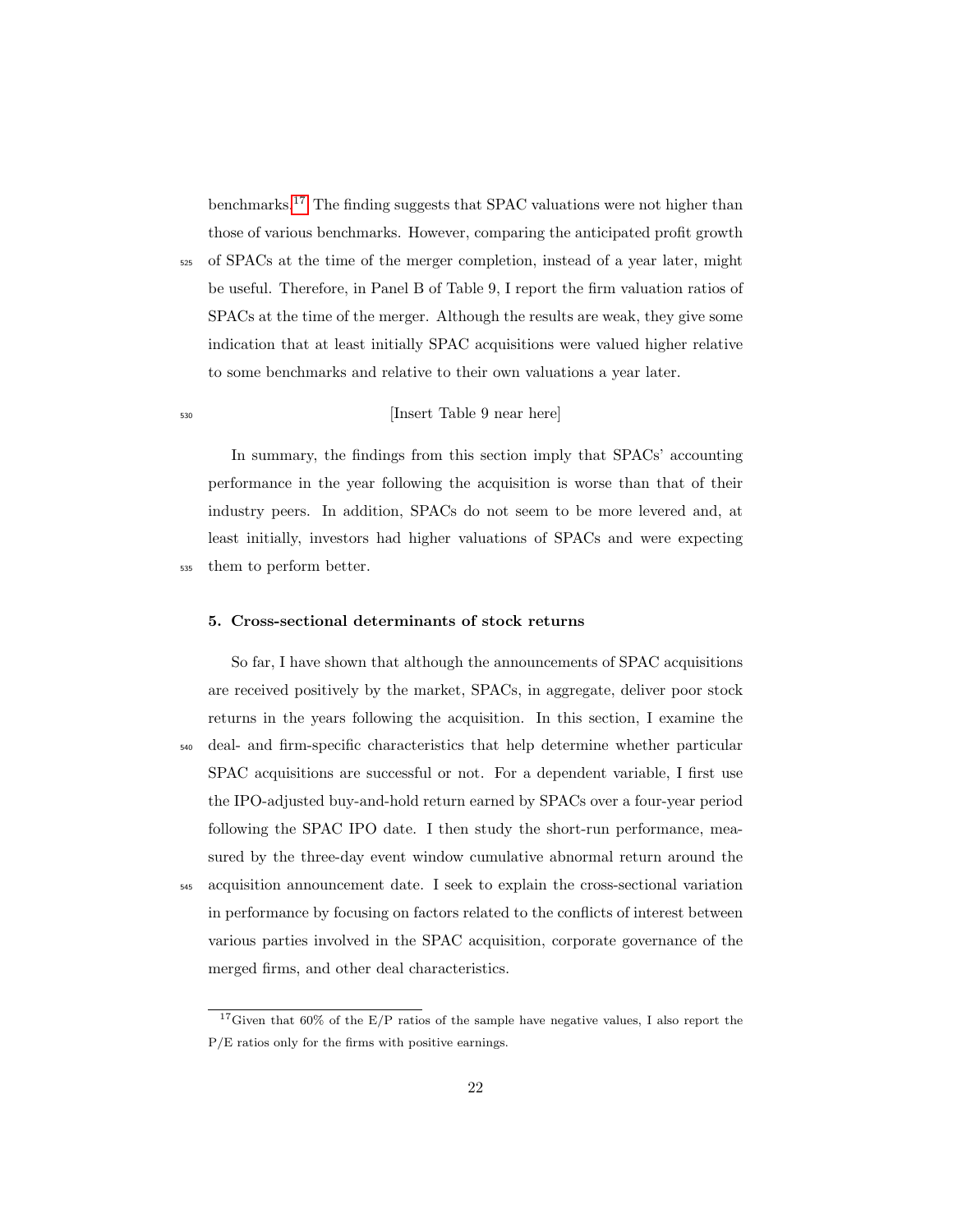The time from the IPO to the acquisition announcement may have an impact

<sup>550</sup> on SPAC returns. SPACs have a maximum of two years from the time of their IPO to acquire another company or otherwise they have to liquidate and return the money to the investors. Knowing that they have to close an acquisition to collect their compensation, and being pressured under the two-year time constraints, SPAC founders might be encouraged to make unsuitable acquisitions.

- <sup>555</sup> SPAC performance may vary depending on how much time it takes for a SPAC to find the right target. SPAC deals that are announced closer to the deadline of an acquisition completion might be perceived positively or negatively by the market. On one hand, SPACs that take a longer time to announce an acquisition are potentially putting more effort and time in finding the best suitable
- <sup>560</sup> target and conducting thorough due diligence. This could be reflected in a positive performance. On the other hand, deals announced by SPACs close to the acquisition deadline may be seen as last-minute opportunistic deals and may receive a negative market reaction. For instance, Axelson et al. (2009) argue that PE fund managers have a strong incentive to overpay for transactions oc-<sup>565</sup> curring toward the end of the fund's investment period as they prefer to spend all of the capital committed before losing it at the end of the fixed investment

period (which is usually five years).

The continued involvement of the SPAC IPO underwriters in the followup acquisition process of the company may also affect the SPAC performance. <sup>570</sup> Given that part of the underwriting fees is deferred and paid to the underwriters only upon acquisition completion, the underwriters have an incentive to get involved in the merger process and influence the purchase decision of the SPAC managers. For example, by becoming acquisition advisers to the SPAC, underwriters may follow their own private interests and recommend any possible <sup>575</sup> unsuitable target to close a deal and collect their deferred fees in addition to their merger advisory fees.<sup>[18](#page-22-0)</sup> Therefore, I investigate how SPAC performance

<span id="page-22-0"></span><sup>18</sup>Lewellen (2009) reports that deferred underwriting compensation in SPAC IPOs have increased dramatically over time, from 0% in 2003 to an average of 3.8% of gross average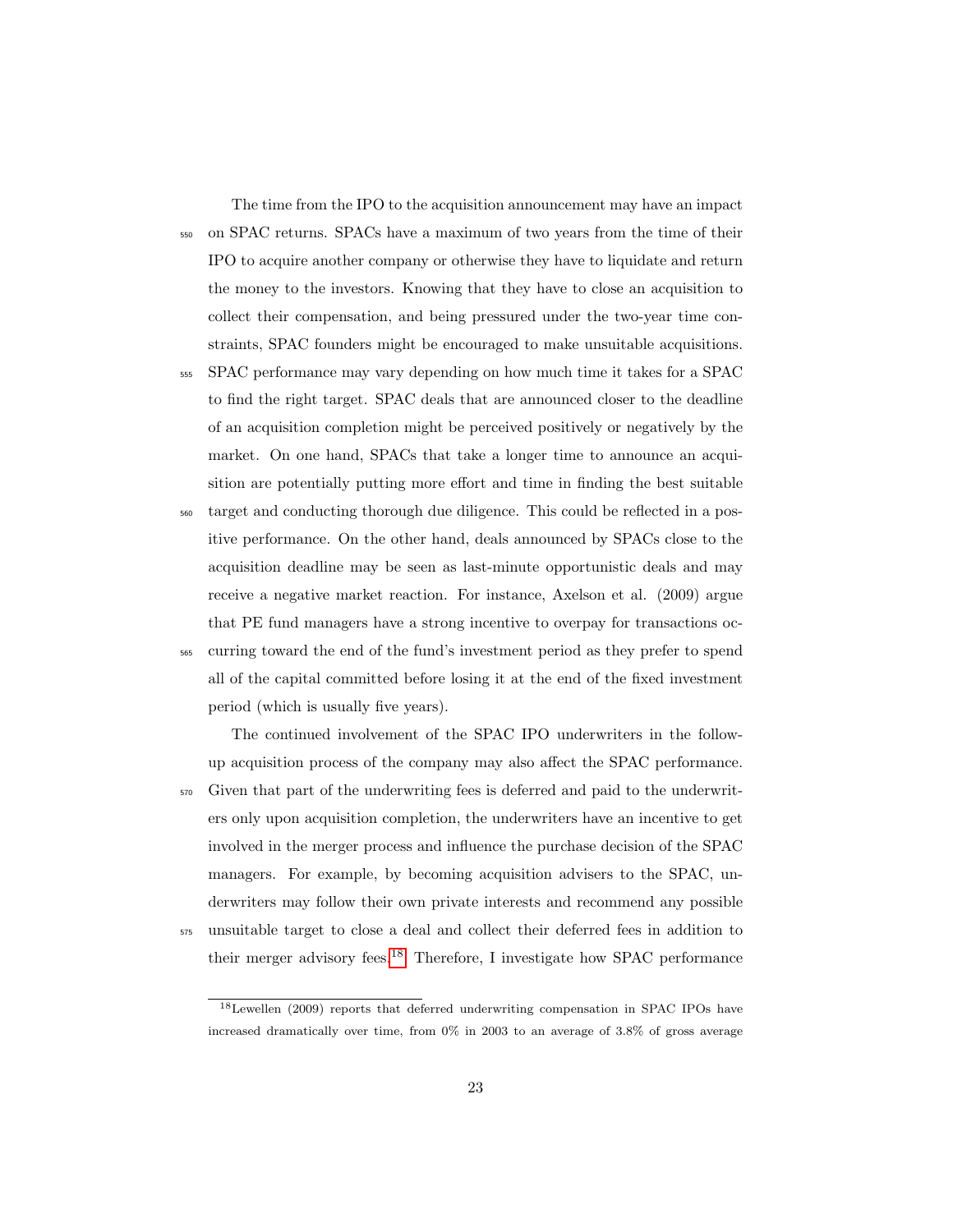varies when a portion of the underwriter's compensation is deferred and paid only upon the merger completion and when the SPAC acquisition adviser is the same as its IPO underwriter. In addition, I study how performance is affected <sup>580</sup> when the IPO underwriter becomes the SPAC acquisition adviser, conditional on there being deferred underwriting fees.

One of the requirements of the SPAC contract stated in the IPO prospectus is that the initial target business that the SPAC acquires must have a fair market value equal to at least 80% of the SPAC's net assets at the time of the <sup>585</sup> acquisition. The rationale behind this rule is that the money is raised for the purpose of making an acquisition, not to provide the SPAC with proceeds for general corporate purposes or to turn it into an investment fund. However, this requirement may also give SPAC sponsors the wrong incentive to overpay for the target. In other words, the sponsors may use this 80% as an anchor in <sup>590</sup> their decision when they evaluate potential targets and not necessarily consider what is best for the interests of outside shareholders. They may find it more convenient to overpay for a smaller target, instead of bidding for the acquisition of a large target and diluting their ownership. I test whether SPAC performance differs for acquisitions whose value is within 10% of the required 80% threshold  $595 \times (80\% \text{ of the SPAC's net assets})$  at the time of the acquisition completion.

Sponsor ownership could also affect performance. The effect of a high level of SPAC sponsor ownership on corporate performance could be positive or negative. The positive effect stems from the enhancement in firm value, as increased managerial ownership decreases agency costs of equity by reducing managers' <sup>600</sup> consumption of perquisites (Jensen and Meckling, 1976). However, as Jenkinson and Sousa (2011) show, the enormous incentives of SPAC sponsors to complete any kind of deal may encourage the SPAC management teams and related parties to purchase large blocks of stock on the open market just prior to the shareholder vote on a proposed acquisition. Jenkinson and Sousa inter-<sup>605</sup> pret this behavior as evidence that SPAC sponsors are buying shares from likely

proceeds in 2008.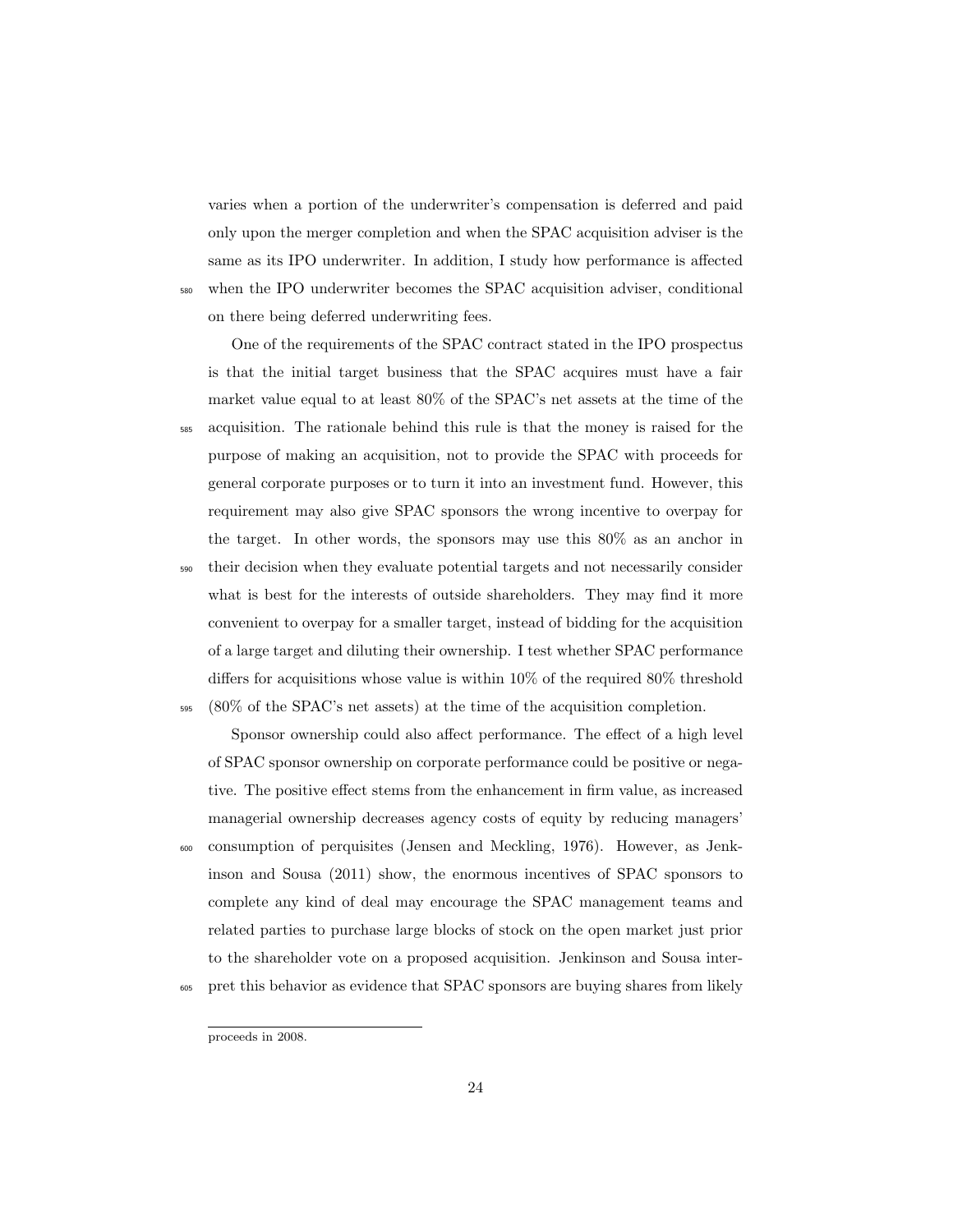"no" voters and are approving acquisitions to receive their promised 20% equity compensation.[19](#page-24-0) Given that the approved acquisitions are not necessarily the optimal choice, increasing sponsor ownership may have a negative effect on performance.[20](#page-24-1) I also investigate whether SPAC performance is related to the

<sup>610</sup> level of board control exercised by the sponsors. For instance, Guo et al. (2011) find that gains in operating performance of leveraged buyouts (LBOs), one of the most important types of private equity investments, are higher for deals in which the CEO is replaced during buyout completion. Similarly, Cornelli and Karakaş (2013) find that higher levels of PE sponsor involvement in the target <sup>615</sup> company ultimately leads to better performance. I examine three aspects of board control: (1) whether one of the sponsors provides the CEO, (2) whether one of the sponsors becomes the chairman of the board, and (3) whether the CEO is also the chairman of the board and is one of the sponsors.

The involvement of the target insiders in the management of the newly <sup>620</sup> merged company may also affect performance. Again, arguments can be developed to support both positive and negative effects. If the target insiders

<span id="page-24-0"></span><sup>19</sup>I review Schedule 13D and Schedule 13G, as well as Form 13F, and find that in more than 50% of the deals in my sample the sponsors report that they buy additional shares prior to the Special Meeting of Stockholders, held to consider and vote upon the proposed merger. Furthermore, in 29 deals, the sponsors enter into an agreement with Victory Park Capital Advisors, LLC, pursuant to which funds managed by Victory Park, or other purchasers acceptable to Victory Park and the sponsors, will use their reasonable best efforts to purchase up to an agreed amount of SPAC shares from third parties prior to the Special Meeting of Stockholders.

<span id="page-24-1"></span> $^{20}$ In fact, in 2010 the SEC has proposed amendments to Rule 10b-18 under the Securities Exchange Act of 1934. Rule 10b-18 provides issuers with a safe harbor from liability for manipulation when they repurchase their common stock in the market in accordance with the rule's manner, timing, price, and volume conditions. Because the SEC recognizes the strong incentives of SPAC sponsors to make substantial purchases of their stock solely to ensure that they receive a favorable stockholder vote on the proposed acquisition, the agency has proposed excluding SPACs from the safe harbor (from the time of the public announcement of the transaction until the earlier of the completion of the transaction or the vote by both the target shareholders and SPAC shareholders).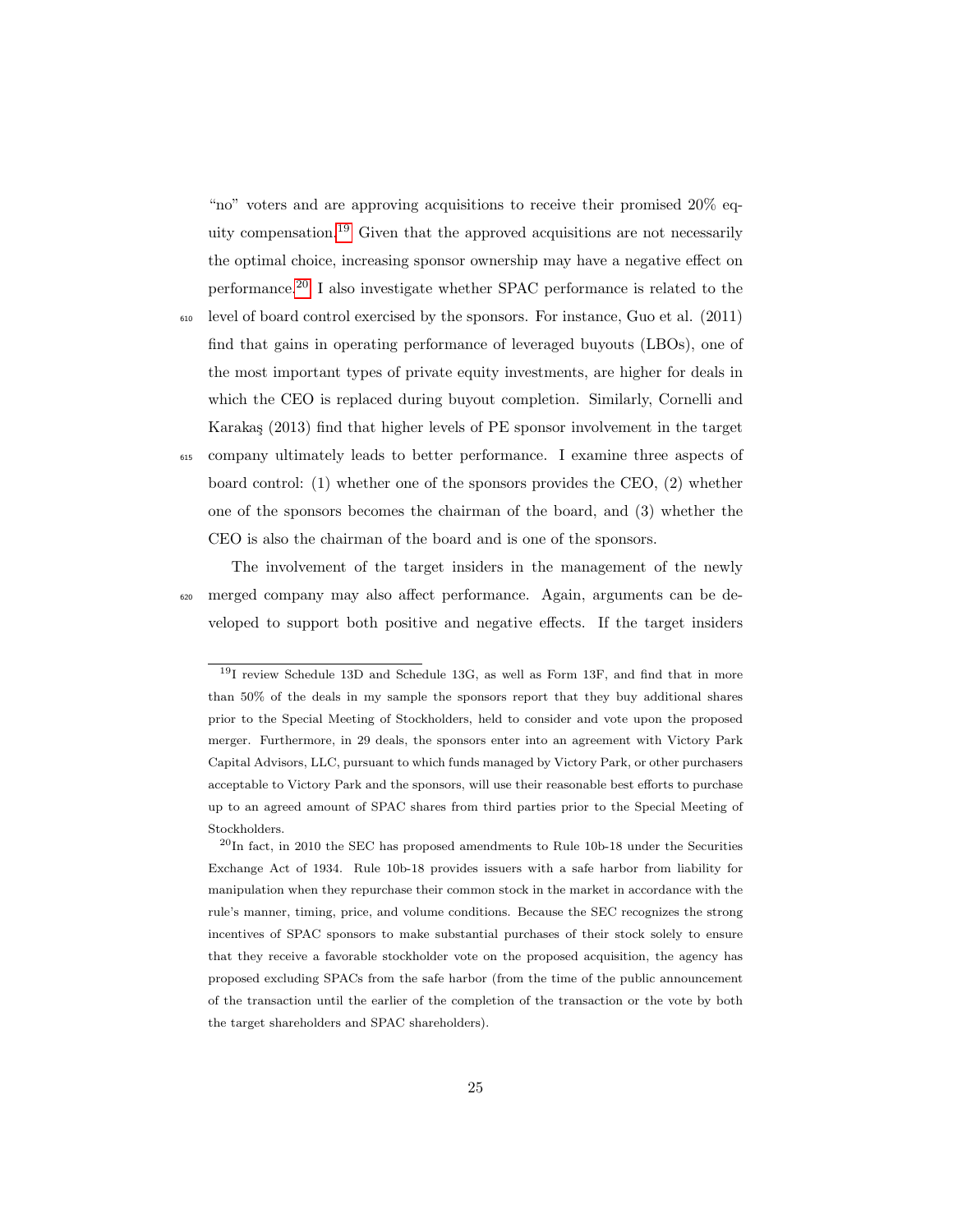receive proper incentives to maximize the value of the new firm, their continued involvement could prove to be beneficial because they have substantial inside knowledge of the target and the industry. For instance, in many cases, target

- <sup>625</sup> insiders are also the founders of the target company and, as pointed out by Schwert (1985), the founder is probably the most important asset of the firm at least in the early stages of the company's life. Conversely, higher target insider ownership in the merged company may be an indication that the SPAC sponsors overpaid for the acquisition. The target management and owners are well
- <sup>630</sup> aware of the fact that sponsors must spend at least 80% of the SPAC money on the purchase, within the limited time of two years. Consequently, they may use their bargaining power and extract a higher price for target shareholders. In addition, I examine whether the continued involvement of target insiders has an effect on SPAC performance by introducing three new variables: (1) whether  $\epsilon_{35}$  one of the target insiders provides the CEO, (2) whether one of the target insiders becomes the chairman of the board, and (3) whether the CEO is also the

chairman of the board and is one of the target insiders.

The previous literature also underlines the role of institutional blockholders' monitoring as an important corporate governance mechanism. I investigate <sup>640</sup> whether the level of institutional ownership in the merged firm is reflected in better performance of SPAC acquisitions.<sup>[21](#page-25-0)</sup> I also control for two alternative measures of corporate governance: the fraction of independent directors on the board of directors and the CEO incentives measured by the number of stock options awarded to the CEO of the newly merged company. As the majority <sup>645</sup> of the targets in the sample are private companies, and acquisitions of private targets have been found to differ from acquisitions of public companies, I include an additional control variable: Private target (see Officer, 2007). I also control for the SPAC size (SPAC market capitalization), relative size (Relative size), medium of exchange (Cash deal), deal value (Deal value), and industry merger

<span id="page-25-0"></span> $21$ I introduce two alternative measures: the fraction of the firm held by institutional blockholders and the number of outside blockholders owning 5% or more shares.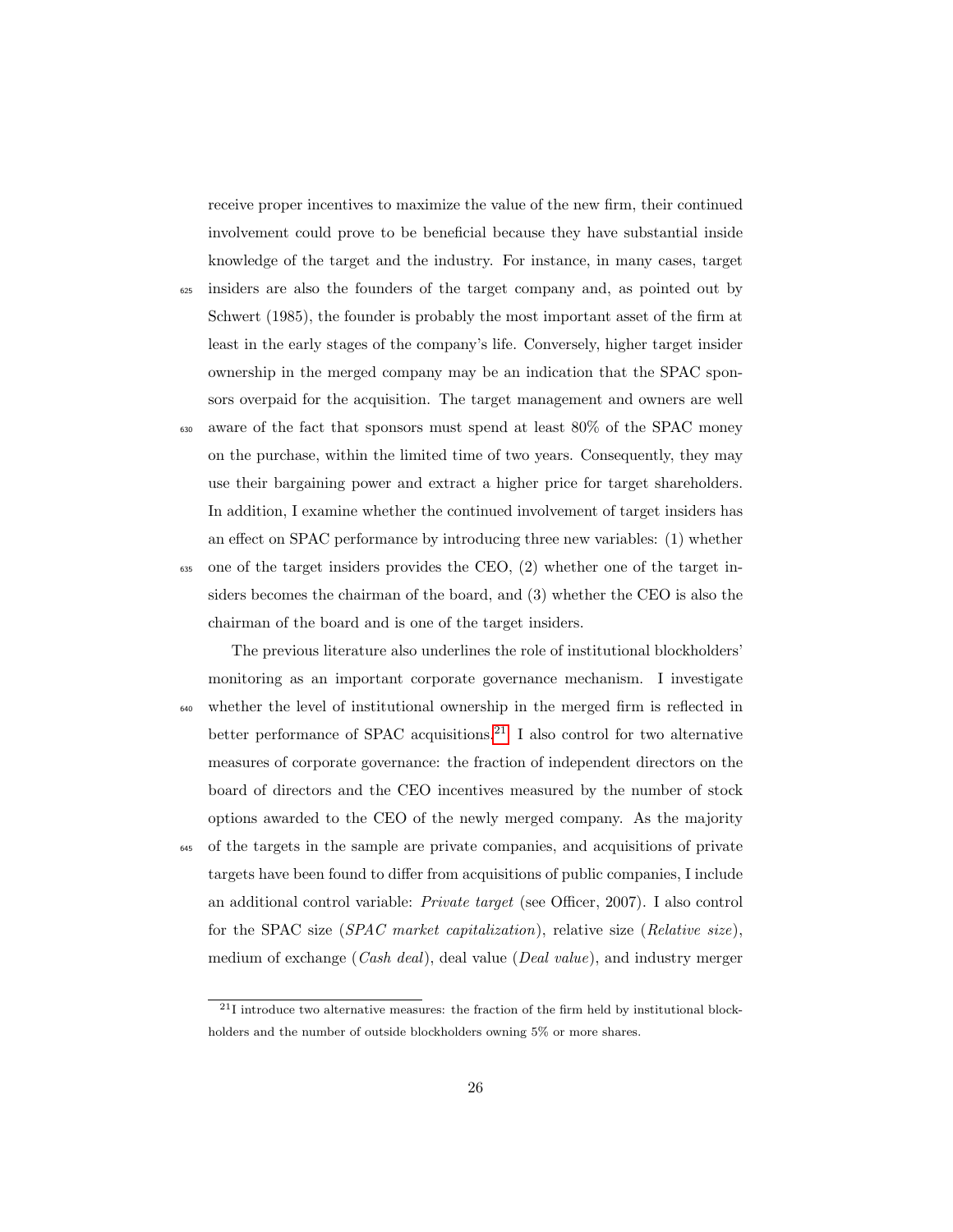$\epsilon_{650}$  activity (*Target's liquidity index*), as these variables have been found to have an effect on acquisition performance (see Moeller et al., 2004, 2007; Travos, 1987; and Schlingemann et al., 2002).<sup>[22](#page-26-0)</sup>

Table 10 contains the results of the regression analyses. The dependent variable in all specifications is the four-year post-IPO buy-and-hold abnormal <sup>655</sup> return, adjusted for the return on all other firms that became public in the

same year as the SPAC IPO. Model (1) shows the effect of the time from IPO to the acquisition announcement variable, as well as the effect of deferred IPO underwriter fees, controlling for ownership, governance, deal, and SPAC characteristics.[23](#page-26-1) In model (2), I introduce a dummy of SPAC underwriter being also

<sup>660</sup> the SPAC acquisition adviser and an interaction dummy that captures the effect of a SPAC underwriter becoming an acquisition adviser, conditional on there being deferred underwriting fees. In the following models, I include a dummy that reflects whether the value of the target at the time of the acquisition was within 10% of the required 80% threshold of the SPAC's net asset value. In some <sup>665</sup> specifications, I include industry fixed effects as additional control variables.

#### [Insert Table 10 near here]

I find evidence of an inverted U-shaped relationship between the time it takes for SPAC sponsors to find a potential target and SPAC performance. In other words, the longer it takes for the SPAC to announce an acquisition, the

<span id="page-26-0"></span> $^{22}$ Skewed variables, such as *SPAC market capitalization* and *Deal value*, are transformed using natural log transformation. Results are consistent if started-log transformation is used instead. It is important to also control for deal characteristics (whether the deal was a tender offer or hostile, or whether there were multiple bidders) when examining the short- and longterm performance of SPAC acquisitions. However, after further analysis, I find that there is only one tender offer in the whole sample and all of the deals involve friendly mergers. Moreover, no evidence exists of multiple bidders, which is not surprising given that most of the deals involve private targets (deals usually done through private negotiations, versus public auctions, which is the case for public targets).

<span id="page-26-1"></span><sup>&</sup>lt;sup>23</sup> Because CEO duality from sponsor (CEO duality from target insider) is highly correlated with  $CEO$  is a sponsor (CEO is a target insider), I include only one at a time.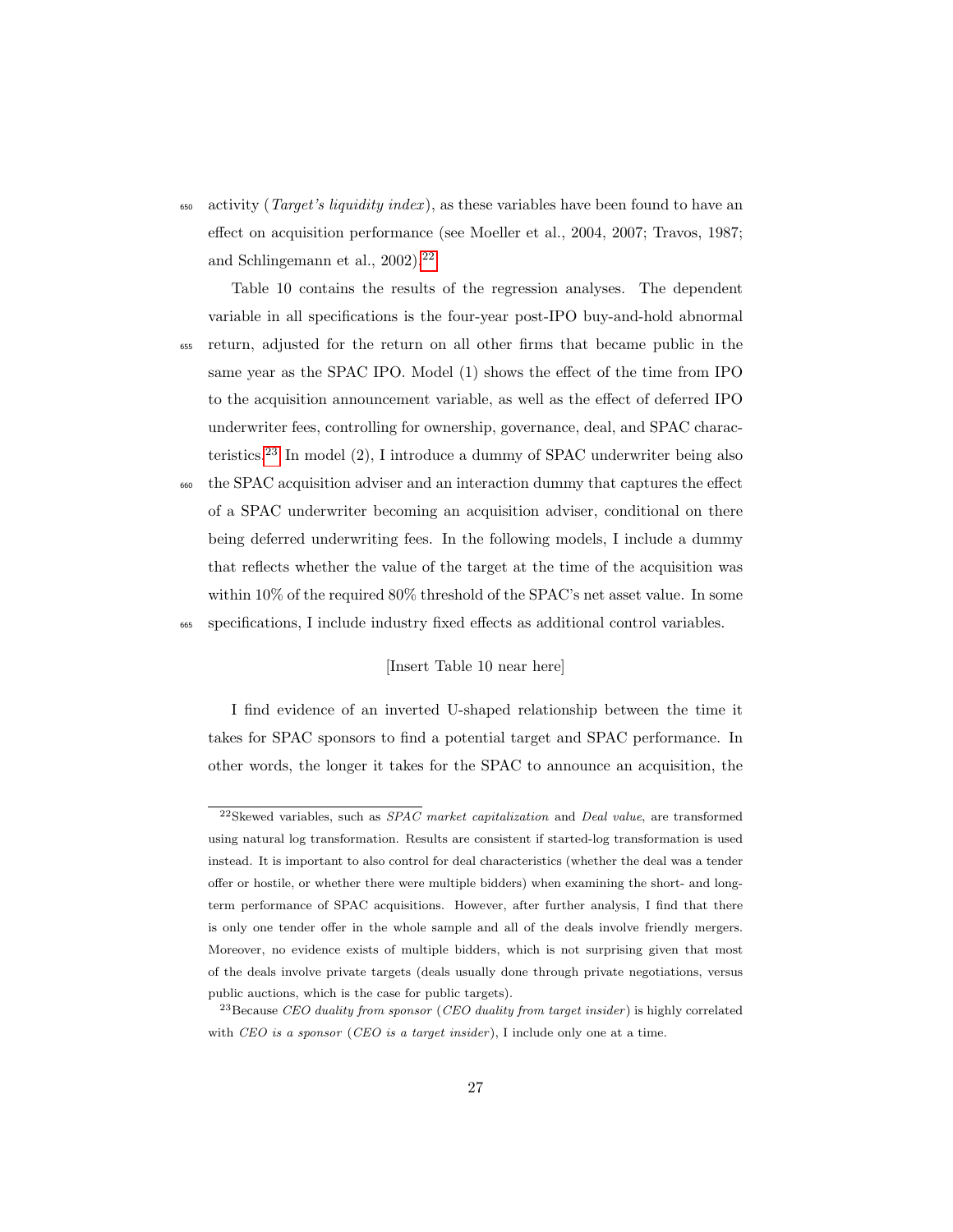- <sup>670</sup> higher are the stock returns, as the sponsors are potentially putting in more time to conduct thorough due diligence and purchase the most suitable target. However, acquisitions that are announced too quickly or too late are perceived by the market as less valuable and have worse performance. Given the strong incentive of sponsors to buy a target, they can either purchase a target as soon
- <sup>675</sup> as possible after the SPAC IPO or make a last-minute acquisition under the pressure of the approaching two-year deadline date. My results are economically significant. The four-year post-IPO buy-and-hold abnormal return is on average (across various specifications) 8.8% lower if the acquisition is announced at the end of the two-year deadline instead of at the optimal time. The results are <sup>680</sup> consistent with the go-for-broke hypothesis of Axelson et al. (2009) and with the findings of Degeorge et al. (2013) that secondary buyouts (SBOs) made late in the investment period under-perform other SBOs.

The coefficient estimates on the *Deferred fees* and *Underwriter is adviser* variables are both negative and statistically significant. A possible interpreta-

- <sup>685</sup> tion of the less favorable performance of these acquisitions is that the deferred underwriter fees may create the wrong incentives for the IPO underwriters. SPAC underwriters, who have not collected the full amount of their fees, can get involved in the merger process following their own private interests that may not necessarily be aligned with the interests of the SPAC shareholders and
- <sup>690</sup> push for any potential deal. Moreover, the Background of the Merger section in the DEFM 14A statements shows that, in fact, it is not uncommon that the underwriter as adviser is the one who finds the potential target and introduces it to the SPAC sponsors. My results suggest that buy-and-hold abnormal returns are, on average, 47.9 percentage points lower for SPACs when part of the com-
- <sup>695</sup> pensation of the IPO underwriter is deferred and paid upon successful merger completion. When I add the interaction dummy that captures the effect of a SPAC underwriter becoming an acquisition adviser, conditional on there being deferred underwriting fees, I find the opposite effect.

While SPAC performance appears to be independent of the 80% deal and <sup>700</sup> target ownership variables, I find some evidence that the continued involvement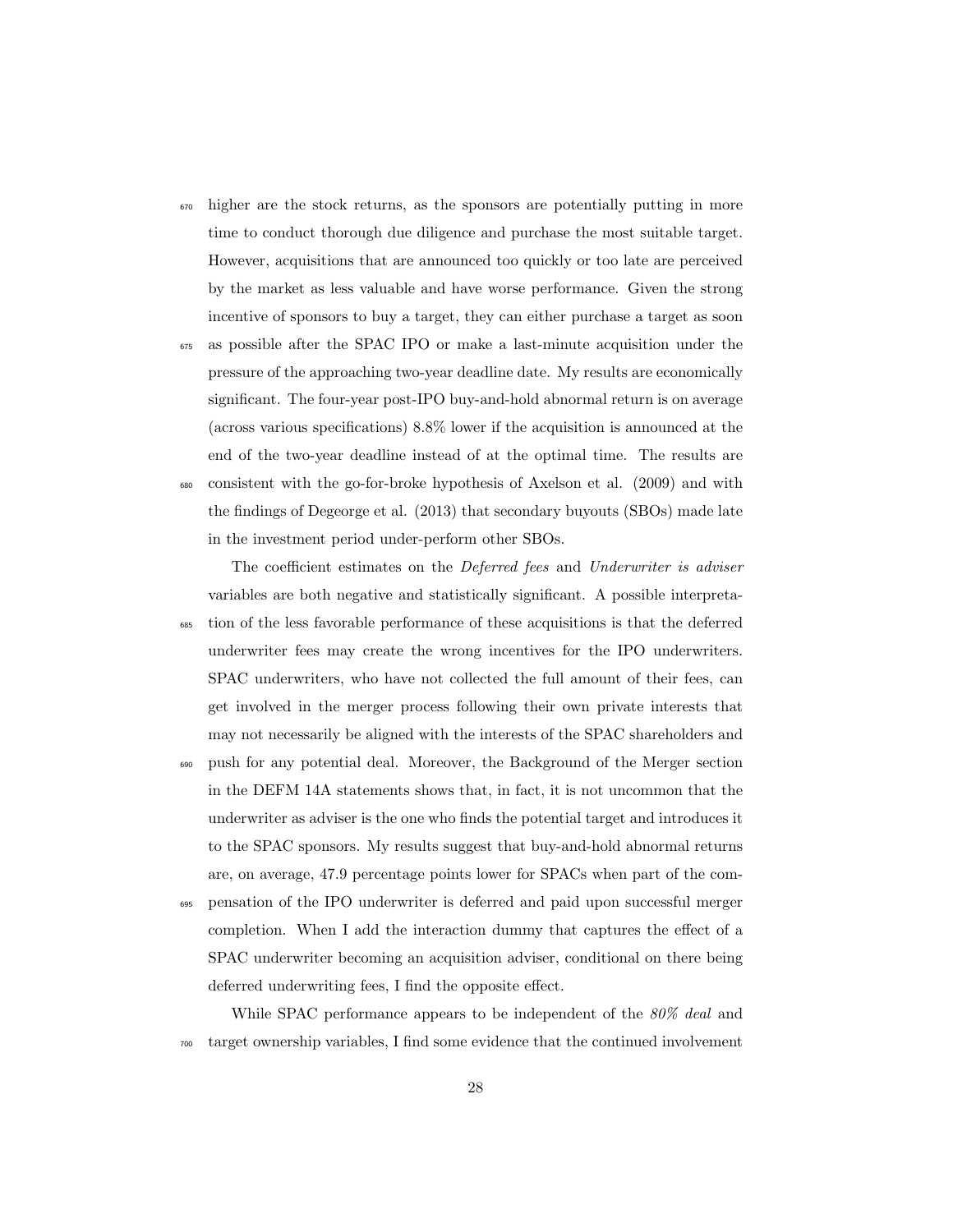of SPAC sponsors as shareholders and board members has an impact on the long-term performance of SPAC acquisitions. Higher sponsor ownership leads to worse SPAC performance. Sponsors may be approving value-destroying acquisitions, to obtain their compensation, by buying additional shares in the

- <sup>705</sup> open market. Further, deals in which the sponsors ended up holding a significant portion of the newly merged company may also reflect deals in which the sponsors bought smaller targets (but not necessarily more valuable targets) because they did not want to issue more shares and dilute their ownership. Sponsors' board representation, meanwhile, seems to have a positive effect on
- <sup>710</sup> performance. The long-run returns are at least 57 percentage points higher after adjusting for industry movements, if one of the SPAC sponsors is appointed as a chairman of the merged company. These findings underline the importance of continuing sponsor involvement. While their expertise may matter during the search for a suitable target and the execution of the acquisition, the results

<sup>715</sup> suggest that sponsors may add value by monitoring the newly merged company, at least initially after the acquisition. My findings are consistent with previous literature that shows the importance of individuals' superior characteristics for firm performance and with the PE literature that finds monitoring advice and involvement of PE sponsors to be even more effective than CEO turnover or

<sup>720</sup> separation of CEO and chairman of the board in improving performance of the target company (see Bertrand and Schoar, 2003; Kaplan et al., 2012; Cornelli and Karakaş, 2013; and Weir et al., 2005a).

Lastly, some regression models show that the ownership of the institutional blockholders has a negative effect on performance. These results are in contrast <sup>725</sup> with the findings of Tran (2010). He examines the acquisition discount obtained by SPAC bidders at the time of the acquisition and finds that the higher the level of independent long-term institutional blockholders, the larger is the discount.[24](#page-28-0) His interpretation is that institutional blockholders act as a monitoring

<span id="page-28-0"></span> $^{24}$ It is important to highlight the differences between my and Tran's identification techniques. First, Tran (2010) examines the effect of institutional ownership on the acquisition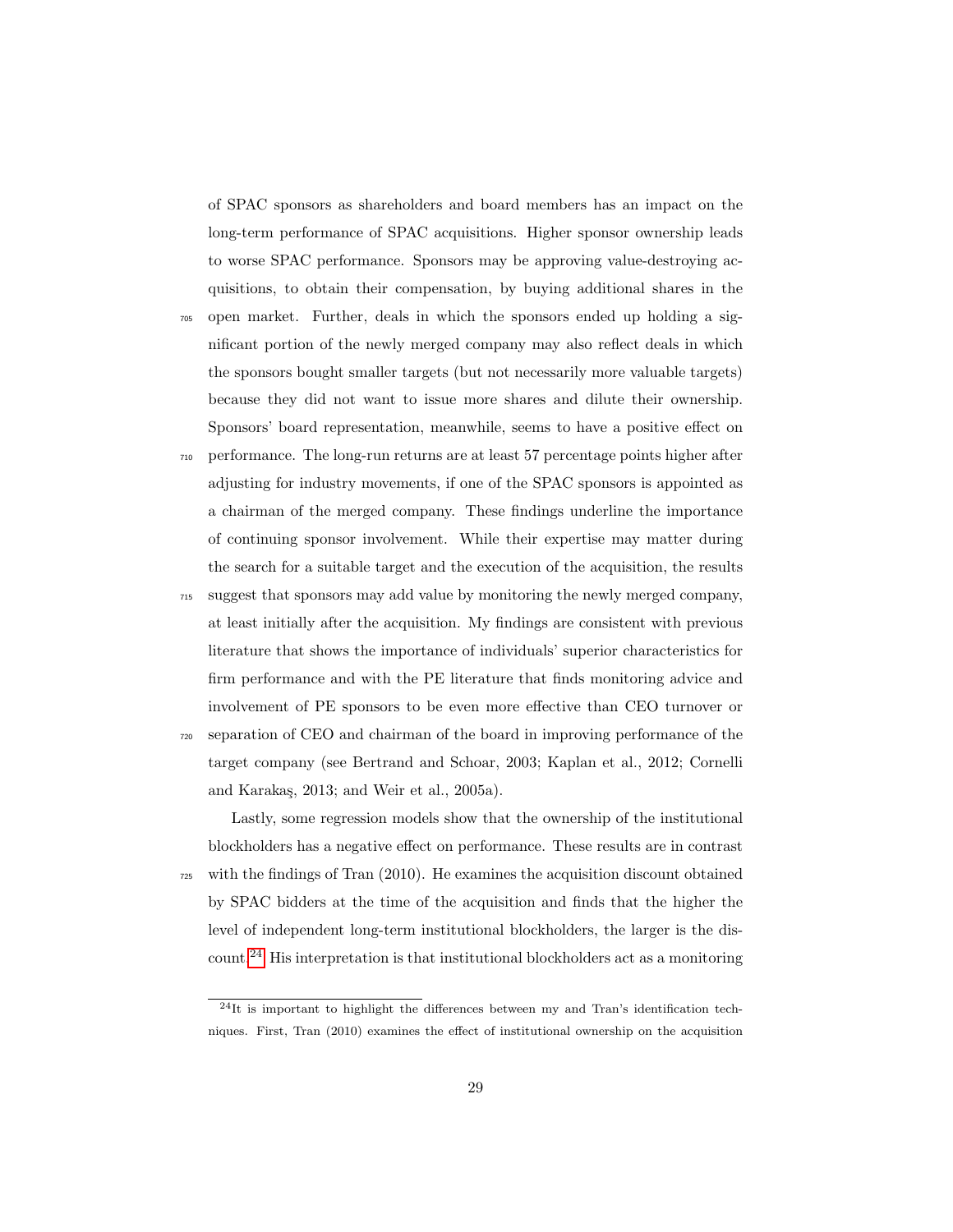device and potentially mitigate the perverse incentives of the sponsors to make

<sup>730</sup> unsuitable acquisitions. I, however, find that institutional ownership has a negative and significant effect on the long-term stock performance. The long-run buy-and-hold abnormal returns are on average between 8.3 and 9.6 percentage points lower, for every 10% increase in institutional ownership, depending on the specification used. In the last column of Table 10, I divide the institutional

- <sup>735</sup> ownership in two separate variables: the ownership of the original institutions, which bought shares at the time of the IPO, and the ownership of the new institutional holders, which bought at the merger completion or between the IPO and the merger completion. The coefficient estimates on both variables remain negative. However, both are statistically insignificant.
- <sup>740</sup> Institutional investors in SPAC acquisitions typically are represented by hedge funds. Unfortunately, the lack of disclosure limits the quantitative data available on hedge funds and constrains my empirical investigation. In an attempt to shed some light on the interests of institutional investors in SPAC transactions, I examine what their intentions are based on the information re-
- <sup>745</sup> ported in Item 4 of Schedule 13D. For instance, Brav et al. (2008) argue that hedge funds are better positioned to act as informed monitors than other institutional investors, because they are subject to less regulation and their managers have few conflicts of interest. In addition, according to their findings, hedge fund activists are not short term in focus, as some critics have claimed, and, <sup>750</sup> based on their sample, the holding period of hedge funds is closer to 20 months.

However, after reading Schedule 13D filed with the SEC, I do not find evidence that hedge funds' interest is to force changes or seek control at SPACs. The information in Item 4 of Schedule 13D, which requires the filer to declare

discount, while I consider the effect of institutional ownership on the long-term stock performance of SPAC acquisitions. Second, he studies only the effect of independent long-term institutional blockholdings, obtained one quarter before the merger announcement, while I examine the effect of total institutional ownership, measured at the time of the acquisition completion.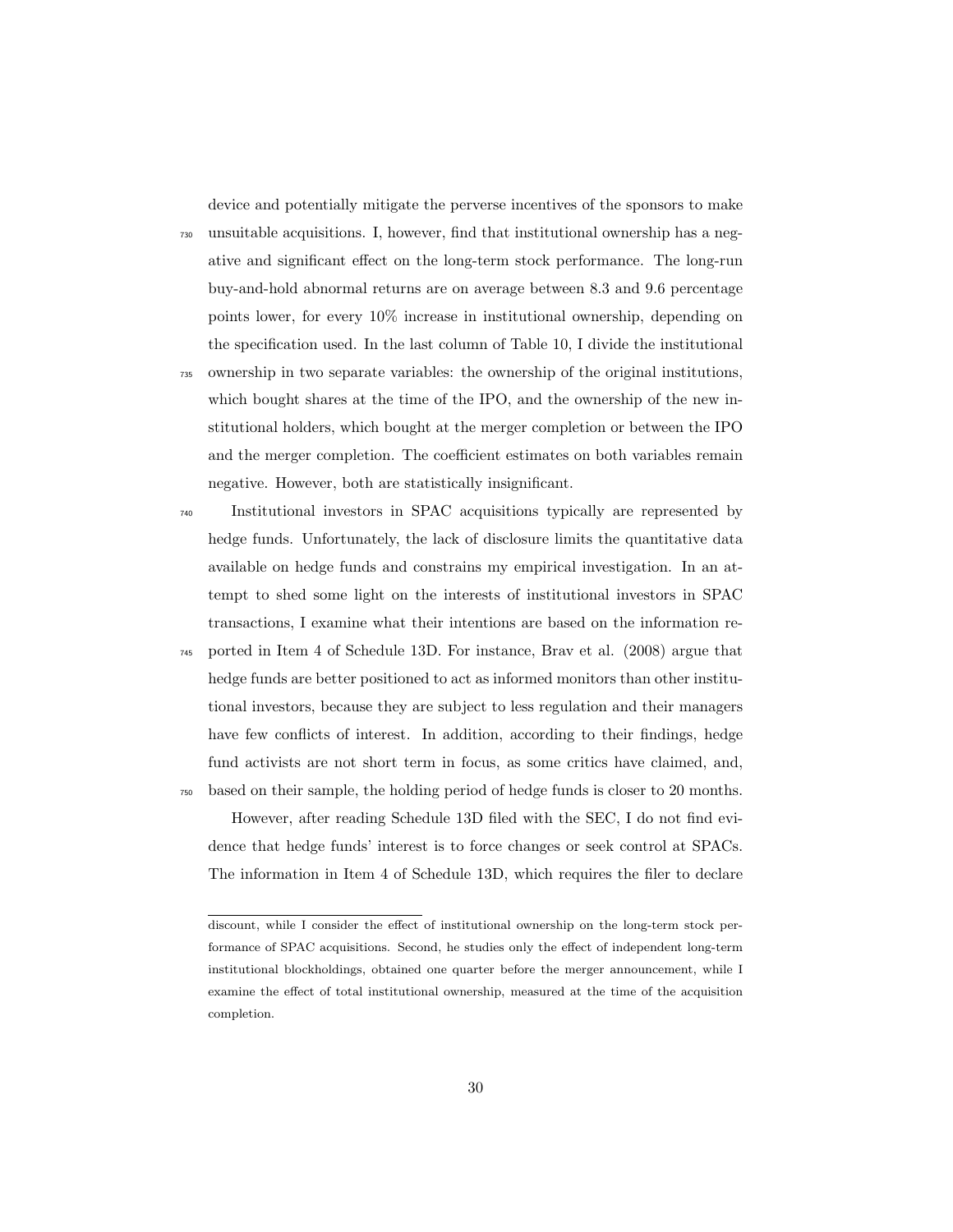its reasons for acquiring the shares, suggests that in a majority of the cases

 $\frac{755}{755}$  institutional investors acquired shares for investment reasons only.<sup>[25](#page-30-0)</sup> Further, I find that institutional investors in SPACs are invested for a short period of time. Initial investors owned on average 29% at the time of the IPO, 20% at the time of the merger completion, and only 13% one year after the merger was completed. These results suggest that the initial investors are mainly interested

<sup>760</sup> in short-term investment. In other words, the negative effect of institutional ownership on the long-term performance could be explained by the downward pressure that the exit of hedge funds has on price. My results are consistent with the findings of Mitchell and Pulvino (2012) that during the financial crisis of 2007–2009, when debt financing was pulled from arbitrage hedge funds and <sup>765</sup> the substantial uncertainty in the market led to a significant increase in investor

redemptions, hedge funds were forced to liquidate their existing positions.

In Table 11, I continue my analysis by estimating similar regressions to those reported in Table 10 but replace the dependent variable with the threeday event window CAR measured around the acquisition announcement date,

<sup>770</sup> using Russell 2000 index as a market proxy. Columns 1 to 6 report results only for the sample of completed acquisitions, and column 7 shows results for the whole sample (completed and withdrawn acquisitions). Overall, the results are similar to my previous findings, with a few exceptions.<sup>[26](#page-30-1)</sup> I now find that SPAC acquisitions that have a market value very close to the required 80% threshold <sup>775</sup> have worse performance. CAR is on average 6.3 percentage points lower if the deal is close to the 80% threshold. Although these deals are satisfying the 80% test, the market seems to perceive them as lower quality acquisitions. SPAC sponsors, aware of the 80% requirement necessary for the acquisition approval,

could be given the wrong incentives to deviate from their optimal choice, overpay

<span id="page-30-0"></span><sup>25</sup>In fact, some hedge fund investors report that they have bought shares in the SPAC acquisition to benefit from event-, risk-, or merger-arbitrage strategies.

<span id="page-30-1"></span> $^{26}\mathrm{The}$  results remain qualitatively unchanged when I include year fixed effects in the regressions.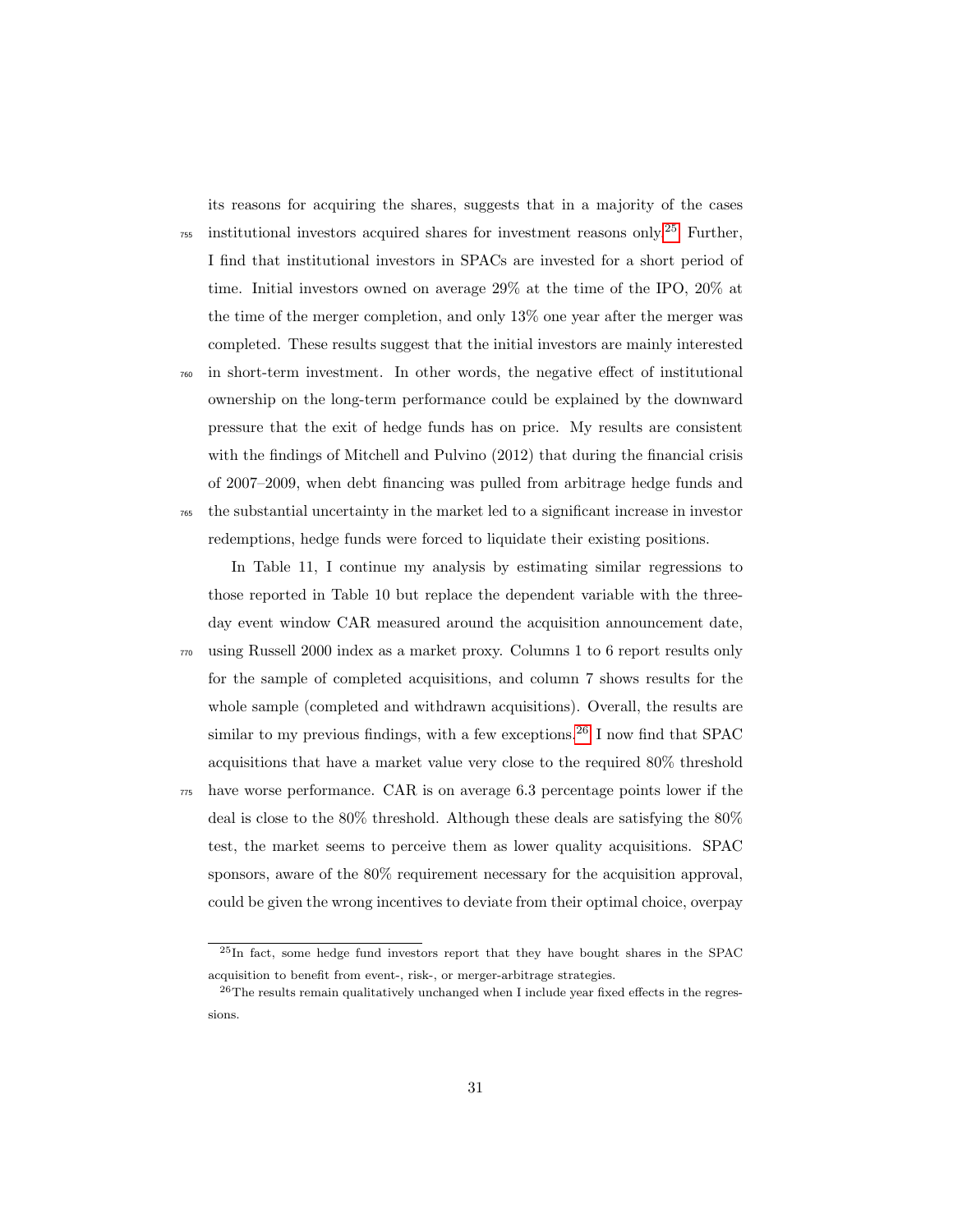<sup>780</sup> for a smaller target, complete an acquisition, and collect their compensation. Further, in these new regressions, I find that the coefficient estimates of the Underwriter is adviser variable and of the interaction dummy that captures the effect of a SPAC underwriter becoming an adviser, conditional on there being deferred fees, are no longer statistically significant. In other words, what <sup>785</sup> appears to drive the results is whether a part of the fees of the IPO underwriters

is being deferred and paid conditional on a merger completion.

# [Insert Table 11 near here]

Overall, the findings reported in Tables 10 and 11 indicate that important cross-sectional differences exist in the long-run stock performance, as well as <sup>790</sup> in the short-run stock performance around the acquisition announcement of SPACs in my sample. If SPAC sponsors take a long time to find a target or a portion of the IPO underwriting fees is being deferred and paid conditionally on a successful merger completion, then the firms under-perform following the acquisition announcement. The market reaction is also significantly negative for

- <sup>795</sup> acquisitions that have a market value very close to the required 80% threshold. Further, too high ownership retention by sponsors can be detrimental for the long-term performance of the merged company. These results show that the perverse incentives of sponsors may wrongly incentivize them to buy unsuitable targets. SPACs that appoint a sponsor as a chairman, however, perform better,
- <sup>800</sup> consistent with the valuable expertise and the importance of continuing, to a certain extent, sponsor involvement.

## 6. Concluding remarks

The special purpose acquisition company is a financial innovation whose unique public form of the private equity contract allows more light to be shed on <sup>805</sup> the classic financial contract between private equity investor and the manager. In this paper, I study how the traditional private equity mechanisms included in the SPAC contract, most notably the incentive-based compensation of managers, the time limit on managers' use of funds, and the limits on the amount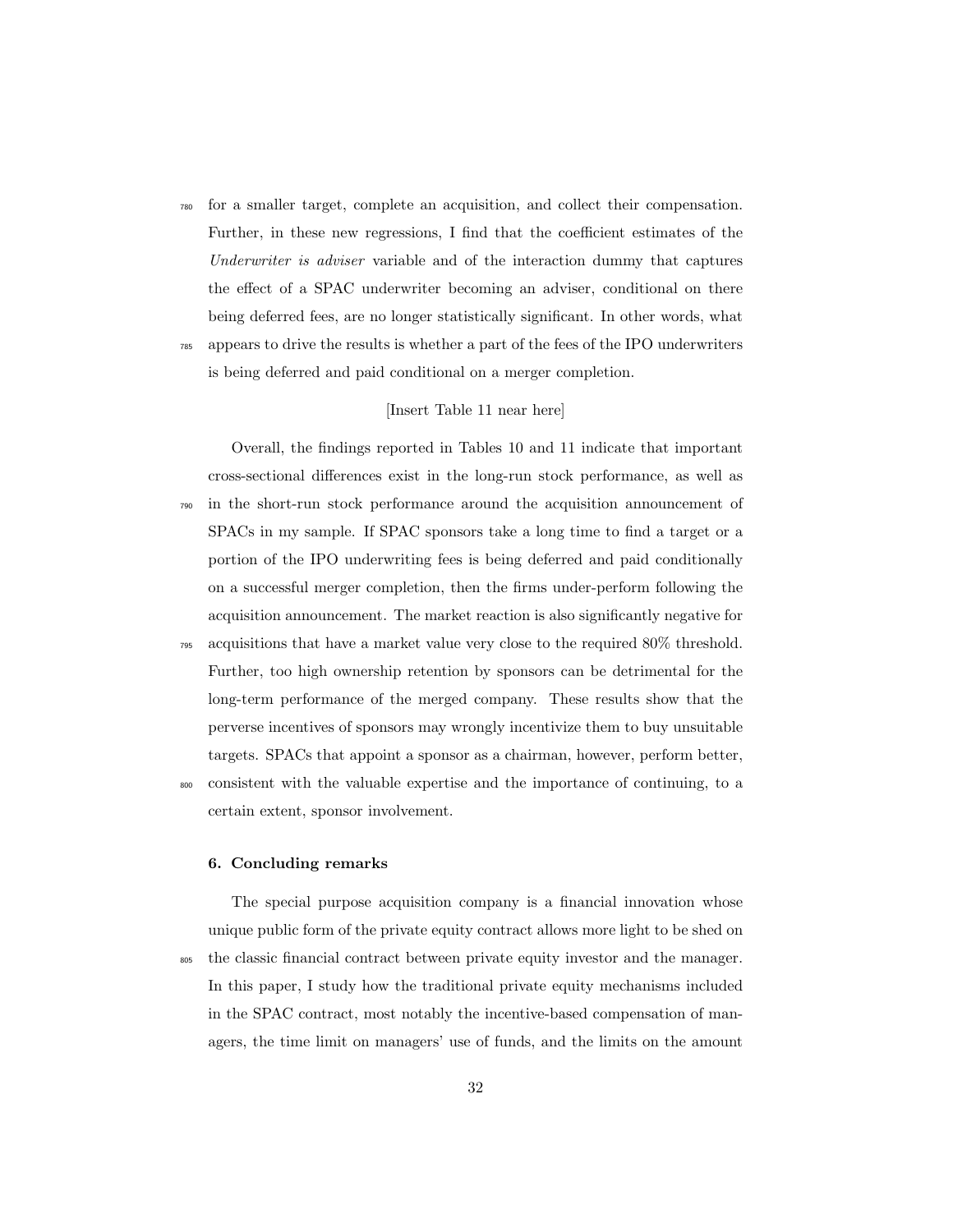managers can invest, affect the performance of SPACs. I study the stock price <sup>810</sup> reaction to SPAC acquisitions at the time of the acquisition announcement, as well as their long-term stock and accounting performance.

While the announcements of acquisitions by SPAC acquirers are received positively by the market, on average these acquisitions under-perform in the long run. The results of the accounting performance of SPACs also suggest that <sup>815</sup> they significantly under-perform their various benchmarks. Further, while SPAC acquisitions do not appear to be more levered, they do fall short of investors' expectations given that they are sold and initially trade at higher valuations relative to their peers.

- Substantial cross-sectional variation exists in SPAC performance. I docu-<sup>820</sup> ment that the perverse incentives embedded in the SPAC contract may encourage some SPAC sponsors and underwriters to make bad acquisitions to collect their equity compensation and defer underwriting fees, respectively. I also find that the continued involvement of SPAC sponsors as shareholders and board members in the new company influences future performance.
- <sup>825</sup> Given the recent trend in the PE industry toward alternative, more flexible structures of fund-raising, the popularity of SPAC transactions is likely to remain. However, the evidence of this paper suggests that as long as alternative deal-by-deal structures are not better at aligning the interests of managers and investors, they will not fix the problems of the PE industry.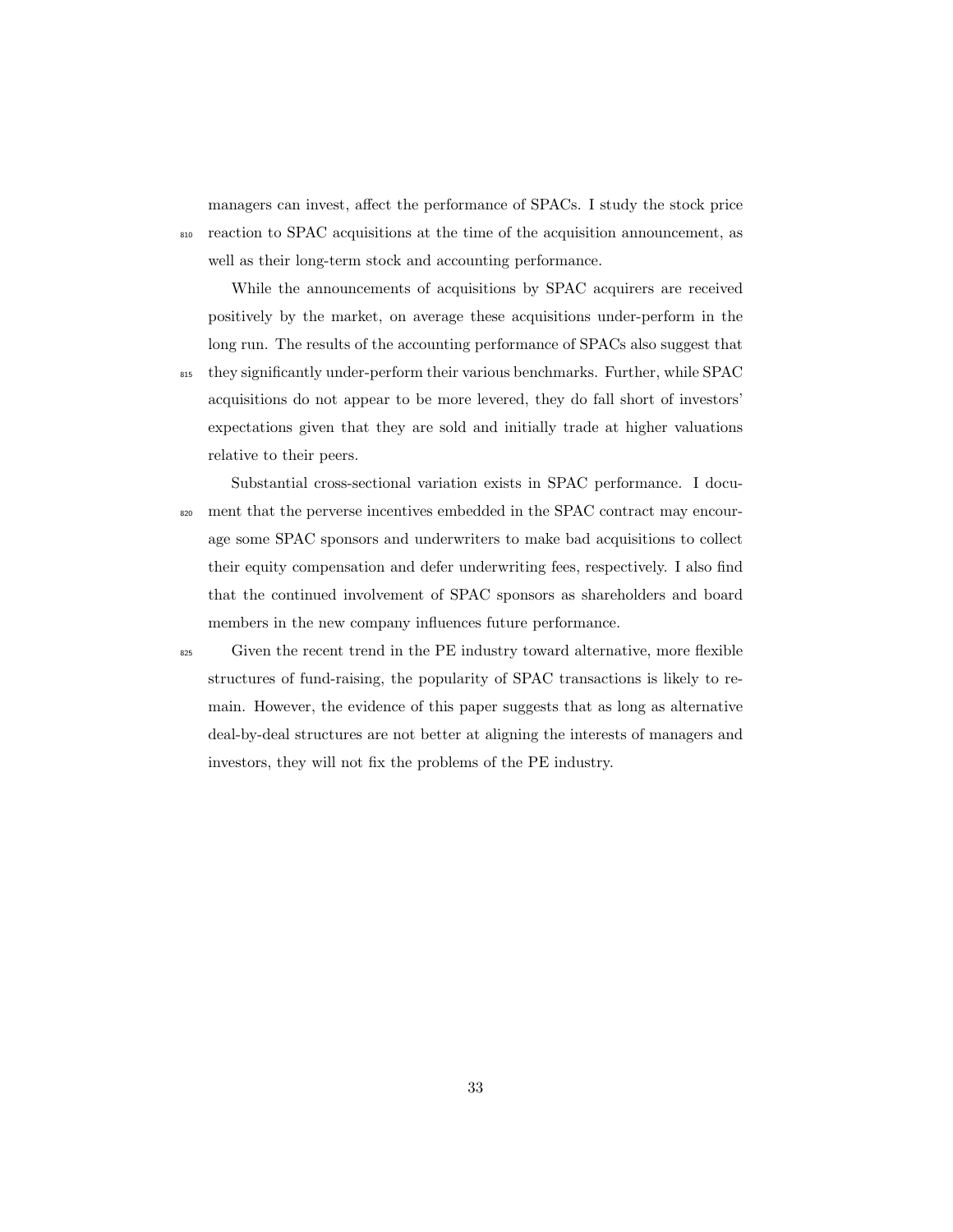#### <sup>830</sup> References

- [1] Agrawal, A., Jaffe, J., Mandelker, G., 1992. The post-merger performance of acquiring firms: A re-examination of an anomaly. J. Financ. 47, 1605– 1622.
- [2] Axelson, U., Strömberg, P., Weisbach, M., 2009. Why are buyouts levered? <sup>835</sup> The financial structure of private equity funds. J. Financ. 64, 1549–1582.
	- [3] Berger, R., 2008. SPACs: An alternative way to access the public markets. J. Appl. Corp. Financ. 20, 68–76.
	- [4] Bertrand, M., Schoar, A., 2003. Managing with style: The effect of managers on firm policies. Q. J. Econ. 118, 1169–1208.
- <sup>840</sup> [5] Brav, A., Jiang, W., Partnoy, F., Thomas, R., 2008. Hedge fund activism, corporate governance, and firm performance. J. Financ. 63, 1729–1775.
	- [6] Brown, K., Dittmar, A., Servaes, H., 2005. Corporate governance, incentives, and industry consolidations. Rev. Financ. Stud. 18 (1), 241–270.
- [7] Chang, S., 1998. Takeovers of privately held targets, methods of payment, <sup>845</sup> and bidder returns. J. Financ. 53, 773–784.
	- [8] Chen, H., Ritter, J., 2000. The seven percent solution. J. Financ. 55, 1105– 1131.
	- [9] Cornelli, F., Karakaş, O., 2013. Corporate governance of LBOs: The role of boards. Working paper.
- <sup>850</sup> [10] Cumming, D., Hass, L., Schweizer, D., 2014. The fast track IPO–success factors for taking firms public with SPACs. J. Bank. Financ. 47, 198–213.
	- [11] Degeorge, F., Martin, J., Phalippou, L., 2013. The performance of secondary buyouts. Working paper.
- [12] Field, L., Hanka, G., 2001. The expiration of IPO share lockups. J. Financ. <sup>855</sup> 56, 471–500.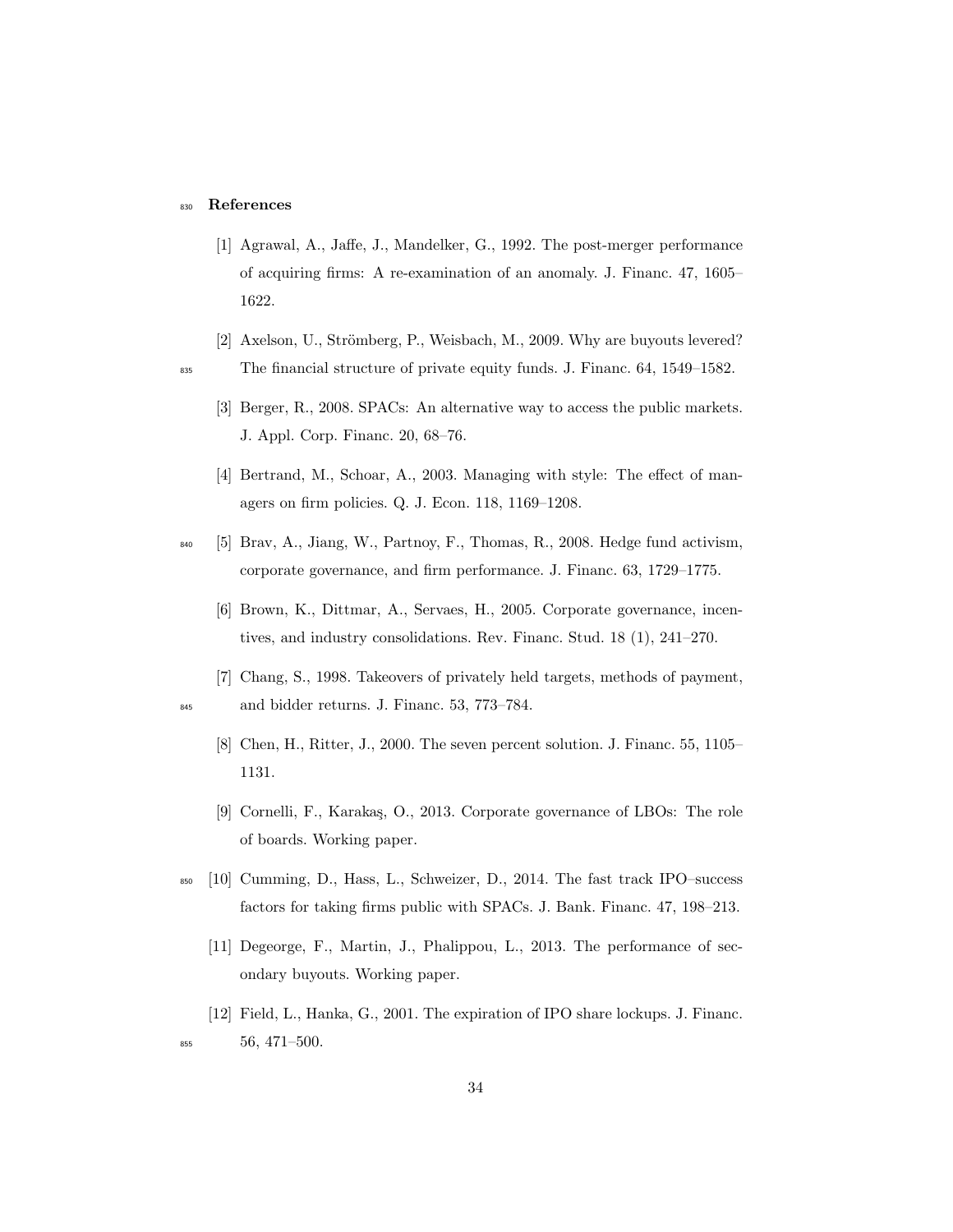- [13] Floros, I., Sapp, T., 2011. Shell games: On the value of shell companies. J. Corp. Financ. 17, 850–867.
- [14] Fuller, K., Netter, J., Stegemoller, M., 2002. What do returns to acquiring firms tell us? Evidence from firms that make many acquisitions. J. Financ. <sup>860</sup> 57, 1763–1793.
	- [15] Ghosh, A., 2001. Does operating performance really improve following corporate acquisitions? J. Corp. Financ. 7, 151–178.
	- [16] Gompers, P., Metrick, A., 2001. Institutional investors and equity prices. Q. J. Econ. 116, 229–259.
- <sup>865</sup> [17] Guo, S., Hotchkiss, E., Song, W., 2011. Do buyouts (still) create value? J. Financ. 66, 479–517.
	- [18] Healy, P., Palepu, K., Ruback, R., 1992. Does corporate performance improve after mergers? J. Financ. Econ. 31, 135–175.
	- [19] Heyman, D., 2007. From blank check to SPAC: The regulator's response to

- <sup>870</sup> the market, and the market's response to the regulation. Entrep. Bus. Law J. 2, 531–552.
	- [20] Howe, J., O'Brien, S., 2012. SPAC performance, ownership, and corporate governance. Adv. Financ. Econ. 15, 1–14.
- [21] Hsieh, J., Wang, Q., 2008. Shareholder voting rights in mergers and acqui-<sup>875</sup> sitions. Working paper.
	- [22] Jacobides, M., Saaverda, J., 2015. The shifting business model of private equity: Evolution, revolution, and trench warfare. ADVEQ Applied Research Series Report.
- [23] Jain, B., Kini, O., 1994. The post-issue operating performance of IPO firms. <sup>880</sup> J. Financ. 49, 1699–1726.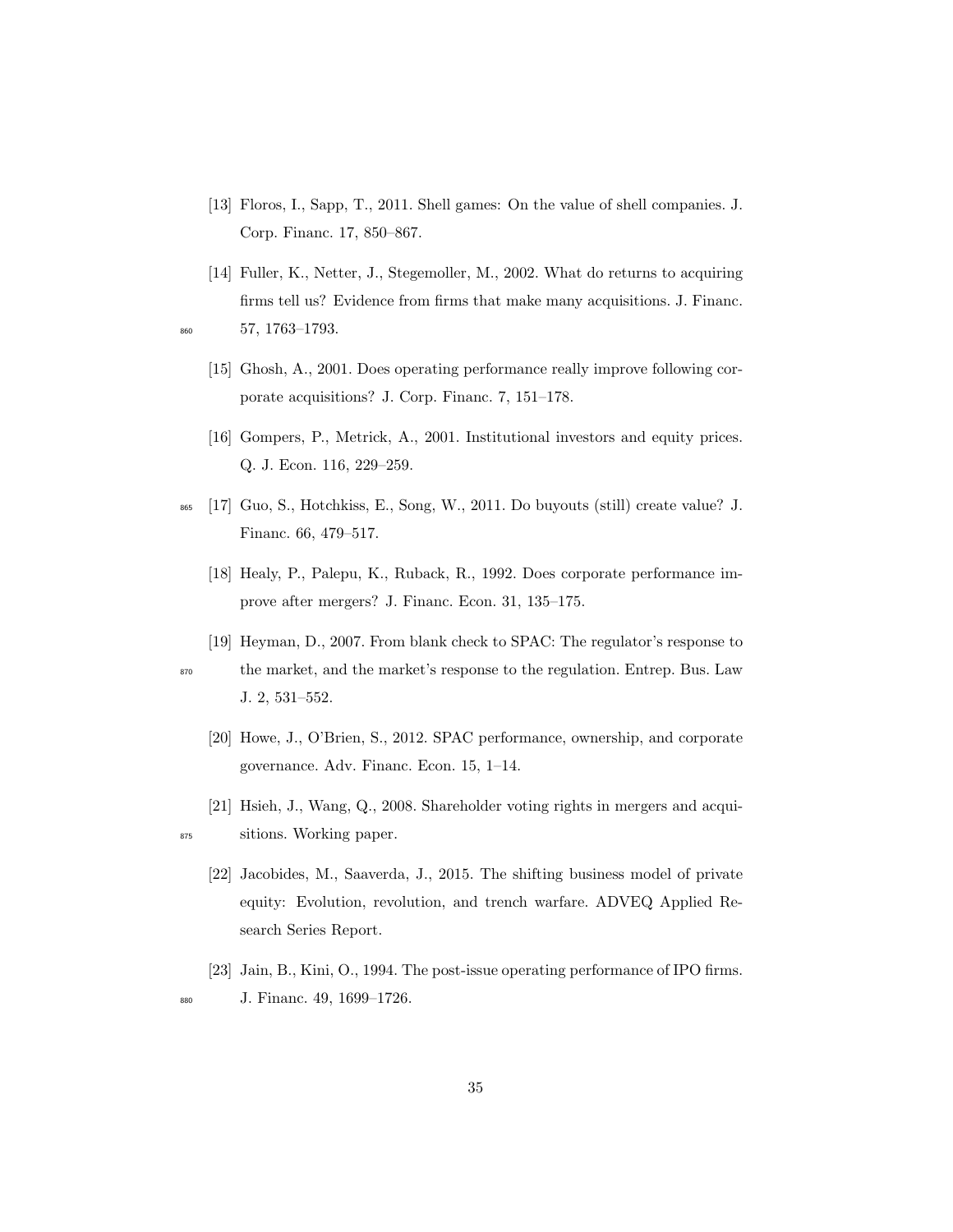- [24] Jenkinson, T., Sousa, M., 2011. Why SPAC investors should listen to the market. J. Appl. Financ. 21 (2), 38–57.
- [25] Jensen, M., Meckling, W., 1976. Theory of the firm: Managerial behavior, agency costs, and ownership structure. J. Financ. Econ. 3, 305–360.
- <sup>885</sup> [26] Jog, V., Sun, C., 2007. Blank-check IPOs: A home run for management. Working paper.
	- [27] Kaplan, S., Klebanov, M., Sorensen, M., 2012. Which CEO characteristics and abilities matter? J. Financ. 67, 973–1007.
- [28] Lakicevic, M., Shachmurove, Y., Vulanovic, M., 2013. On mergers, ac-<sup>890</sup> quisitions, and liquidations using specified acquisition purpose companies (SPACs). Working paper.
	- [29] Lakicevic, M., Vulanovic, M., 2013. A story on SPACs. Manag. Financ. 39, 384–403.
- [30] Lee, C., Li, K., Zhang, R., 2015. Shell games: The long-term performance <sup>895</sup> of Chinese reverse merger firms. Account. Rev. 90, 1547–1589.
	- [31] Lewellen, S., 2009. SPACs as an asset class. Working paper.
	- [32] Lin, C., Officer, M., Zou, H., 2011. Directors' and officers' liability insurance and acquisition outcomes. J. Financ. Econ. 102, 507–525.
	- [33] Loughran, T., Ritter, J., 1995. The new issues puzzle. J. Financ. 50, 23–51.
- <sup>900</sup> [34] Loughran, T., Ritter, J., 2002. Why don't issuers get upset about leaving money on the table in IPOs? Rev. Financ. Stud. 15 (2), 413–444.
	- [35] Mikkelson, W., Partch, M., Shah, K., 1997. Ownership and operating performance of companies that go public. J. Financ. Econ. 44, 281–307.
	- [36] Mitchell, M., Pulvino, T., 2012. Arbitrage crashes and the speed of capital.
- <sup>905</sup> J. Financ. Econ. 104, 469–490.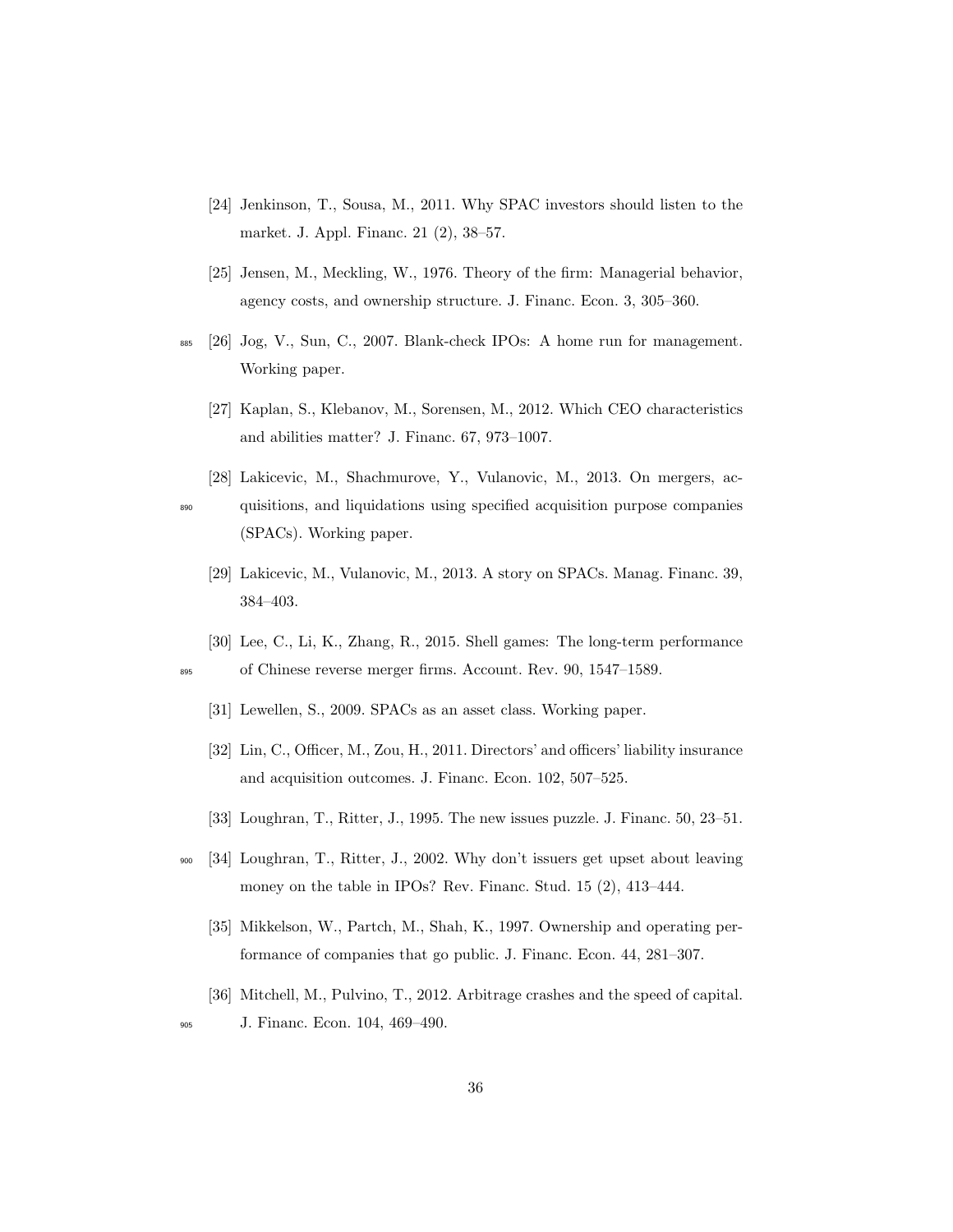- [37] Moeller, S., Schlingemann, F., Stulz, R., 2003. Do shareholders of acquiring firms gain from acquisitions? Working paper. National Bureau of Economic Research.
- [38] Moeller, S., Schlingemann, F., Stulz, R., 2004. Firm size and the gains from <sup>910</sup> acquisitions. J. Financ. Econ. 73, 201–228.
	- [39] Moeller, S., Schlingemann, F., Stulz, R., 2007. How do diversity of opinion and information asymmetry affect acquirer returns? Rev. Financ. Stud. 20, 6, 2047–2078.
- [40] Officer, M., 2007. The price of corporate liquidity: Acquisition discounts <sup>915</sup> for unlisted targets. J. Financ. Econ. 83, 571–598.
	- [41] Rodrigues, U., Stegemoller, M., 2013. Exit, voice, and reputation: The evolution of SPACs. Del. J. Corp. Law 37, 849–927.
	- [42] Rodrigues, U., Stegemoller, M., 2014. What all-cash companies tell us about IPOs and acquisitions. J. Corp. Financ. 29, 111–121.
- <sup>920</sup> [43] Savitz, E., 2005. The new blind pools. Barron's. http://www.barrons.com/articles.
	- [44] Schlingemann, F., Stulz, R., Walkling, R., 2002. Divestitures and the liquidity of the market for corporate assets. J. Financ. Econ. 64, 117–144.
- [45] Schwert, W., 1985. A discussion of CEO deaths and the reaction of stock <sup>925</sup> prices. Journal of Accounting and Economics 7, 175–178.
	- [46] Sjostrom, W., 2008. The truth about reverse mergers. Entrep. Bus. Law J. 2, 231–247.
	- [47] Tran, A., 2010. Blank check acquisitions. Working paper.
	- [48] Travos, N., 1987. Corporate takeover bids, methods of payment, and bid-

<sup>930</sup> ding firms stock return. J. Financ. 42, 943–963.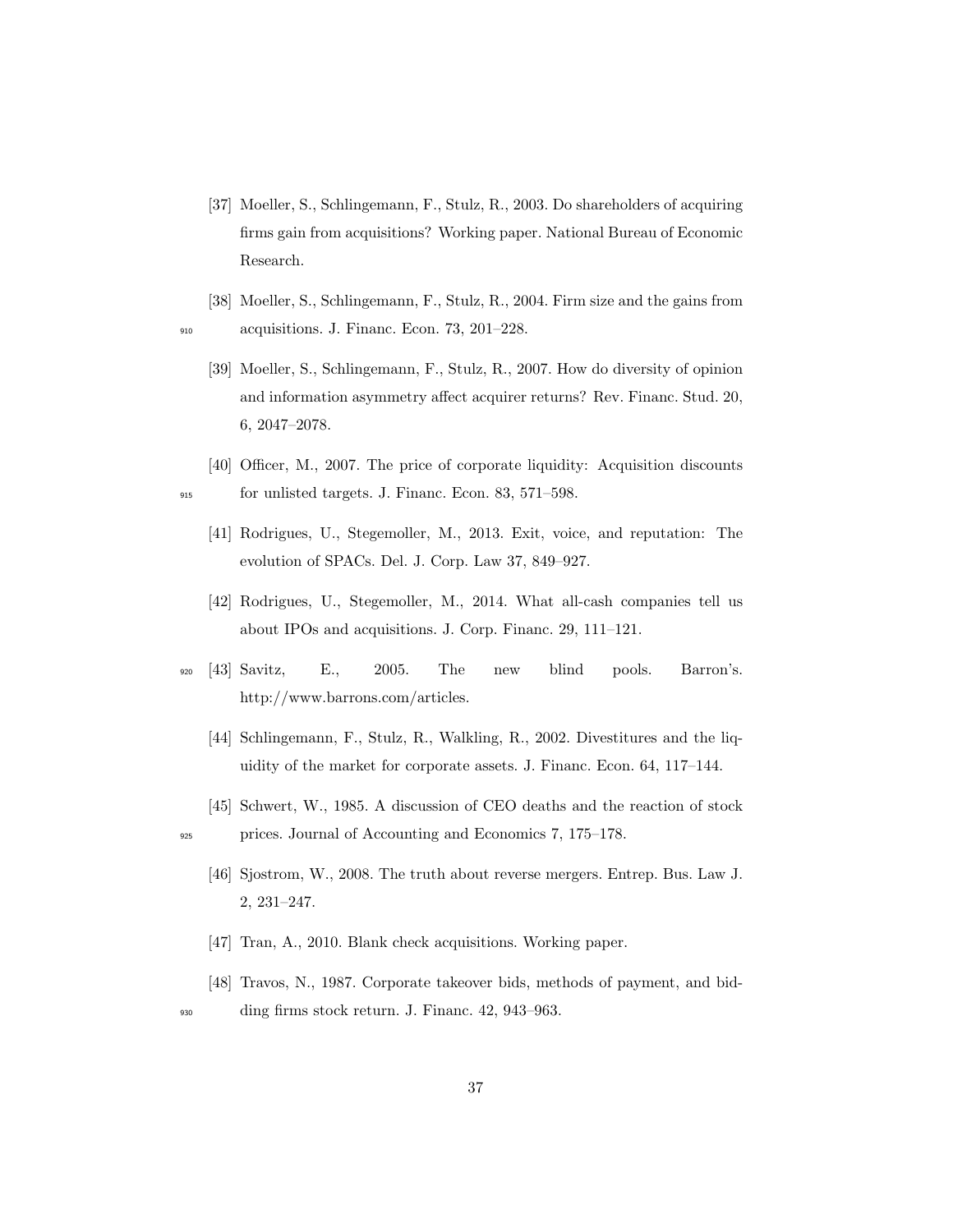[49] Weir, C., Laing, D., Wright, M., 2005. Incentive effects, monitoring mechanisms, and the threat from the market for corporate control: An analysis of the factors affecting public to private transactions in the UK. J. Bus. Financ. Account. 32, 909–944.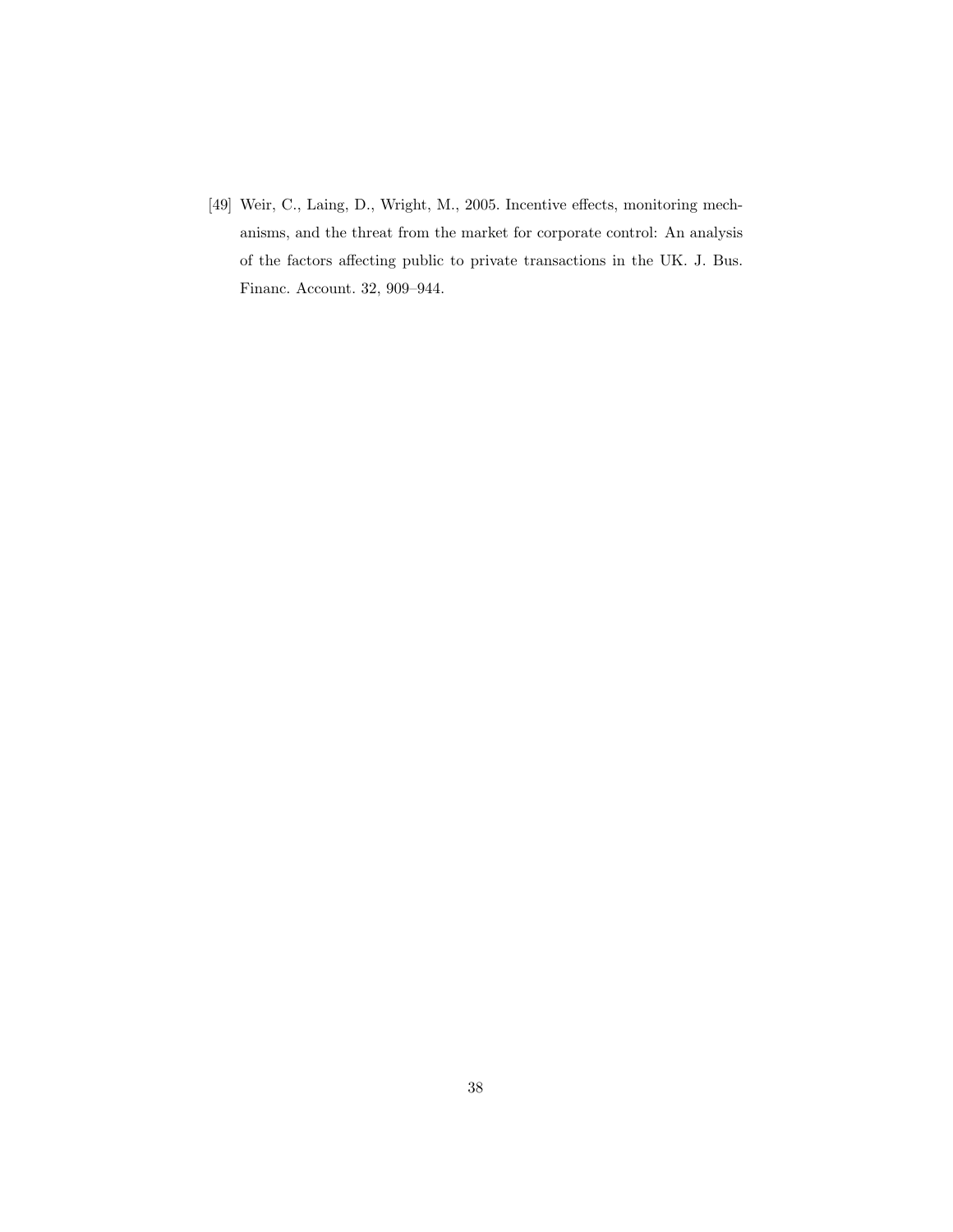Figure 1: Volume of SPACs and traditional IPOs.

Panel A shows the total number of special purpose acquisition companies (SPACs), traditional initial public offerings (IPOs), and public equity (PE) funds in the U.S. from 2003 to 2014. Panel B shows the dollar value of all SPACs, traditional IPOs, and PE fund-raising in the U.S. from 2003 to 2014.



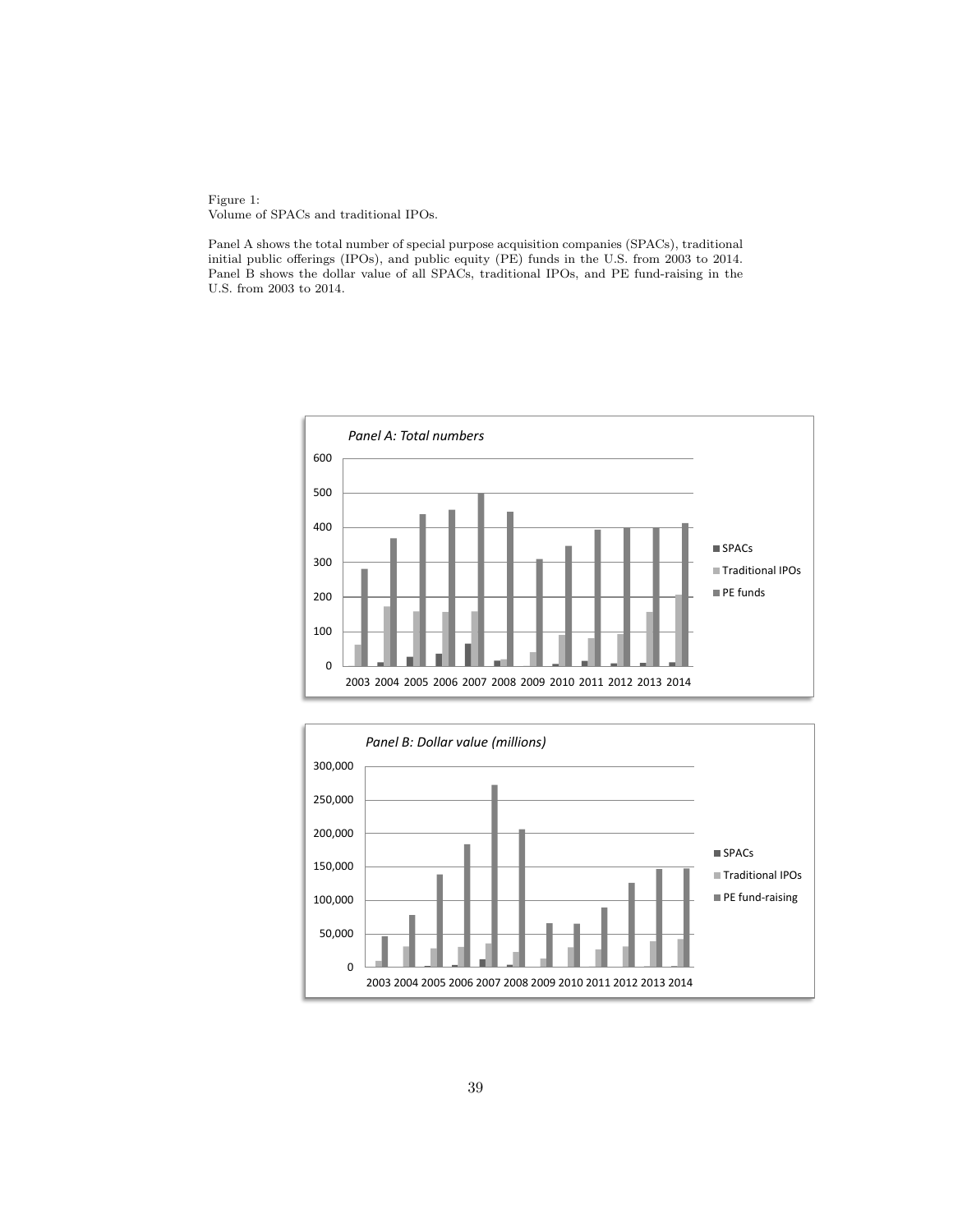Figure 2: The evolution of private equity fund structure.

This figure shows the percentage of alternative structures of private equity (if not a limited partnership) that general partners expect to see an increase in over the next three years. The source of the data is Grant Thornton's Global Private Equity Report 2013/2014, which is compiled from 156 in-depth interviews with senior private equity practitioners around the globe.

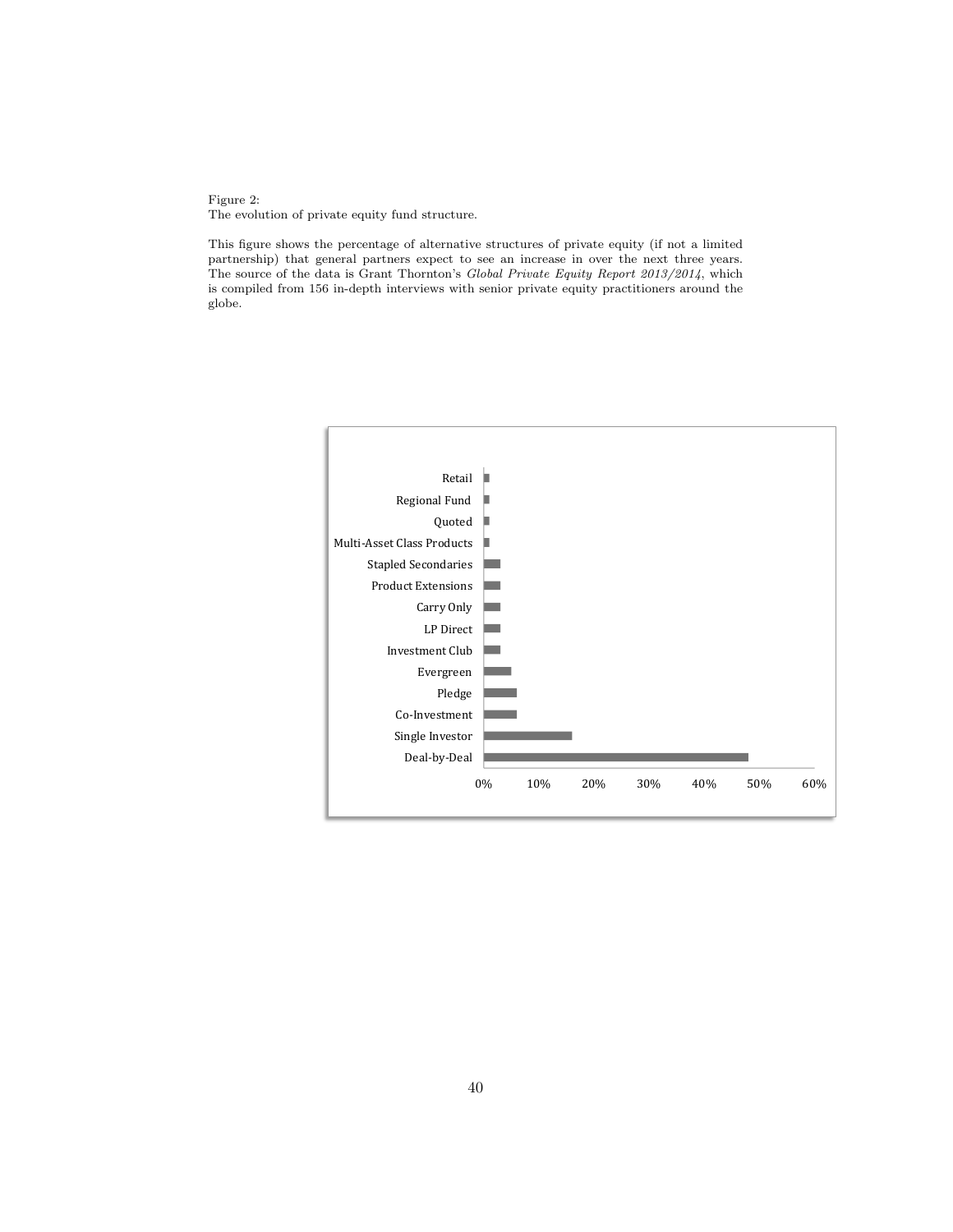Table 1.  $\label{eq:sampled}$  Sample of completed acquisitions by a<br>  $\text{SPAC}$  acquirer Sample of completed acquisitions by a SPAC acquirer

The sample acquisitions are listed in order of the S-1 filing date of the special purpose acquisition company (SPAC). The sample acquisitions are listed in order of the S–1 filing date of the special purpose acquisition company (SPAC).

| SPAC                                  | S-1 date             | Target                                        | M&A date           |
|---------------------------------------|----------------------|-----------------------------------------------|--------------------|
| Chardan South China Acquisition Corp. | November 18, 2004    | European Telecommunications & Technology Ltd. | September 20, 2007 |
| Chardan North China Acquisition Corp. | December 15, 2005    | ChinaCast Communication Holdings Ltd.         | November 29, 2006  |
| Mercator Partners Acquisition Corp.   | December 15, 2005    | American Community Newspapers LLC             | December 12, 2007  |
| KBL Healthcare Acquisition Corp. II   | September 2, 2005    | Advanced Technology Systems Inc.              | November 27, 2007  |
| Israel Technology Acquisition Corp.   | September 8, 2005    | ClearPoint Business Resources Inc.            | September 1, 2004  |
| Fortress America Acquisition Corp.    | February 12, 2004    | Firestone Communications Inc.                 | November 8, 2005   |
| Juniper Partners Acquisition Corp.    | October 24, 2005     | NationsHealth Holdings LLC                    | February 12, 2007  |
| Echo Healthcare Acquisition Corp.     | October 13, 2005     | State Harvest Holdings Ltd.                   | November 1, 2006   |
| Tremisis Energy Acquisition Corp.     | October 21, 2005     | Beijing e-Channels Century                    | February 9, 2006   |
| Federal Services Acquisition Corp.    | October 27, 2004     | <b>XLNT</b> Veterinary Care Inc.              | October 16, 2006   |
| China Unistone Acquisition Corp.      | October 19, 2005     | Head Dragon Holdings Ltd.                     | January 24, 2008   |
| Chardan China Acquisition Corp.       | August 25, 2005      | Equity Broadcasting Corp.                     | January 18, 2007   |
| Coconut Palm Acquisition Corp.        | August 25, 2003      | Lower Lakes Towing Ltd.                       | January 16, 2007   |
| Star Maritime Acquisition Corp.       | August 15, 2005      | Beijing HollySys Co. Ltd.                     | January 19, 2007   |
| Platinum Energy Resources Inc.        | August 17, 2005      | Star Bulk Carriers Corp.                      | January 19, 2007   |
| Stone Arcade Acquisition Corp.        | March 16, 2004       | American Apparel Inc.                         | October 26, 2007   |
| Terra Nova Acquisition Corp.          | March 17, 2004       | Etrials Worldwide Inc.                        | October 26, 2007   |
| Millstream Acquisition Corp.          | August 2, 2005       | Kraft Papers Business                         | August 24, 2007    |
| Paramount Acquisition Corp.           | April 11, 2005       | Tandem Energy Corp.                           | January 2, 2006    |
| Great Wall Acquisition Corp           | April 18, 2005       | Hill International Inc.                       | January 7, 2008    |
| Healthcare Acquisition Corp.          | April 21, 2005       | Brooke Credit Corp.                           | January 2, 2007    |
| Courtside Acquisition Corp.           | June 24, 2004        | Summer Infant Inc.                            | August 7, 2007     |
| Arpeggio Acquisition Corp.            | May 12, 2004         | PharmAthene Inc.                              | March 6, 2006      |
| Oakmont Acquisition Corp.             | June 29, 2005        | RAM Energy Inc.                               | March 6, 2007      |
| Endeavor Acquisition Corp             | June 30, 2005        | 180 Connect Inc.                              | June 25, 2007      |
| Services Acquisition Corp.            | $\rm{July}$ 13, 2005 | Eastman SE Inc.                               | June 28, 2006      |
| Viceroy Acquisition Corp.             | July 28, 2005        | Jamba Juice Co.                               | July 18, 2007      |
| Ad. Venture Partners Inc.             | July 12, 2005        | Chem Rx Corp.                                 | April 2, 2007      |
| Ithaka Acquisition Corp.              | July 12, 2005        | IXI Mobile Inc.                               | June 6, 2007       |
| Rand Acquisition Corp.                | July 13, 2005        | Alsius Corp.                                  | May 8, 2006        |
| <b>CEA Acquisition Corp</b>           | July 15, 2005        | VTC LLC                                       | July 2, 2007       |
| Global Logistics Acquisition Corp.    | December 16, 2005    | ISI Detention Contracting Group Inc.          | February 13, 2008  |
| Argyle Security Acquisition Corp.     | February 15, 2006    | Sricon Infrastructure Private Ltd             | March 7, 2008      |
| india Globalization Capital Inc.      | January 24, 2006     | GFA Holdings Inc.                             | July 31, 2007      |
| Boulder Specialty Brands Inc.         | March 3, 2006        | Clark Group Inc.                              | May 21, 2007       |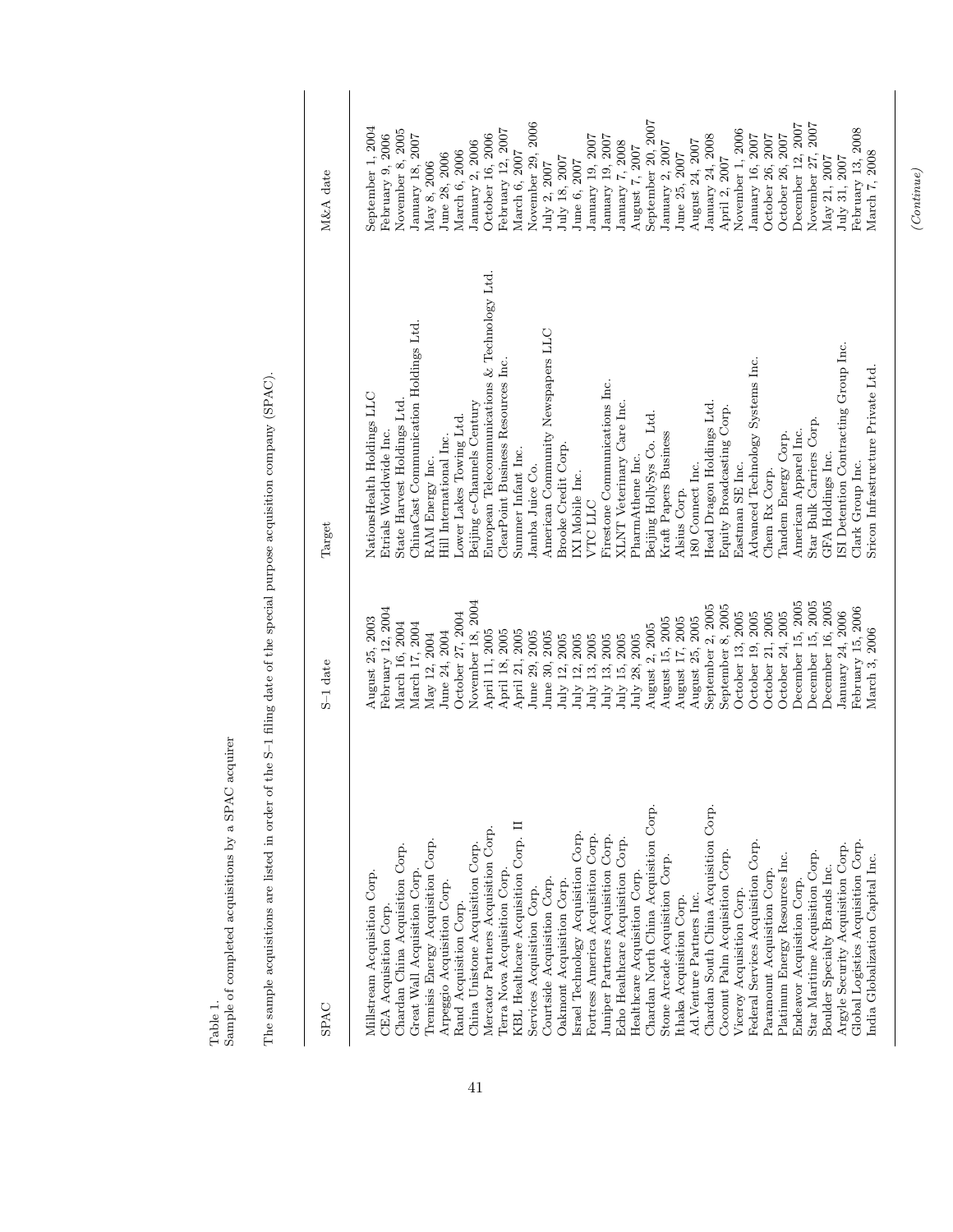| <b>SPAC</b>                                                                                                                                                                                                                                                                                                                                                                                                                                                                                                                                                                                                                                                                                                                                                                                                                                                                                                                                                                                                                                                                                                                                                                                                                                                                  | S-1 date                                                                                                                                                                                                                                                                                                                                                                                                                                                                                                                                                                                                                                                                                                             | Target                                                                                                                                                                                                                                                                                                                                                                                                                                                                                                                                                                                                                                                                                                                                                                                                                                                                                                                                                                                                                                     | M&A date                                                                                                                                                                                                                                                                                                                                                                                                                                                                                                                                                                                                                                                                                                                      |
|------------------------------------------------------------------------------------------------------------------------------------------------------------------------------------------------------------------------------------------------------------------------------------------------------------------------------------------------------------------------------------------------------------------------------------------------------------------------------------------------------------------------------------------------------------------------------------------------------------------------------------------------------------------------------------------------------------------------------------------------------------------------------------------------------------------------------------------------------------------------------------------------------------------------------------------------------------------------------------------------------------------------------------------------------------------------------------------------------------------------------------------------------------------------------------------------------------------------------------------------------------------------------|----------------------------------------------------------------------------------------------------------------------------------------------------------------------------------------------------------------------------------------------------------------------------------------------------------------------------------------------------------------------------------------------------------------------------------------------------------------------------------------------------------------------------------------------------------------------------------------------------------------------------------------------------------------------------------------------------------------------|--------------------------------------------------------------------------------------------------------------------------------------------------------------------------------------------------------------------------------------------------------------------------------------------------------------------------------------------------------------------------------------------------------------------------------------------------------------------------------------------------------------------------------------------------------------------------------------------------------------------------------------------------------------------------------------------------------------------------------------------------------------------------------------------------------------------------------------------------------------------------------------------------------------------------------------------------------------------------------------------------------------------------------------------|-------------------------------------------------------------------------------------------------------------------------------------------------------------------------------------------------------------------------------------------------------------------------------------------------------------------------------------------------------------------------------------------------------------------------------------------------------------------------------------------------------------------------------------------------------------------------------------------------------------------------------------------------------------------------------------------------------------------------------|
| Corp.<br>Alternative Asset Management Acquisition<br>Vectro Intersect Security Acquisition Corp.<br>Global Services Partners Acquisition Corp.<br>Asia Special Situation Acquisition Corp.<br>Community Bankers Acquisition Corp.<br>ChinaGrowth South Acquisition Corp.<br>ChinaGrowth North Acquisition Corp.<br>InterAmerican Acquisition Group Inc.<br>China Opportunity Acquisition Corp.<br>Global Consumer Acquisition Corp.<br>Asia Automotive Acquisition Corp.<br>Liberty Acquisition Holdings Corp.<br>Freedom Acquisition Holdings Inc.<br>Energy Services Acquisition Corp.<br>Secure America Acquisition Corp.<br>China Holdings Acquisition Corp.<br>TM Entertainment & Media Inc.<br>Information Services Group Inc.<br>Triplecrown Acquisition Corp.<br>Hyde Park Acquisition Corp.<br>Vantage Energy Services Inc.<br>Aldabra 2 Acquisition Corp.<br>Enterprise Acquisition Corp.<br>Marathon Acquisition Corp.<br>Hicks Acquisition Co. I Inc.<br>Global BPO Services Corp.<br>Prospect Acquisition Corp.<br>Ideation Acquisition Corp.<br>Polaris Acquisition Corp.<br>Acquicor Technology Inc.<br>Symmetry Holdings Inc.<br>Alyst Acquisition Corp.<br>Camden Learning Corp.<br>FMG Acquisition Corp.<br>BPW Acquisition Corp.<br>GHL Acquisition Corp. | September 28, 2007<br>November 14, 2007<br>November 20, 2007<br>December 21, 2006<br>November 16, 2007<br>November 19, 2007<br>November 29, 2007<br>September 4, 2007<br>February 14, 2008<br>February 26, 2008<br>November 7, 2007<br>December 6, 2007<br>January 11, 2008<br>January 16, 2008<br>January 23, 2007<br>January 23, 2007<br>October 23, 2007<br>January 31, 2007<br>October 17, 2007<br>October 17, 2007<br>October 22, 2007<br>August 30, 2006<br>August 24, 2006<br>October 4, 2007<br>March 15, 2006<br>March 20, 2007<br>August 1, 2007<br>April 11, 2006<br>March 5, 2007<br>March 7, 2007<br>April 25, 2007<br>April 18, 2006<br>June 19, 2007<br>June 29, 2007<br>May 24, 2007<br>June 5, 2006 | Technology Partners International Inc.<br>Cullen Agricultural Technologies Inc.<br>Hong Kong Mandefu Holdings Ltd.<br>TransCommunity Financial Corp.<br>Offshore Group Investments Ltd.<br>Service1st Bank of Nevada Corp.<br>United Insurance Holdings LLC<br>Ultimate Escapes Holdings LLC<br>Resolute Natural Resources Co.<br>SearchMedia International Ltd.<br>Hunan TX Enterprise Co. Ltd.<br>Golden Green Enterprises Ltd.<br>Olympia Media Holdings Ltd.<br>ARMOUR Merger Sub Corp.<br>Great American Group LLC<br>Promotora de Informaciones<br>China Networks Media Ltd.<br>Southpeak Interactive LLC<br>Gaoan Production Facility<br>Cyalume Technologies Inc.<br>Jazz Semiconductor Inc.<br>Stream Holdings Corp.<br>Novamerican Steel Inc.<br>Hughes Telematics Inc.<br>Global Ship Lease Inc.<br>Iridium Holdings LLC<br>Kennedy-Wilson Inc.<br>Amalphis Group Inc.<br>Essex Holdings LLC<br>Boise Cascade LLC<br>GLG Partners LP<br>The Talbots Inc.<br>ST Pipeline Inc.<br>UIB Group Ltd.<br>Sing Kung Ltd.<br>Dlorah Inc. | September 25, 2009<br>September 30, 2008<br>September 29, 2009<br>November 15, 2007<br>November 23, 2009<br>November 29, 2010<br>November 16, 2007<br>November 14, 2009<br>December 19, 2008<br>September 9, 2009<br>November 6, 2009<br>February 22, 2008<br>February 20, 2007<br>November 2, 2007<br>October 31, 2008<br>October 29, 2010<br>October 15, 2009<br>October 22, 2009<br>October 29, 2009<br>January 22, 2010<br>October 30, 2009<br>January 27, 2009<br>January 27, 2009<br>January 30, 2010<br>August 15, 2008<br>August 14, 2008<br>March 17, 2009<br>March 31, 2009<br>August 3, 2009<br>April 23, 2008<br>June 12, 2008<br>June 30, 2009<br>July 31, 2008<br>May 31, 2008<br>May 14, 2008<br>April 7, 2010 |
| Chardan 2008 China Acquisition Corp.<br>CS China Acquisition Corp.                                                                                                                                                                                                                                                                                                                                                                                                                                                                                                                                                                                                                                                                                                                                                                                                                                                                                                                                                                                                                                                                                                                                                                                                           | August 11, 2008<br>August 11, 2008                                                                                                                                                                                                                                                                                                                                                                                                                                                                                                                                                                                                                                                                                   | Asia Gaming & Resort Ltd.<br>DAL Group LLC                                                                                                                                                                                                                                                                                                                                                                                                                                                                                                                                                                                                                                                                                                                                                                                                                                                                                                                                                                                                 | January 15, 2010<br>February 2, 2010                                                                                                                                                                                                                                                                                                                                                                                                                                                                                                                                                                                                                                                                                          |

Table 1– Continued Table 1– Continued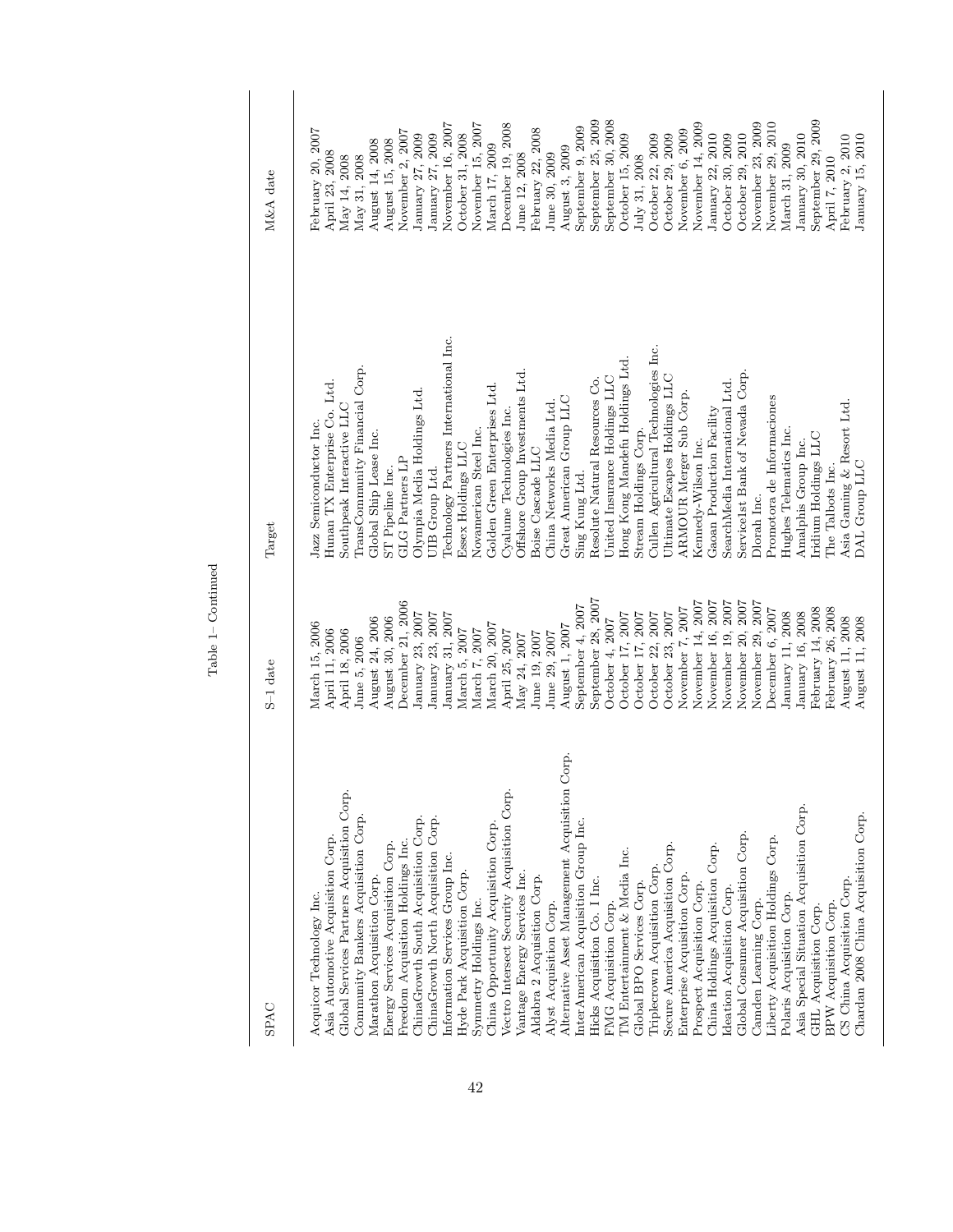Table 2.

Summary statistics: Distribution of special purpose acquisition company (SPAC) initial public offerings (IPOs) and merger and acquisition transactions.

|       |    | SPACs that completed an acquisition   |                | SPACs that were liquidated |
|-------|----|---------------------------------------|----------------|----------------------------|
| Year  |    | Number of IPOs Number of acquisitions | Number of IPOs | Number of acquisitions     |
| 2003  | 1  |                                       |                |                            |
| 2004  | 7  | 1                                     | 1              |                            |
| 2005  | 24 |                                       | 5              |                            |
| 2006  | 10 | 8                                     | 13             |                            |
| 2007  | 25 | 25                                    | 25             |                            |
| 2008  | 6  | 15                                    | $\overline{2}$ |                            |
| 2009  |    | 16                                    |                |                            |
| 2010  |    | 7                                     |                |                            |
| Total | 73 | 73                                    | 46             |                            |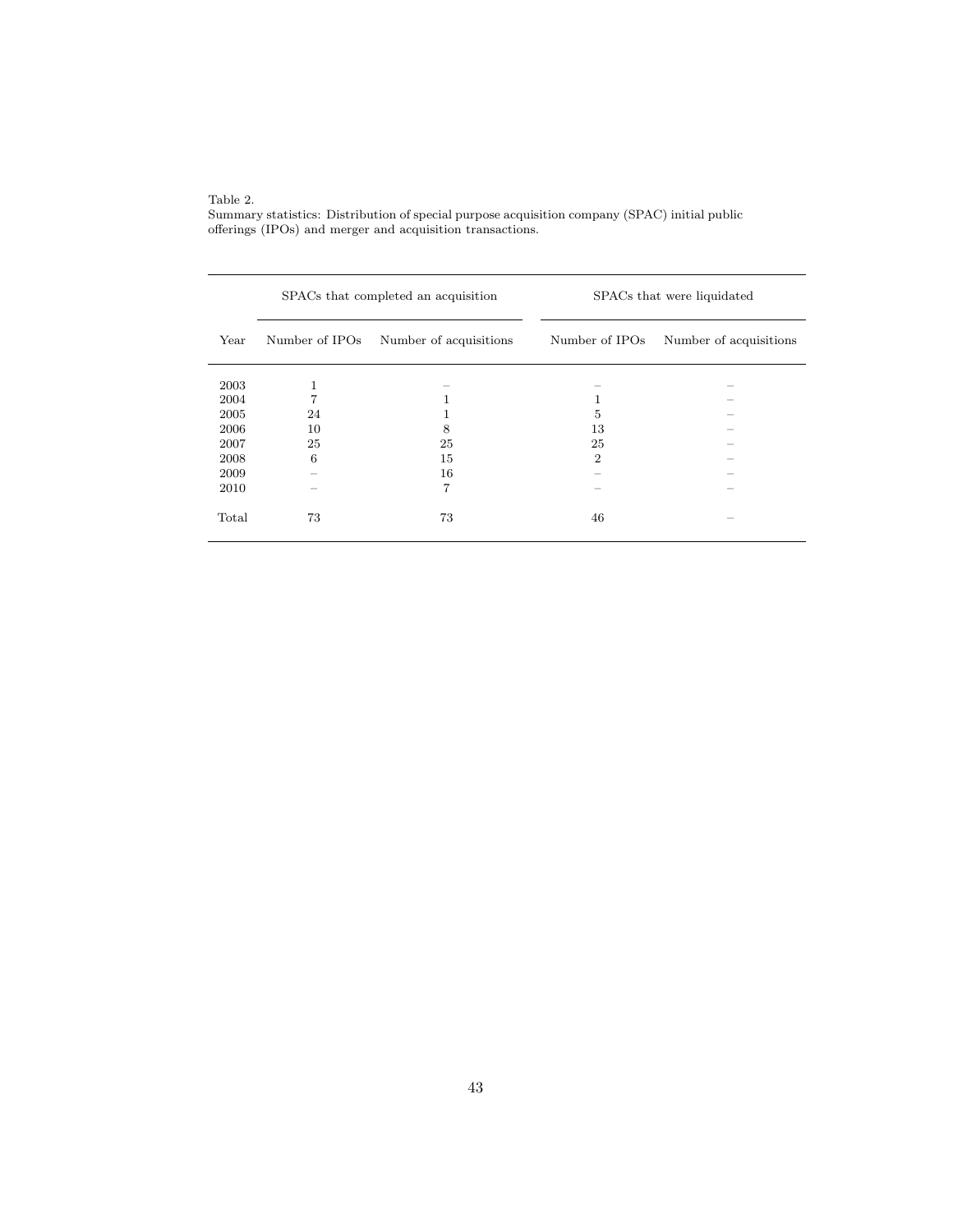Table 3. Summary statistics: Industry classification.

| Target industry                                                                      | Frequency |
|--------------------------------------------------------------------------------------|-----------|
|                                                                                      |           |
| Crude Petroleum and Natural Gas Standard Industrial Classification (SIC) 13          | 3         |
| Printing, Publishing, and Allied Industries (SIC 27)                                 | 3         |
| Electronic, Electrical Equipment, and Components, Except Computer Equipment (SIC 36) | 3         |
| Deep Sea Foreign Transportation of Freight (SIC 44)                                  | 3         |
| Communications (SIC 48)                                                              | 5         |
| Holding, and Other Investment Offices (SIC 67)                                       | 6         |
| Business Services (SIC 73)                                                           | 15        |
| Engineering, Accounting, Research, Management, and Related Services (SIC 87)         | 5         |
| Other Industries $(N=27)$                                                            | 30        |
| Total                                                                                | 73        |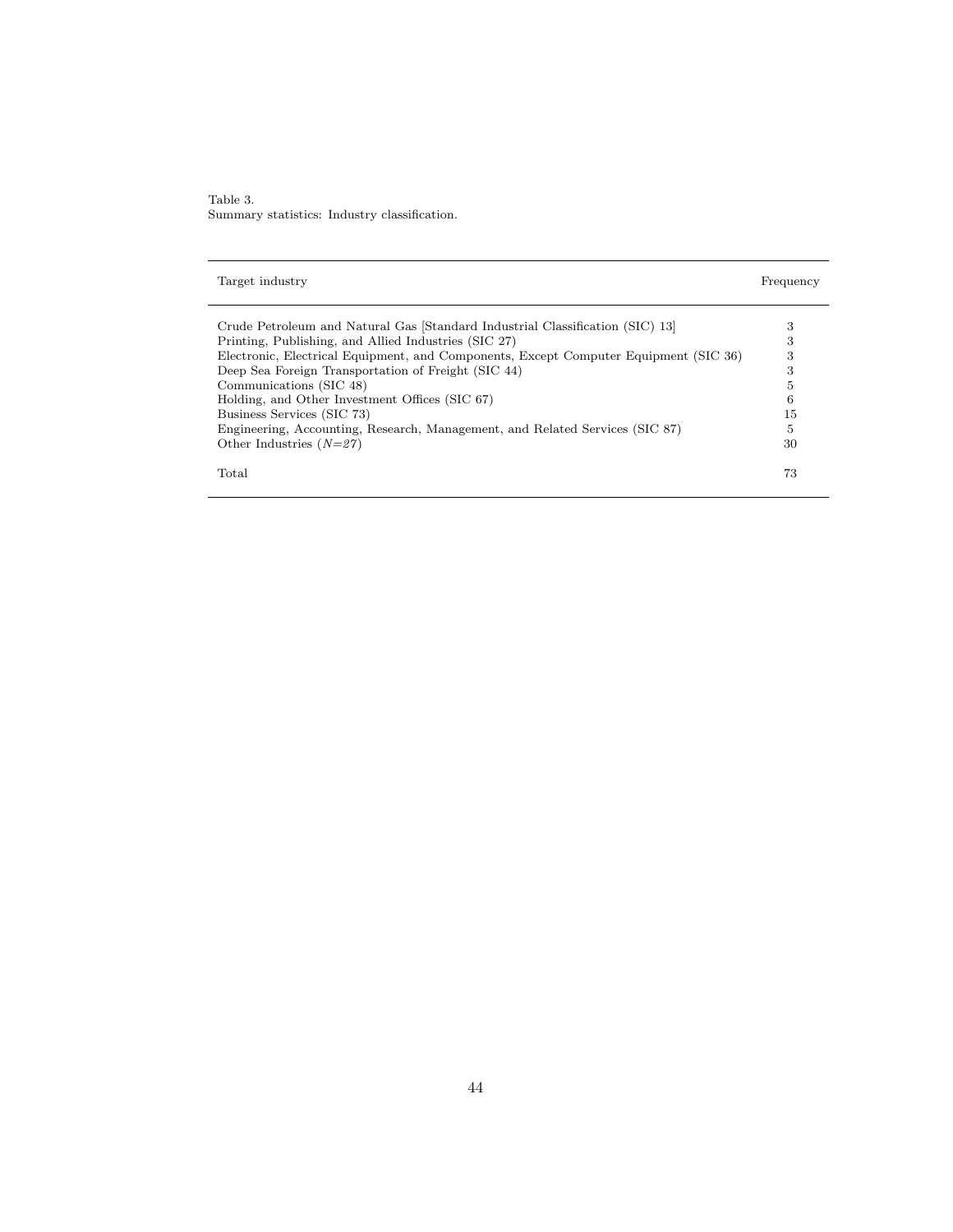| nership, and governance.<br>$\frac{3}{3}$<br>Ī |
|------------------------------------------------|
| ľ                                              |
| å                                              |
| $\overline{\phantom{a}}$<br>j                  |
| $-10+1$<br>$\frac{1}{2}$                       |

All variables are defined in the Appendix. The results of t-tests of differences in means and nonparametric Wilcoxon signed rank tests of differences in medians between the sample of completed and uncompleted acquisitions All variables are defined in the Appendix. The results of t-tests of differences in means and nonparametric Wilcoxon signed rank tests of differences in medians between the sample of completed and uncompleted acquisitions are reported in Panel C. \*\*\*, \*\*, and \* indicate significance at the 1%, 5%, and 10% level, respectively.

|                                                           |                                                                                                                         |                                                          | Completed acquisitions                                                                                                                     |                                                                                                                      |           |                                                                                                                                                                                                                                                                            |                                                        | Withdrawn acquisitions                                                |                                                                                   |                                                                                                                                                                                                                                                                                                                                                                                                                                                               | Difference                              |                               |
|-----------------------------------------------------------|-------------------------------------------------------------------------------------------------------------------------|----------------------------------------------------------|--------------------------------------------------------------------------------------------------------------------------------------------|----------------------------------------------------------------------------------------------------------------------|-----------|----------------------------------------------------------------------------------------------------------------------------------------------------------------------------------------------------------------------------------------------------------------------------|--------------------------------------------------------|-----------------------------------------------------------------------|-----------------------------------------------------------------------------------|---------------------------------------------------------------------------------------------------------------------------------------------------------------------------------------------------------------------------------------------------------------------------------------------------------------------------------------------------------------------------------------------------------------------------------------------------------------|-----------------------------------------|-------------------------------|
| Variable                                                  | Mean                                                                                                                    | Median                                                   | Std. Dev.                                                                                                                                  | Skew                                                                                                                 | $\geq$    | Mean                                                                                                                                                                                                                                                                       | Median                                                 | Std. Dev.                                                             | Skew                                                                              | $\geq$                                                                                                                                                                                                                                                                                                                                                                                                                                                        | Mean                                    | Median                        |
| Panel A: Deal characteristics                             |                                                                                                                         |                                                          |                                                                                                                                            |                                                                                                                      |           |                                                                                                                                                                                                                                                                            |                                                        |                                                                       |                                                                                   |                                                                                                                                                                                                                                                                                                                                                                                                                                                               |                                         |                               |
| Deal value                                                |                                                                                                                         | $\begin{array}{c} 141.2 \\ 73.4 \\ 1.610 \\ \end{array}$ | $\begin{array}{l} 507.4 \\ 183.1 \\ 1.190 \\ 0.385 \\ 0.407 \\ 0.478 \\ 0.478 \\ 0.502 \\ 0.503 \\ 0.614 \\ 0.624 \\ 0.603 \\ \end{array}$ |                                                                                                                      |           | $\begin{array}{l} 190.9\\131.2\\1.417\\0.209\\0.464\\0.891\\0.000\\0.000\\0.000\\0.000\\0.000\\0.000\\0.000\\0.000\\0.000\\0.000\\0.000\\0.000\\0.000\\0.000\\0.000\\0.000\\0.000\\0.000\\0.000\\0.000\\0.000\\0.000\\0.000\\0.000\\0.000\\0.000\\0.000\\0.000\\0.000\\0.$ | $105$<br>$118$<br>$1020$                               |                                                                       |                                                                                   | 89                                                                                                                                                                                                                                                                                                                                                                                                                                                            | 84.79                                   | 36.2                          |
| SPAC market capitalization                                | $\begin{array}{l} 275.7 \\ 153.1 \\ 1.907 \\ 0.178 \\ 0.205 \\ 0.388.7 \\ 0.658 \\ 0.6466 \\ 0.411 \\ \end{array}$      |                                                          |                                                                                                                                            | $\begin{array}{l} 4.435 \\ 2.390 \\ 0.859 \\ 1.683 \\ 1.458 \\ 1.456 \\ 1.364 \\ 1.37 \\ 1.321 \\ 1.221 \end{array}$ | 225222222 |                                                                                                                                                                                                                                                                            |                                                        | 262.4<br>102.3<br>1.208<br>1.208<br>0.315<br>0.315<br>0.2948<br>0.486 | $\begin{array}{c} 3.066 \\ 1.887 \\ 2.397 \\ 2.429 \\ 1.429 \\ 2.081 \end{array}$ | $\begin{array}{c} \mathfrak{S} \\ \mathfrak{S} \\ \mathfrak{S} \\ \mathfrak{S} \\ \mathfrak{S} \\ \mathfrak{S} \\ \mathfrak{S} \\ \mathfrak{S} \\ \mathfrak{S} \\ \mathfrak{S} \\ \mathfrak{S} \\ \mathfrak{S} \\ \mathfrak{S} \\ \mathfrak{S} \\ \mathfrak{S} \\ \mathfrak{S} \\ \mathfrak{S} \\ \mathfrak{S} \\ \mathfrak{S} \\ \mathfrak{S} \\ \mathfrak{S} \\ \mathfrak{S} \\ \mathfrak{S} \\ \mathfrak{S} \\ \mathfrak{S} \\ \mathfrak{S} \\ \mathfrak{$ | $21.9$                                  | $-44.6$                       |
| Relative size                                             |                                                                                                                         |                                                          |                                                                                                                                            |                                                                                                                      |           |                                                                                                                                                                                                                                                                            |                                                        |                                                                       |                                                                                   |                                                                                                                                                                                                                                                                                                                                                                                                                                                               | $0.489**$                               | $0.490***$                    |
| Cash deal (%                                              |                                                                                                                         |                                                          |                                                                                                                                            |                                                                                                                      |           |                                                                                                                                                                                                                                                                            |                                                        |                                                                       |                                                                                   |                                                                                                                                                                                                                                                                                                                                                                                                                                                               | $-0.031$<br>0.066                       |                               |
| Stock deal (%)                                            |                                                                                                                         | $\bar{\bar{1}}$                                          |                                                                                                                                            |                                                                                                                      |           |                                                                                                                                                                                                                                                                            | $\bar{\bar{1}}$                                        |                                                                       |                                                                                   |                                                                                                                                                                                                                                                                                                                                                                                                                                                               |                                         |                               |
| Time to acquisition                                       |                                                                                                                         | 395.0                                                    |                                                                                                                                            |                                                                                                                      |           |                                                                                                                                                                                                                                                                            | 495.5                                                  |                                                                       | $-0.496$<br>$-2.514$<br>$-2.802$<br>$-3.388$<br>$-0.588$                          |                                                                                                                                                                                                                                                                                                                                                                                                                                                               | $-75.25***$<br>-0.234 ***<br>0.373 **** | $-100.5***$                   |
| Deferred fees                                             |                                                                                                                         | $\,$ $\,$                                                |                                                                                                                                            |                                                                                                                      |           |                                                                                                                                                                                                                                                                            |                                                        |                                                                       |                                                                                   |                                                                                                                                                                                                                                                                                                                                                                                                                                                               |                                         |                               |
| Underwriter is adviser                                    |                                                                                                                         | $\vert$                                                  |                                                                                                                                            |                                                                                                                      |           |                                                                                                                                                                                                                                                                            | $\vert$                                                |                                                                       |                                                                                   |                                                                                                                                                                                                                                                                                                                                                                                                                                                               |                                         |                               |
| Defer. fees*Under. is adviser                             |                                                                                                                         | $\vert \cdot \vert$                                      |                                                                                                                                            |                                                                                                                      |           |                                                                                                                                                                                                                                                                            | $\vert \cdot \vert$                                    |                                                                       |                                                                                   |                                                                                                                                                                                                                                                                                                                                                                                                                                                               | $0.341***$                              | $\vert$                       |
| $80\%$ deal                                               | 0.239                                                                                                                   |                                                          | 0.430                                                                                                                                      |                                                                                                                      |           |                                                                                                                                                                                                                                                                            |                                                        |                                                                       |                                                                                   |                                                                                                                                                                                                                                                                                                                                                                                                                                                               | $-0.120$                                |                               |
|                                                           |                                                                                                                         |                                                          |                                                                                                                                            |                                                                                                                      |           |                                                                                                                                                                                                                                                                            |                                                        |                                                                       |                                                                                   |                                                                                                                                                                                                                                                                                                                                                                                                                                                               |                                         |                               |
| Panel B: Ownership                                        |                                                                                                                         |                                                          |                                                                                                                                            |                                                                                                                      |           |                                                                                                                                                                                                                                                                            |                                                        |                                                                       |                                                                                   |                                                                                                                                                                                                                                                                                                                                                                                                                                                               |                                         |                               |
| Ownership of sponsors (%)                                 | $\begin{array}{c} 0.108 \\ 0.247 \\ 0.286 \end{array}$                                                                  | $\begin{array}{c} 0.080 \\ 0.216 \\ 0.274 \end{array}$   | $\begin{array}{c} 0.095 \\ 0.231 \\ 0.189 \end{array}$                                                                                     | $\begin{array}{c} 1.532 \\ 0.513 \\ 0.355 \end{array}$                                                               | 777       | $\begin{array}{c} 0.131 \\ 0.175 \\ 0.258 \end{array}$                                                                                                                                                                                                                     | $\begin{array}{c} 0.121 \\ 0.067 \\ 0.272 \end{array}$ | $\begin{array}{c} 0.101 \\ 0.237 \\ 0.163 \end{array}$                | $1.572$<br>$1.279$<br>$-0.153$                                                    | $\frac{4}{3}$ $\frac{4}{3}$                                                                                                                                                                                                                                                                                                                                                                                                                                   | $-0.023$<br>$0.072$<br>$0.028$          | $-0.041$<br>$0.149*$<br>0.002 |
| Ownership of target insiders (%)                          |                                                                                                                         |                                                          |                                                                                                                                            |                                                                                                                      |           |                                                                                                                                                                                                                                                                            |                                                        |                                                                       |                                                                                   |                                                                                                                                                                                                                                                                                                                                                                                                                                                               |                                         |                               |
| Ownership of institutions $(\%$                           |                                                                                                                         |                                                          |                                                                                                                                            |                                                                                                                      |           |                                                                                                                                                                                                                                                                            |                                                        |                                                                       |                                                                                   |                                                                                                                                                                                                                                                                                                                                                                                                                                                               |                                         |                               |
| Panel C: Governance                                       |                                                                                                                         |                                                          |                                                                                                                                            |                                                                                                                      |           |                                                                                                                                                                                                                                                                            |                                                        |                                                                       |                                                                                   |                                                                                                                                                                                                                                                                                                                                                                                                                                                               |                                         |                               |
| Directors from sponsors $(\%)$                            |                                                                                                                         | 0.286                                                    |                                                                                                                                            |                                                                                                                      |           |                                                                                                                                                                                                                                                                            |                                                        |                                                                       |                                                                                   |                                                                                                                                                                                                                                                                                                                                                                                                                                                               |                                         |                               |
| Chairman is a sponsor $(\%)$                              |                                                                                                                         |                                                          |                                                                                                                                            |                                                                                                                      |           |                                                                                                                                                                                                                                                                            |                                                        |                                                                       |                                                                                   |                                                                                                                                                                                                                                                                                                                                                                                                                                                               |                                         |                               |
| $CEO$ is a sponsor $(\%)$                                 |                                                                                                                         |                                                          |                                                                                                                                            |                                                                                                                      |           |                                                                                                                                                                                                                                                                            |                                                        |                                                                       |                                                                                   |                                                                                                                                                                                                                                                                                                                                                                                                                                                               |                                         |                               |
| Directors from target insiders $(\%)$                     |                                                                                                                         | 0.286                                                    |                                                                                                                                            |                                                                                                                      |           |                                                                                                                                                                                                                                                                            |                                                        |                                                                       |                                                                                   |                                                                                                                                                                                                                                                                                                                                                                                                                                                               |                                         |                               |
| Chairman is a target insider $(\%)$                       |                                                                                                                         |                                                          |                                                                                                                                            |                                                                                                                      |           |                                                                                                                                                                                                                                                                            |                                                        |                                                                       |                                                                                   |                                                                                                                                                                                                                                                                                                                                                                                                                                                               |                                         |                               |
| CEO is a target insider $(%$                              |                                                                                                                         |                                                          |                                                                                                                                            |                                                                                                                      |           |                                                                                                                                                                                                                                                                            |                                                        |                                                                       |                                                                                   |                                                                                                                                                                                                                                                                                                                                                                                                                                                               |                                         |                               |
| Board size                                                | $\begin{array}{c} 0.342 \\ 0.521 \\ 0.296 \\ 0.323 \\ 0.662 \\ 0.652 \\ 0.708 \\ 0.83 \\ 0.183 \\ 0.183 \\ \end{array}$ | 7.000<br>0.333                                           | $\begin{array}{c} 0.231 \\ 0.503 \\ 0.460 \\ 0.226 \\ 0.501 \\ 0.501 \\ 0.478 \\ 0.237 \\ 0.330 \\ 0.330 \end{array}$                      | $\begin{array}{c} 0.983 \\ -0.085 \\ 0.423 \\ 0.198 \\ -0.685 \\ 0.198 \\ -0.631 \\ -0.639 \\ 1.639 \end{array}$     |           |                                                                                                                                                                                                                                                                            |                                                        |                                                                       |                                                                                   |                                                                                                                                                                                                                                                                                                                                                                                                                                                               |                                         |                               |
| Executive stock option plan<br>% of independent directors |                                                                                                                         |                                                          |                                                                                                                                            |                                                                                                                      |           |                                                                                                                                                                                                                                                                            |                                                        |                                                                       |                                                                                   |                                                                                                                                                                                                                                                                                                                                                                                                                                                               |                                         |                               |
|                                                           |                                                                                                                         |                                                          |                                                                                                                                            |                                                                                                                      |           |                                                                                                                                                                                                                                                                            |                                                        |                                                                       |                                                                                   |                                                                                                                                                                                                                                                                                                                                                                                                                                                               |                                         |                               |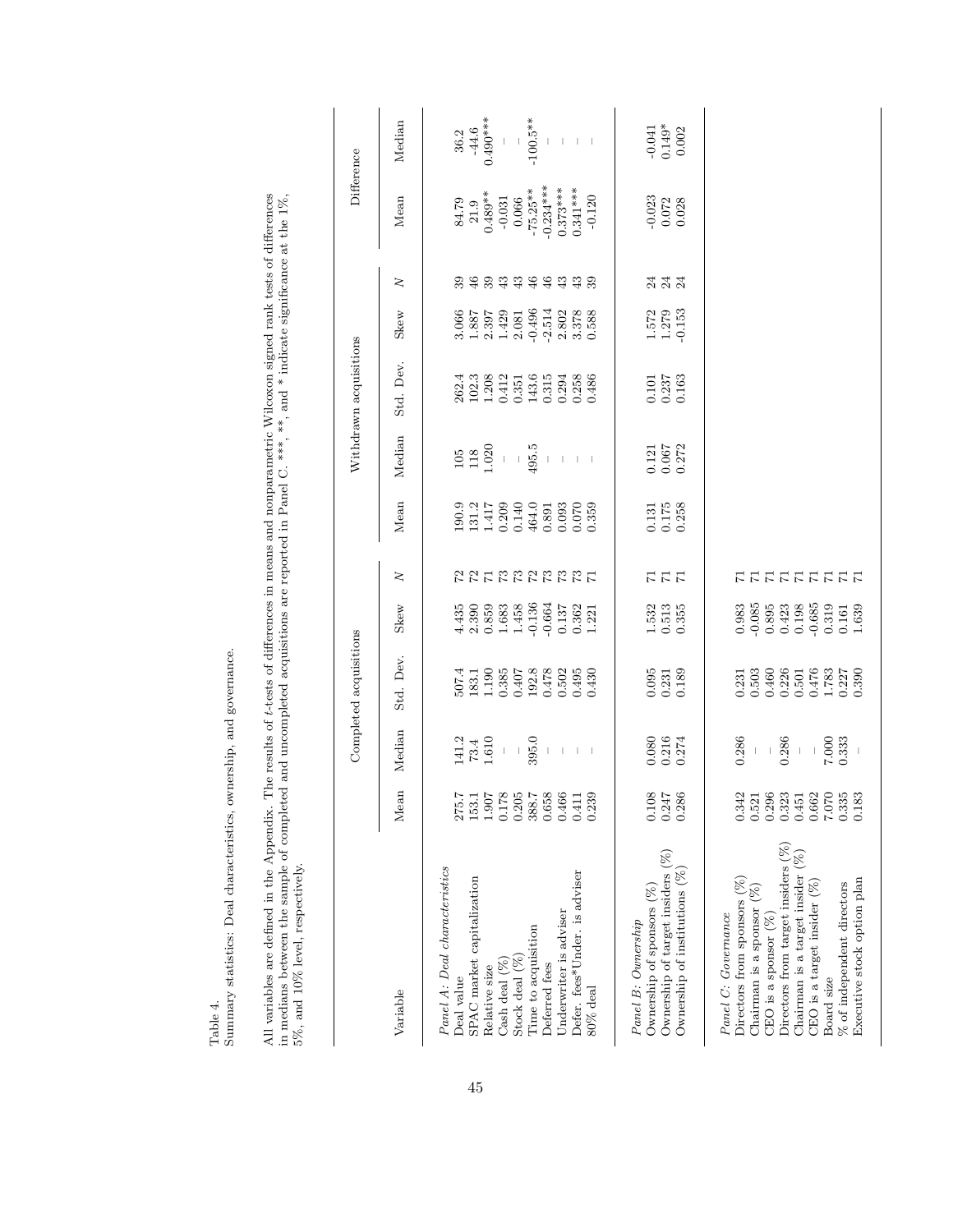Table 5.

Short-term stock performance of special purpose acquisition companies around acquisition announcements.

The table reports cumulative abnormal returns, measured over a three-day event window around the acquisition announcement date. The benchmark is the Russell 2000 index. The results of t-tests of differences in means and nonparametric Wilcoxon signed rank tests of differences in medians are reported. \*\*\*, \*\*, and \* indicate significance at the 1%, 5%, and 10% level, respectively.

| Announcement return               | Mean       | Median   | Std. Dev. | N              |
|-----------------------------------|------------|----------|-----------|----------------|
| Panel A: Completed acquisitions   |            |          |           |                |
| All                               | $0.015***$ | 0.004    | 0.059     | 72             |
| $\operatorname{Cash}$             | 0.026      | 0.014    | 0.068     | 13             |
| Stock                             | $-0.005$   | $-0.005$ | 0.038     | 15             |
| Mixed                             | $0.021**$  | 0.004    | 0.062     | 44             |
| Panel B: Withdrawn acquisitions   |            |          |           |                |
| All                               | 0.001      | $-0.001$ | 0.034     | 46             |
| Cash                              | 0.003      | 0.004    | 0.025     | $\overline{7}$ |
| Stock                             | 0.002      | 0.001    | 0.027     | 5              |
| Mixed                             | 0.001      | $-0.009$ | 0.037     | 34             |
| Panel C: All acquisitions         |            |          |           |                |
| All                               | $0.010**$  | 0.001    | 0.048     | 118            |
| $\operatorname{Cash}$             | 0.015      | 0.009    | 0.048     | 20             |
| Stock                             | $-0.003$   | $-0.002$ | 0.034     | 20             |
| Mixed                             | $0.011**$  | $-0.000$ | 0.051     | 78             |
| Panel D: Completed less withdrawn |            |          |           |                |
| All                               | 0.014      | 0.005    |           |                |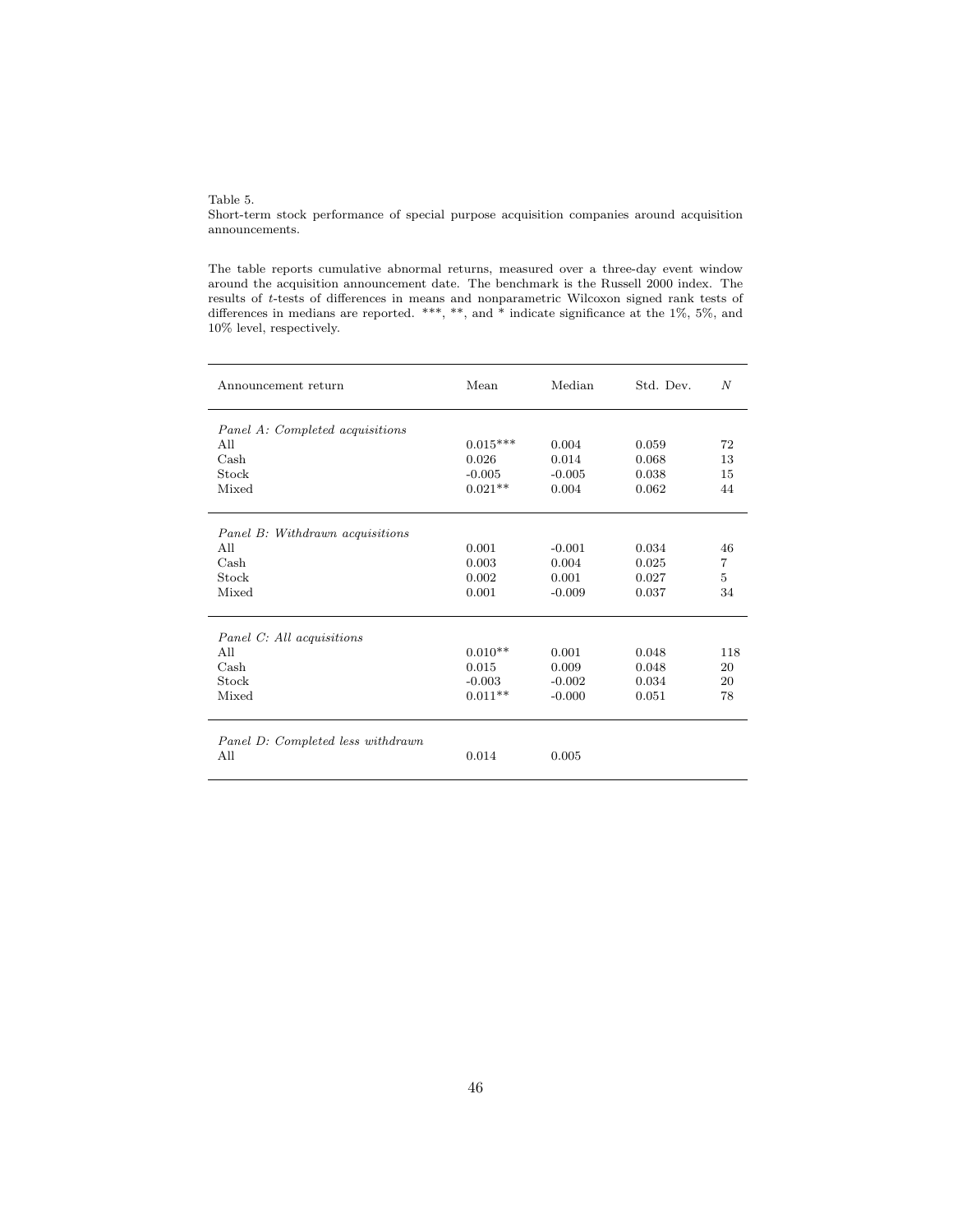Table 6.<br>Trust values and trading behavior of SPACs. Trust values and trading behavior of SPACs.

purpose acquisition companies (SPACs) that have successfully completed an acquisition. Average premiums are calculated using the closing price<br>on each respective date. The trust value is estimated assuming a constant rate additional shares in the open market during the period from the acquisition announcement to the shareholder vote date. The results of t-tests of differences in means and nonparametric Wilcoxon signed rank tests of differen This table reports the average premiums (the relationship between common stock prices and pro rata trust values) at selected dates for the special offering to the decision date. The SPAC acquirers are classified as good (bad) if the share price at the decision date was above (below) the trust value. The unconditional sample contains all SPACs. The conditional sample consists of only those SPACs in which SPAC sponsors have purchased This table reports the average premiums (the relationship between common stock prices and pro rata trust values) at selected dates for the special purpose acquisition companies (SPACs) that have successfully completed an acquisition. Average premiums are calculated using the closing price on each respective date. The trust value is estimated assuming a constant rate of growth of the money invested in the trust from the initial public offering to the decision date. The SPAC acquirers are classified as good (bad) if the share price at the decision date was above (below) the trust value. The unconditional sample contains all SPACs. The conditional sample consists of only those SPACs in which SPAC sponsors have purchased additional shares in the open market during the period from the acquisition announcement to the shareholder vote date. The results of t-tests of differences in means and nonparametric Wilcoxon signed rank tests of differences in medians are reported. \*\*\*, \*\*, and \* indicate significance at the 1%, 5%, and 10% level, respectively. 1%, 5%, and 10% level, respectively.

|                                                                                                                                                 |                                                          | unconditional sample<br>Premiums for                     |                                  |                                                                                |                                                          | conditional sample<br>Premiums for                       |                                      |                        |
|-------------------------------------------------------------------------------------------------------------------------------------------------|----------------------------------------------------------|----------------------------------------------------------|----------------------------------|--------------------------------------------------------------------------------|----------------------------------------------------------|----------------------------------------------------------|--------------------------------------|------------------------|
| Respective date                                                                                                                                 | Mean                                                     | Median                                                   | Dev.<br>Std.                     | $\geq$                                                                         | Mean                                                     | Median                                                   | Std.<br>Dev.                         | $\geq$                 |
| Panel A: All completed acquisitions<br>Acquisition completion date<br>First day of equity trading<br>Shareholder vote date<br>Announcement date | $-0.137***$<br>$-0.064***$<br>$-0.021$<br>$-0.039$       | $-0.148***$<br>$-0.065***$<br>$-0.073**$<br>$-0.091**$   | 0.124<br>8.187<br>0.262<br>0.302 | 64<br>$\mathfrak{A}$<br>64<br>$\mathfrak{A}$                                   | $-0.116***$<br>$-0.064***$<br>$-0.056***$<br>$-0.074***$ | $-0.117***$<br>$-0.049***$<br>$-0.052***$<br>$-0.086***$ | 0.056<br>0.160<br>0.061<br>0.131     | 32<br>323              |
| Acquisition completion date<br>Panel B: Good acquisitions<br>First day of equity trading<br>Shareholder vote date<br>Announcement date          | $-0.106***$<br>$0.237***$<br>$0.249***$<br>0.022         | $-0.101***$<br>$0.145***$<br>$0.145***$<br>$-0.007$      | 0.060<br>0.140<br>0.283<br>0.319 | ಸ<br>$\overline{\mathbf{z}}$<br>$\overline{\Omega}$<br>$\overline{\mathbf{z}}$ | $-0.106***$<br>$0.108*$<br>$0.108*$<br>$-0.019$          | $-0.089***$<br>$-0.014$<br>0.087<br>0.091                | 0.065<br>0.049<br>0.149<br>0.146     | $-1$<br>$\overline{z}$ |
| Acquisition completion date<br>First day of equity trading<br>Panel C: Bad acquisitions<br>Shareholder vote date<br>Announcement date           | $-0.152***$<br>$-0.106***$<br>$-0.147***$<br>$-0.179***$ | $-0.158***$<br>$-0.107***$<br>$-0.132***$<br>$-0.142***$ | 0.087<br>0.126<br>0.162<br>0.091 | 43<br>₩<br>43<br>43                                                            | $-0.119***$<br>$-0.076***$<br>$-0.101***$<br>$-0.125***$ | $-0.134***$<br>$-0.062***$<br>$-0.085***$<br>$-0.124***$ | 0.054<br>$0.059$<br>$0.081$<br>0.124 | 25<br><b>25 25</b>     |
| Panel D: Good less bad acquisitions<br>Acquisition completion date<br>First day of equity trading<br>Shareholder vote date<br>Announcement date | $0.383***$<br>$0.129***$<br>$0.429***$<br>$0.046**$      | $0.100***$<br>$0.277***$<br>$0.287***$<br>$0.057***$     |                                  |                                                                                | $0.057***$<br>$0.210***$<br>$0.233***$<br>0.013          | $0.176***$<br>$0.211***$<br>$0.048***$<br>0.045          |                                      |                        |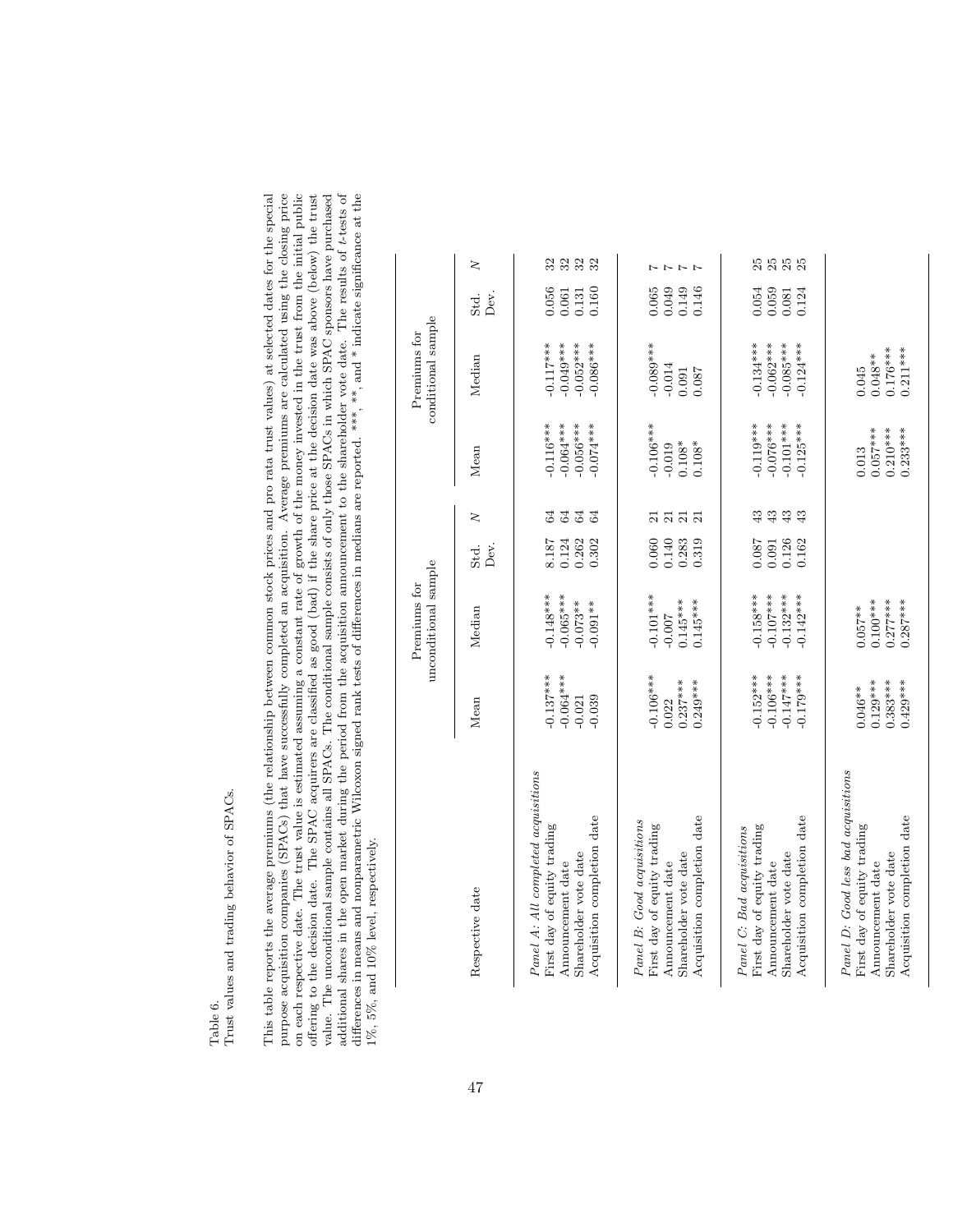|                                                                                                                                                   |                               |                                  | <b>SPACs</b>                |                                                                                   |                                                                         |                                                                 | Benchmark                                                               |                                                                                                          |                                     | Difference                             |           |
|---------------------------------------------------------------------------------------------------------------------------------------------------|-------------------------------|----------------------------------|-----------------------------|-----------------------------------------------------------------------------------|-------------------------------------------------------------------------|-----------------------------------------------------------------|-------------------------------------------------------------------------|----------------------------------------------------------------------------------------------------------|-------------------------------------|----------------------------------------|-----------|
| Respective period                                                                                                                                 | Mean                          | Median                           | Std. Dev.                   | Skew                                                                              | Mean                                                                    | Median                                                          | Std. Dev.                                                               | Skew                                                                                                     | Mean                                | Median                                 | $\geq$    |
| Panel A: Russell 2000 index benchmark<br>Effective date: 3 months post-merger<br>Announcement: 1 year post-merger<br>Announcement: Effective date | $-0.415$<br>$-0.095$<br>0.044 | $-0.002$<br>$-0.145$<br>$-0.584$ | 0.297<br>0.561<br>0.371     | 1.838<br>1.596<br>0.965                                                           | 0.022<br>$-0.001$                                                       | 0.047                                                           | 0.147<br>0.284<br>0.135                                                 | $\begin{array}{r} -0.719 \\ 0.046 \\ -1.064 \\ -0.267 \\ 0.070 \\ 0.362 \\ 0.362 \\ 0.11 \\ \end{array}$ | $-0.414***$<br>$-0.100***$<br>0.022 | $-0.551***$<br>$-0.179***$<br>$-0.049$ | ロコココココ    |
| Effective date: 6 months post-merger<br>Effective date: 9 months post-merger                                                                      | $-0.198$<br>$-0.338$          | $-0.242$<br>$-0.371$             | $0.359$<br>$0.563$<br>0.400 | $\begin{array}{c} 1.022 \\ 0.287 \\ 2.462 \\ 2.633 \end{array}$                   | $\begin{array}{c} 0.005 \\ 0.003 \\ -0.016 \\ \hline 0.013 \end{array}$ | $\begin{array}{c} 0.033 \\ 0.034 \\ 0.025 \\ 0.014 \end{array}$ | $0.222$<br>$0.270$<br>0.202                                             |                                                                                                          | $-0.322***$<br>$-0.201***$          | $-0.267***$<br>$-0.385***$             |           |
| Effective date: 2 years post-merger<br>Effective date: 1 year post-merger                                                                         | $-0.410$<br>$-0.563$          | $-0.589$<br>$-0.722$             | 0.508                       |                                                                                   | 0.014                                                                   | $-0.052$<br>$-0.064$                                            | 0.366                                                                   |                                                                                                          | $-0.397***$<br>$-0.577***$          | $-0.537***$<br>$-0.658***$             |           |
| Panel B: Industry- and size-matched firms benchmark                                                                                               |                               |                                  |                             |                                                                                   |                                                                         |                                                                 |                                                                         |                                                                                                          |                                     |                                        |           |
| Announcement: 1 year post-merger<br>Announcement: Effective date                                                                                  | $-0.440$<br>0.058             | $-0.600$<br>0.006                | 0.298<br>0.496              | 1.873<br>1.083                                                                    | $-0.009$<br>$-0.050$                                                    | $-0.020$<br>$-0.201$                                            | 0.487<br>0.851                                                          | $-0.211$<br>1.291                                                                                        | $-0.390***$<br>0.067                | $-0.399***$<br>0.026                   |           |
| Effective date: 3 months post-merger<br>Effective date: 6 months post-merger                                                                      | $-0.205$<br>$-0.091$          | $-0.260$<br>$-0.129$             | 0.375<br>0.406              | 0.958<br>1.063                                                                    | 0.019<br>0.227                                                          | $-0.019$<br>$-0.050$                                            | 1.628<br>0.551                                                          | $3.395$<br>$6.743$                                                                                       | $-0.432***$<br>$-0.110$             | $-0.210***$<br>$-0.110*$               |           |
| Effective date: 9 months post-merger                                                                                                              | $-0.344$                      | $-0.385$                         | 0.364                       | 0.323                                                                             | 0.037                                                                   | $-0.055$                                                        | 0.527                                                                   | 1.140                                                                                                    | $-0.380***$                         | $-0.330***$                            | 688888    |
| Effective date: 2 years post-merger<br>Effective date: 1 year post-merger                                                                         | $-0.447$<br>$-0.542$          | $-0.580$<br>$-0.707$             | 0.445<br>0.524              | 1.043<br>2.627                                                                    | 0.029<br>0.198                                                          | $-0.250$<br>$-0.151$                                            | 1.789<br>0.885                                                          | 4.903<br>2.229                                                                                           | $-0.645***$<br>$-0.571***$          | $-0.330***$<br>$-0.556***$             | 63        |
| Panel C: Other IPOs benchmark                                                                                                                     |                               |                                  |                             |                                                                                   |                                                                         |                                                                 |                                                                         |                                                                                                          |                                     |                                        |           |
| IPO date: 4 years post-IPO<br>IPO date: 3 years post-IPO                                                                                          | $-0.417$<br>$-0.519$          | 0.650<br>$-0.675$                | 0.548<br>0.735              | 1.384<br>2.062                                                                    | $-0.140$<br>$0.085$                                                     | $-0.149$<br>$-0.169$                                            | 0.200<br>0.321                                                          | $\begin{array}{c} 0.026 \\ 0.163 \\ 0.524 \end{array}$                                                   | $-0.277***$<br>$-0.604***$          | $-0.501***$<br>$-0.506***$             |           |
| IPO date: 5 years post-IPO                                                                                                                        | $-0.586$                      | $-0.722$                         | 0.488                       |                                                                                   |                                                                         | $-0.125$<br>$0.006$                                             | 0.234                                                                   |                                                                                                          | $-0.567***$                         | $-0.597***$                            |           |
| Effective date: 3 months post-merger                                                                                                              | $-0.093$                      | $-0.129$                         | 0.373                       |                                                                                   |                                                                         |                                                                 |                                                                         |                                                                                                          | $-0.051$                            | $-0.135$                               |           |
| Effective date: 6 months post-merger<br>Effective date: 9 months post-merger                                                                      | $-0.340$<br>$-0.197$          | $-0.248$<br>$-0.375$             | 0.403<br>0.361              |                                                                                   |                                                                         |                                                                 |                                                                         |                                                                                                          | $-0.170***$<br>$-0.091*$            | $-0.087***$<br>$-0.093***$             |           |
| Effective date: 2 years post-merger<br>Effective date: 1 year post-merger                                                                         | $-0.432$<br>$-0.563$          | $-0.564$<br>$-0.722$             | 0.449<br>0.514              | $\begin{array}{c} 1.675 \\ 0.946 \\ 1.012 \\ 0.299 \\ 0.749 \\ 0.749 \end{array}$ | $-0.019$<br>$-0.042$<br>$-0.106$<br>$-0.170$<br>$-0.194$<br>$-0.256$    | $-0.161$<br>$-0.282$<br>$-0.199$<br>$-0.075$                    | $\begin{array}{c} 0.073 \\ 0.102 \\ 0.154 \\ 0.181 \\ 0.03 \end{array}$ | $\begin{array}{r} 160 \\ -0.501 \\ 0.501 \\ 0.207 \\ 0.091 \\ \end{array}$                               | $-0.238***$<br>$-0.307***$          | $-0.365***$<br>$-0.647***$             | 669993399 |
|                                                                                                                                                   |                               |                                  |                             |                                                                                   |                                                                         |                                                                 |                                                                         |                                                                                                          |                                     |                                        |           |

Table 7.  $\label{eq:2}$  Long-term stock performance of SPACs using alternative benchmarks. Long-term stock performance of SPACs using alternative benchmarks.

In Panel A, the benchmark is the Russell 2000 index. In Panel B, the benchmark is the industry- and size-matched non-acquisitions. In Panel C, the benchmark is all companies, apart from special purpose acquisition compani benchmark is all companies, apart from special purpose acquisition companies (SPACs) that became public in the year of the SPAC initial public The t-tests of differences in means and nonparametric Wilcoxon signed rank tests of differences in medians are reported in parentheses. \*\*\*, and offering (IPO) and all companies that became public in the year of the SPAC acquisition. Returns are computed assuming a buy-and-hold strategy. \* indicate significance at the 1%, 5%, and 10% level, respectively.

In Panel A, the benchmark is the Russell 2000 index. In Panel B, the benchmark is the industry- and size-matched non-acquisitions. In Panel C, the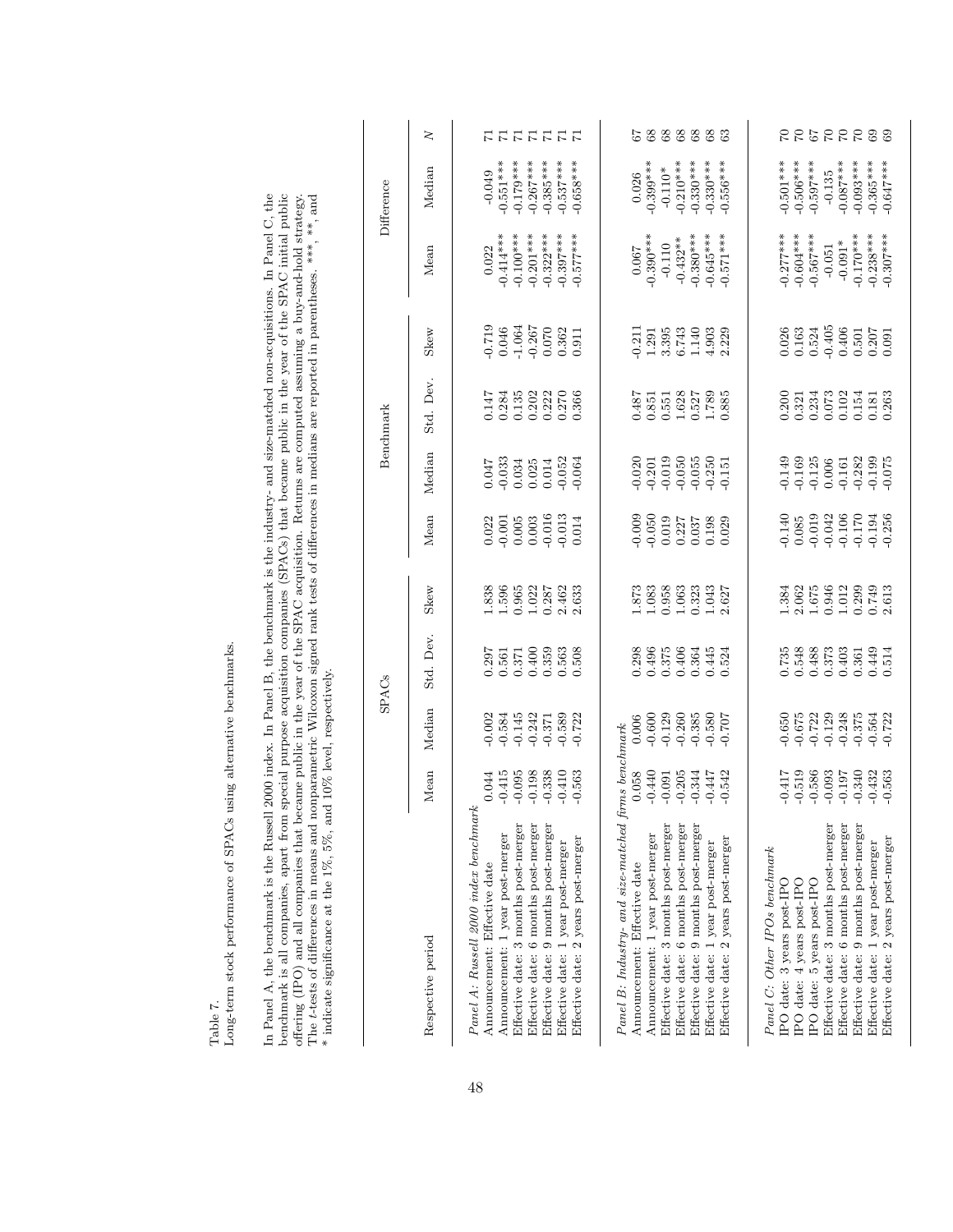Table 8.<br>Industry-adjusted, matched firm-adjusted, and initial public offering (IPO) firm-adjusted accounting performance and leverage. Industry-adjusted, matched firm–adjusted, and initial public offering (IPO) firm–adjusted accounting performance and leverage. Panel A reports special purpose acquisition company (SPAC) operating performance measured one year after the merger completion date. Panel B reports SPAC capital structure, measured one year after the merger completion da of differences in means and nonparametric Wilcoxon signed rank tests of differences in medians are reported in parentheses. \*\*\*, \*\*, and \* indicate significance at the 1%, 5%, and 10% level, respectively. Panel A reports special purpose acquisition company (SPAC) operating performance measured one year after the merger completion date. Panel B reports SPAC capital structure, measured one year after the merger completion date. Panel C reports SPAC operating performance measured two years after the merger completion date. Panel D reports SPAC capital structure measured two years after the merger completion date. The t-tests of differences in means and nonparametric Wilcoxon signed rank tests of differences in medians are reported in parentheses. \*\*\*, \*\*, and \* indicate significance at the 1%, 5%, and 10% level, respectively.

|                                                                                                                                                                 |                                                                               | Industry-adjusted                                                |                           |                                                                                                  | Matched firm-adjusted                                                |                           |                                                                                                  | IPO firm-adjusted                                                 |                         |
|-----------------------------------------------------------------------------------------------------------------------------------------------------------------|-------------------------------------------------------------------------------|------------------------------------------------------------------|---------------------------|--------------------------------------------------------------------------------------------------|----------------------------------------------------------------------|---------------------------|--------------------------------------------------------------------------------------------------|-------------------------------------------------------------------|-------------------------|
| Variable                                                                                                                                                        | Mean                                                                          | Median                                                           | $\geq$                    | Mean                                                                                             | Median                                                               | $\geq$                    | Mean                                                                                             | Median                                                            | $\geq$                  |
| Panel A: Performance one year after the merger<br>$(\%)$<br>Operating return on sales<br>Return on sales $(\% )$                                                | $-0.322***$<br>$(-3.36)$<br>$-0.291***$<br>$(-3.56)$                          | $0.049***$<br>$(-2.62)$<br>-0.049***<br>$(-2.68)$                | 89<br>66                  | $-0.378***$<br>$(-3.92)$<br>$-0.335***$<br>$(-3.50)$                                             | $-0.107***$<br>$-0.078***$<br>$(-3.54)$<br>$(-2.83)$                 | 66<br>66                  | $0.299***$<br>$\begin{array}{c} (-3.22) \\ -0.302*** \end{array}$<br>$(-3.49)$                   | $-0.030***$<br>$(-2.39)$<br>-0.064***<br>$(-2.36)$                | 66<br>66                |
| Panel B: Capital structure one year after the merger<br>Net long-term debt to assets (%)<br>$\mathcal{S}$<br>Long-term debt to assets<br>Cash to assets $(\%)$  | $0.094***$<br>$0.034***$<br>$\left( 2.52\right)$<br>(2.49)<br>(1.24)<br>0.047 | $0.003*$<br>0.015<br>(1.76)<br>0.047<br>(1.67)<br>(0.85)         | $\mathbf{68}$<br>79<br>67 | $-0.040*$<br>$\begin{array}{c} (-1.90) \\ 0.073 \end{array}$<br>(1.16)<br>(1.56)<br>0.047        | $-0.019$<br>$(-1.55)$<br>0.096<br>(1.14)<br>(1.27)<br>0.021          | 66<br>66<br>68            | $0.103***$<br>$\begin{array}{c} (3.26) \\ 0.041*** \end{array}$<br>$(2.47)$<br>0.072**<br>(2.03) | $0.020**$<br>$0.002*$<br>(2.27)<br>(1.89)<br>0.045<br>(1.68)      | 67<br>$8^{\circ}$<br>67 |
| Panel C: Performance two years after the merger<br>$(\%)$<br>Operating return on sales<br>Return on sales (%)                                                   | $(-3.22)$<br>$-0.215***$<br>$-0.135***$<br>$(-4.54)$                          | $(-2.40)$<br>-0.079***<br>$-0.045***$<br>$(-3.55)$               | 58<br>38                  | $-0.173***$<br>$(-3.29)$<br>-0.270***<br>$(-4.49)$                                               | $-0.055***$<br>$-0.083***$<br>$(-2.38)$<br>$(-3.52)$                 | 52<br>52                  | $-0.147***$<br>$(-3.38)$<br>$-0.214***$<br>$(-4.82)$                                             | $-0.076***$<br>$(-2.75)$<br>-0.111***<br>$(-4.22)$                | 25<br>25                |
| Panel D: Capital structure two years after the merger<br>Net long-term debt to assets (%)<br>$\mathcal{S}$<br>Long-term debt to assets<br>Cash to assets $(\%)$ | $0.106***$<br>$0.035*$<br>(2.81)<br>(1.83)<br>0.072<br>(1.64)                 | $0.035***$<br>(2.25)<br>$\binom{0.73}{0.057}$<br>(1.45)<br>0.001 | 38<br>75<br>75            | $\begin{array}{c} (-1.59) \\ 0.135*** \end{array}$<br>$0.086***$<br>$-0.045$<br>(2.49)<br>(2.15) | $0.040**$<br>$0.166**$<br>$-0.052*$<br>$(-1.82)$<br>(1.99)<br>(2.26) | 23<br>$\overline{5}$<br>5 | $0.161***$<br>$0.108***$<br>$0.050***$<br>$\left( 2.52\right)$<br>$\left( 4.63\right)$<br>(2.52) | $0.081***$<br>$(1.24)$<br>0.102**<br>$-0.008$<br>(3.53)<br>(2.30) | 25<br>86<br>S6          |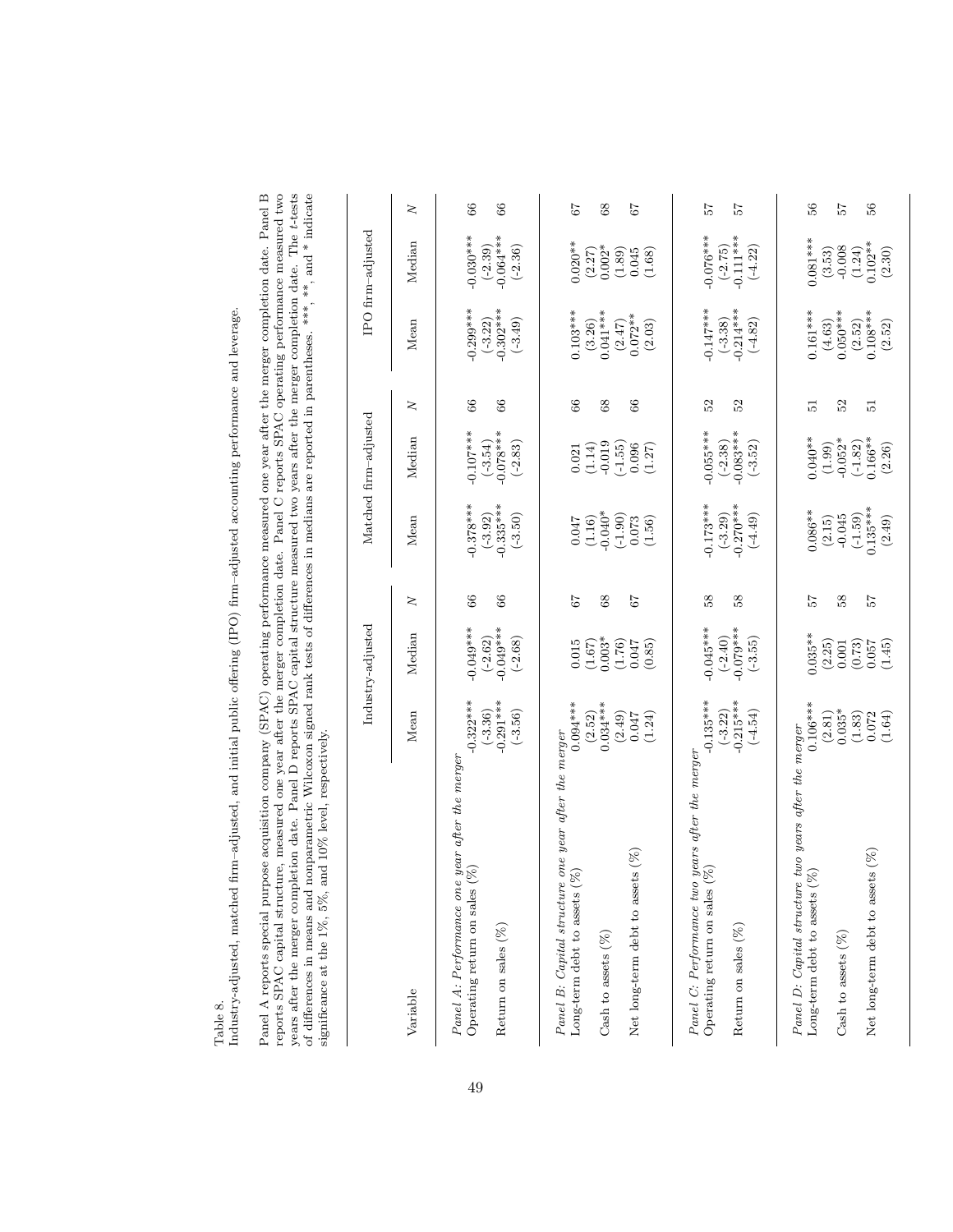Table 9.<br>Industry-adjusted, matched firm–adjusted, and IPO firm–adjusted valuation measures. Industry-adjusted, matched firm–adjusted, and IPO firm–adjusted valuation measures. Panel A reports Tohin's Q, earnings-to-price (E/P) ratios, and price-to-earnings (P/E) ratios for the special purpose acquisition company (SPAC) acquisitions net of their respective industry median values, matched firms, acquisitions net of their respective industry median values, matched firms, and matched initial public offering (IPO) firms measured one year after the merger was completed. Panel B reports the valuation ratios measured at the time of the merger completion. Tobin's Q is computed as [(book value of assets - book value of equity - deferred taxes + market value of equity) / book value of assets]. The E/P ratio is computed for all firms, and The *t*-tests of differences in means and nonparametric Wilcoxon signed rank tests of differences in medians are reported in parentheses. \*\*\*, \*\*\*, and Panel A reports Tobin's Q, earnings-to-price (E/P) ratios, and price-to-earnings (P/E) ratios for the special purpose acquisition company (SPAC) the P/E ratio is computed only for firms with positive earnings. Industry is defined at the four-digit Standard Industrial Classification code level. \* indicate significance at the 1%, 5%, and 10% level, respectively.

|                                                 |                                                                                        | Industry-adjusted                                                                              |               |                                                                                  | Matched firm-adjusted                                                                 |            |                                                                            | IPO firm-adjusted                                                            |                |
|-------------------------------------------------|----------------------------------------------------------------------------------------|------------------------------------------------------------------------------------------------|---------------|----------------------------------------------------------------------------------|---------------------------------------------------------------------------------------|------------|----------------------------------------------------------------------------|------------------------------------------------------------------------------|----------------|
|                                                 | Mean                                                                                   | Median                                                                                         | ξ             | Mean                                                                             | Median                                                                                | 2          | Mean                                                                       | Median                                                                       | 2              |
| year after the merge.<br>Panel A: Valuation one |                                                                                        |                                                                                                |               |                                                                                  |                                                                                       |            |                                                                            |                                                                              |                |
| Tobin's $Q$                                     |                                                                                        |                                                                                                | 65            |                                                                                  |                                                                                       |            |                                                                            |                                                                              | 65             |
|                                                 |                                                                                        |                                                                                                |               |                                                                                  |                                                                                       |            |                                                                            |                                                                              |                |
| $\rm E/P$ ratio                                 |                                                                                        |                                                                                                | 59            |                                                                                  |                                                                                       | 65         |                                                                            |                                                                              | 3              |
|                                                 |                                                                                        |                                                                                                |               |                                                                                  |                                                                                       |            |                                                                            |                                                                              |                |
| $P/E$ ratio                                     |                                                                                        |                                                                                                | $\frac{8}{1}$ |                                                                                  |                                                                                       |            |                                                                            |                                                                              | $\frac{8}{18}$ |
|                                                 | $-0.083$<br>$(-1.01)$<br>$-32.954***$<br>$-32.89)$<br>$-3.121$<br>$-3.121$<br>$-1.26)$ | $-0.321$ *<br>$(-1.75)$<br>$-2.307$ ***<br>$(-2.96)$<br>$(-2.98)$<br>$(-2.15)$ **<br>$(-2.11)$ |               | $-0.233*$<br>$(-1.86)$<br>$-30.610**$<br>$-2.655*$<br>$-2.055*$<br>$(-1.71)$     | $-0.084$<br>$(-1.09)$<br>$-1.556**$<br>$-1.96$<br>$(-1.96)$<br>$(-1.96)$<br>$(-2.69)$ |            | $-0.136$<br>$(-1.45)$<br>$-32.119***$<br>$-0.342$<br>$-0.342$<br>$-0.342$  | $-0.272**$<br>$(-2.13)$<br>$1.105***$<br>$(-2.53)$<br>$(-2.53)$<br>$(-1.20)$ |                |
|                                                 |                                                                                        |                                                                                                |               |                                                                                  |                                                                                       |            |                                                                            |                                                                              |                |
| Panel B: Valuation at merger completion         |                                                                                        |                                                                                                |               |                                                                                  |                                                                                       |            |                                                                            |                                                                              |                |
| $\Delta \text{D}$ $\Omega$                      |                                                                                        |                                                                                                | $^{\rm 8}$    |                                                                                  |                                                                                       | $^{88}$    |                                                                            |                                                                              | 57             |
|                                                 |                                                                                        |                                                                                                |               |                                                                                  |                                                                                       |            |                                                                            |                                                                              |                |
| $\rm E/P$ ratio                                 |                                                                                        |                                                                                                | $^{\rm 8}$    |                                                                                  |                                                                                       | $^{\circ}$ |                                                                            |                                                                              | 7              |
|                                                 |                                                                                        |                                                                                                |               |                                                                                  |                                                                                       |            |                                                                            |                                                                              |                |
| P/E ratio                                       |                                                                                        |                                                                                                | $^{29}$       |                                                                                  |                                                                                       | ≘          |                                                                            |                                                                              | ≌              |
|                                                 | $0.017$<br>$(0.15)$<br>$4.206***$<br>$(-2.43)$<br>$2.453**$<br>(2.02)                  | $-0.168$<br>$(-1.25)$<br>$-0.642$ <sup>*</sup><br>$-1.91)$<br>$(-1.91)$<br>$(3.36)$            |               | $-0.158$<br>$(-1.08)$<br>$-2.578$<br>$(-1.12)$<br>$1.858$<br>$1.858$<br>$(1.03)$ | $-0.195$<br>$(-1.55)$<br>$-0.754$<br>$-0.099$<br>$-0.099$<br>$-0.099$                 |            | $0.062$<br>$(0.51)$<br>$4.445***$<br>$(-2.63)$<br>$(-4.48***$<br>$(-4.14)$ | $-0.175$<br>$(-1.09)$<br>$0.004$<br>$(-1.16)$<br>$(-1.16)$<br>$(-3.18)$      |                |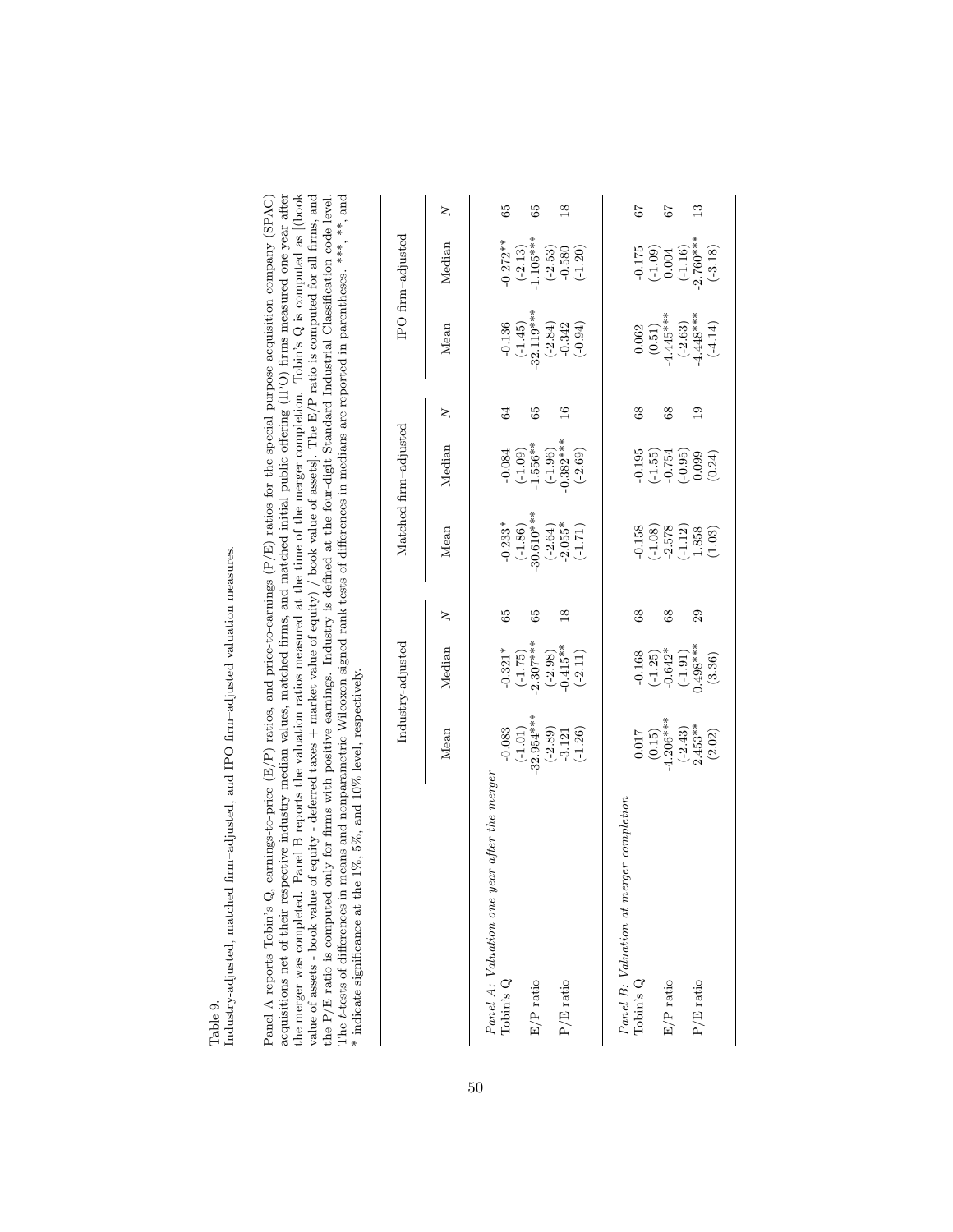#### Table 10. Cross-sectional regression of long-term stock performance of SPACs.

The dependent variable is the initial public offering (IPO)–adjusted buy-and-hold return earned by special purpose acquisition companies (SPACs) over a four-year period following the SPAC IPO date. All explanatory variables are described in the Appendix. Deal value is transformed using started-log transformation. Heteroskedasticity-adjusted (White) standard errors are used in calculation of t-statistics that are reported in parentheses. \*\*\*, \*\*, and \* indicate significance at the 1%, 5%, and 10% level, respectively.

| Explanatory variable                      | (1)                     | (2)                      | (3)                       | (4)                       | (5)                       | (6)                       | (7)                           |
|-------------------------------------------|-------------------------|--------------------------|---------------------------|---------------------------|---------------------------|---------------------------|-------------------------------|
| Time to acquisition                       | $2.771*$                | $3.473**$                | $3.667***$                | $4.043***$                | $3.166**$                 | $3.015*$                  | $3.499**$                     |
| Time to acquisition <sup>2</sup>          | (1.74)<br>$-0.238*$     | (2.17)<br>$-0.301**$     | (2.36)<br>$-0.316**$      | (2.48)<br>$-0.350***$     | (2.07)<br>$-0.267*$       | (1.93)<br>$-0.254*$       | (2.16)<br>$-0.302**$          |
| Deferred fees                             | $(-1.70)$<br>$-0.331**$ | $(-2.04)$<br>$-0.501***$ | $(-2.21)$<br>$-0.499***$  | $(-2.34)$<br>$-0.526***$  | $(-1.90)$<br>$-0.551***$  | $(-1.77)$<br>$-0.472***$  | $(-2.01)$<br>$-0.471***$      |
| Underwriter is adviser                    | $(-2.15)$               | $(-2.53)$<br>$-0.679**$  | $(-2.67)$<br>$-0.762***$  | $(-2.66)$<br>$-0.641**$   | $(-2.95)$<br>$-0.706***$  | $(-2.41)$<br>$-0.566*$    | $(-2.49)$<br>$-0.752***$      |
| Defer. fees*Under. is adviser             |                         | $(-2.26)$<br>$0.685**$   | $(-2.66)$<br>$0.744***$   | $(-2.01)$<br>$0.635*$     | $(-2.49)$<br>$0.750***$   | $(-1.90)$<br>$0.613*$     | $(-2.68)$<br>$0.779***$       |
| $80\%$ deal                               |                         | (1.98)                   | (2.40)<br>0.359           | (1.83)<br>0.325           | (2.47)<br>0.374           | (1.86)<br>0.377           | (2.60)<br>0.447               |
| Ownership of sponsors                     | 0.851<br>(0.29)         | 3.894<br>(1.17)          | (1.42)<br>1.280<br>(0.45) | (1.17)<br>4.226<br>(1.26) | (1.51)<br>3.624<br>(1.22) | (1.45)<br>4.006<br>(1.30) | (1.68)<br>$3.071\,$<br>(1.08) |
| Ownership of sponsors $2$                 | $-8.021$<br>$(-0.81)$   | $-17.599$<br>$(-1.57)$   | $-9.936$<br>$(-1.03)$     | $-19.323*$<br>$(-1.70)$   | $-18.551*$<br>$(-1.83)$   | $-19.538**$<br>$(-1.96)$  | $-15.991$<br>$(-1.67)$        |
| Ownership of target insiders              | $-0.814$<br>$(-0.82)$   | $-0.066$<br>$(-0.06)$    | $-0.694$<br>$(-0.69)$     | $-0.066$<br>$(-0.06)$     | $-0.718$<br>$(-0.69)$     | $-1.109$<br>$(-1.06)$     | $-1.291$<br>$(-1.22)$         |
| Ownership of target insiders <sup>2</sup> | 0.768<br>(0.55)         | 0.120<br>(0.08)          | 0.527<br>(0.38)           | $-0.064$<br>$(-0.04)$     | 0.471<br>(0.34)           | 0.989<br>(0.69)           | 1.018<br>(0.73)               |
| Chairman is a sponsor                     | $0.597***$<br>(2.54)    |                          | $0.571***$<br>(2.45)      |                           | $0.616***$<br>(2.59)      | $0.570**$<br>(2.19)       | $0.678***$<br>(2.91)          |
| Chairman is a target insider              | $0.417*$<br>(1.90)      |                          | 0.250<br>(1.13)           |                           | 0.188<br>(0.61)           | 0.283<br>(1.25)           | 0.272<br>(1.25)               |
| CEO is a sponsor                          | 0.105<br>(0.30)         |                          | 0.268<br>(0.80)           |                           |                           |                           | 0.468<br>(1.36)               |
| CEO is a target insider                   | 0.132<br>(0.42)         |                          | 0.269<br>(0.89)           |                           |                           |                           | $0.551*$<br>(1.74)            |
| CEO duality from sponsor                  |                         | 0.291<br>(1.21)          |                           | 0.273<br>(1.05)           | 0.213<br>(1.04)           |                           |                               |
| CEO duality from target insider           |                         | $-0.006$<br>$(-0.04)$    |                           | $-0.005$<br>$(-0.03)$     | 0.148<br>(0.52)           |                           |                               |
| Ownership of old institutions             |                         |                          |                           |                           |                           |                           | $-0.652$<br>$(-1.13)$         |
| Ownership of new institutions             |                         |                          |                           |                           |                           |                           | $-0.461$<br>$(-1.06)$         |
| Ownership of institutions                 | $-0.825**$<br>$(-2.15)$ | $-0.603$<br>$(-1.39)$    | $-0.964***$<br>$(-2.60)$  | $-0.698$<br>$(-1.58)$     |                           |                           |                               |
| Cash deal                                 | 0.181<br>(0.89)         | 0.075<br>(0.33)          | 0.089<br>(0.45)           | 0.096<br>(0.42)           | 0.028<br>(0.14)           | 0.087<br>(0.39)           | 0.009<br>(0.05)               |
| Private target                            | $-0.257*$<br>$(-1.75)$  | $-0.282*$<br>$(-1.69)$   | $-0.285**$<br>$(-1.98)$   | $-0.292*$<br>$(-1.77)$    | $-0.297**$<br>$(-1.98)$   | $-0.330**$<br>$(-2.06)$   | $-0.392***$<br>$(-2.46)$      |
|                                           |                         |                          |                           |                           |                           |                           |                               |

(Continue) <sup>51</sup>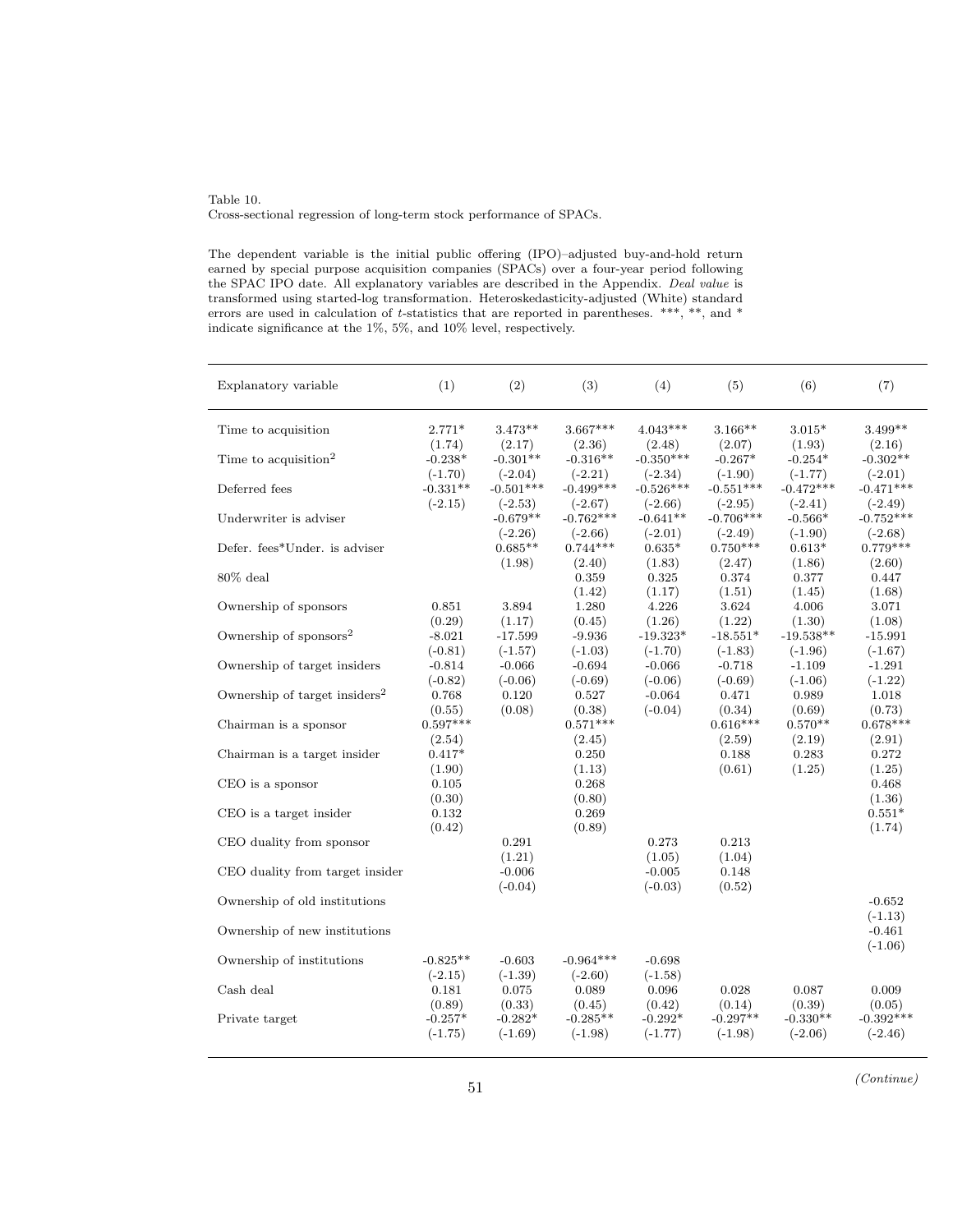Table 10 – Continued

| Explanatory variable       | (1)        | (2)        | (3)          | (4)         | (5)          | (6)         | (7)          |
|----------------------------|------------|------------|--------------|-------------|--------------|-------------|--------------|
| Relative size              | 0.094      | 0.091      | $-0.040$     | $-0.002$    | $-0.092$     | $-0.118$    | $-0.099$     |
|                            | (0.58)     | (0.43)     | $(-0.23)$    | $(-0.01)$   | $(-0.54)$    | $(-0.51)$   | $(-0.58)$    |
| SPAC market capitalization | $-0.025$   | 0.048      | $-0.396$     | $-0.260$    | $-0.470$     | $-0.530$    | $-0.537$     |
|                            | $(-0.09)$  | (0.14)     | $(-1.04)$    | $(-0.55)$   | $(-1.27)$    | $(-1.17)$   | $(-1.44)$    |
| Deal value                 | 0.010      | $-0.062$   | 0.415        | 0.253       | 0.503        | 0.509       | 0.538        |
|                            | (0.04)     | $(-0.17)$  | (1.05)       | (0.50)      | (1.30)       | (1.06)      | (1.39)       |
| Target's liquidity index   | 1.512      | $2.738**$  | 1.398        | $2.649**$   | $1.915**$    | $2.390*$    | 1.543        |
|                            | (1.56)     | (2.15)     | (1.49)       | (2.10)      | (1.95)       | (1.93)      | (1.67)       |
| N of CEO's stock options   |            |            | $-0.001$     | $-0.001$    | $-0.001$     | $-0.001$    | $-0.001$     |
|                            |            |            | $(-0.52)$    | $(-1.01)$   | $(-0.46)$    | $(-0.93)$   | $(-0.98)$    |
| N of outside blockholders  |            |            |              |             | $-0.082***$  | $-0.091***$ | $-0.050$     |
|                            |            |            |              |             | $(-2.33)$    | $(-2.42)$   | $(-0.97)$    |
| % of independent directors |            |            |              |             | 0.470        | 0.521       | $0.764**$    |
|                            |            |            |              |             | (1.52)       | (1.58)      | (2.26)       |
| Constant                   | $-8.659**$ | $-9.782**$ | $-11.137***$ | $-11.367**$ | $-10.026***$ | $-9.026**$  | $-10.924***$ |
|                            | $(-1.95)$  | $(-2.20)$  | $(-2.56)$    | $(-2.50)$   | $(-2.35)$    | $(-2.09)$   | $(-2.48)$    |
| $\overline{N}$             | 67         | 67         | 67           | 67          | 67           | 67          | 67           |
| Adj. $\mathbb{R}^2$        | 0.279      | 0.268      | 0.354        | 0.285       | 0.383        | 0.368       | 0.400        |
| Industry fixed effects     | No         | Yes        | No           | Yes         | $\rm No$     | Yes         | No           |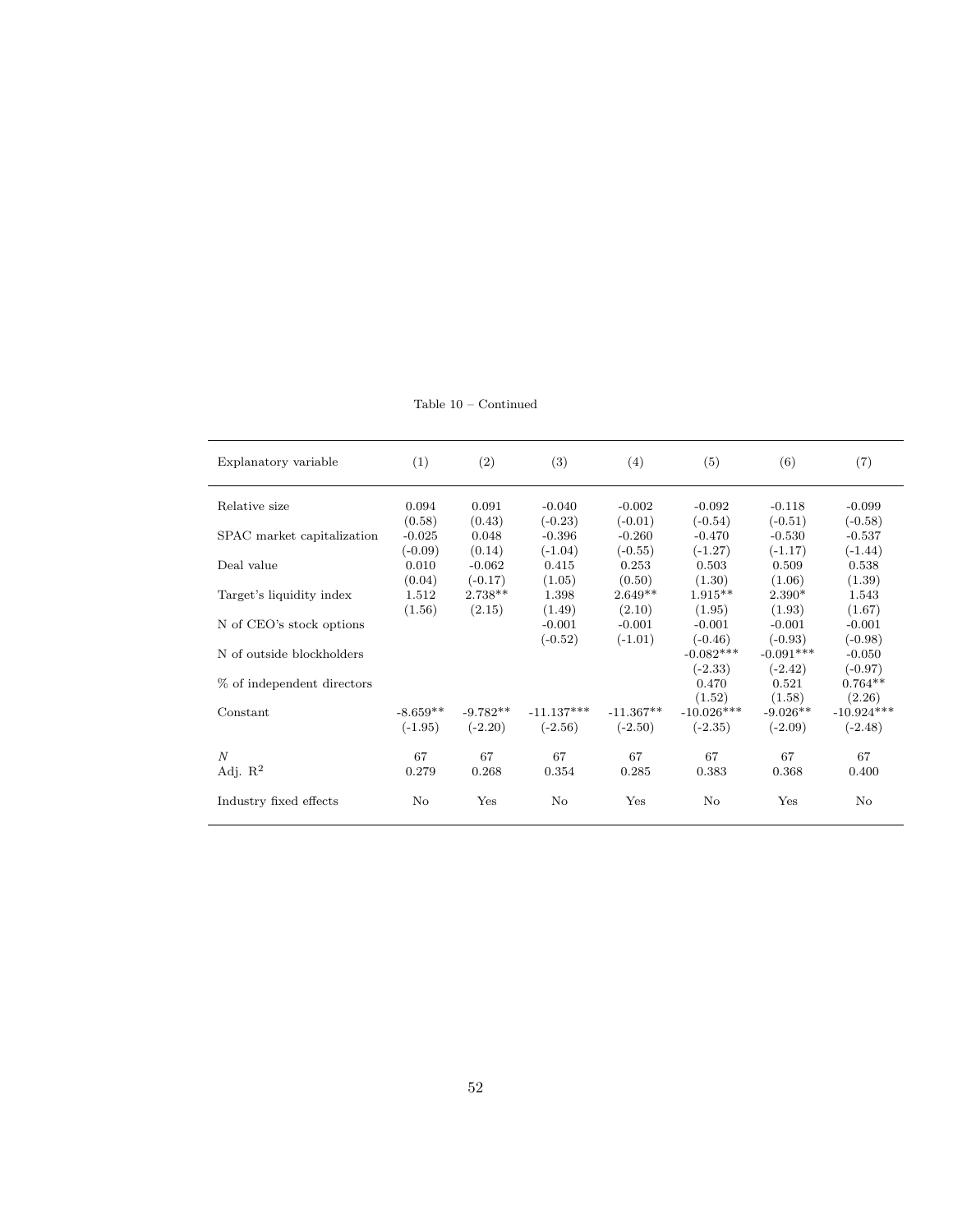#### Table 11. Cross-sectional regression of short-term stock performance of SPACs.

The dependent variable is the market-adjusted cumulative abnormal return earned by special purpose acquisition companies (SPACs) over a three-day event window around the acquisition announcement date. The sample in columns 1 to 6 contains only the successfully completed SPAC acquisitions; in column 7, all announced acquisitions (completed and uncompleted). All explanatory variables are described in the Appendix. SPAC market capitalization and Deal value are transformed using started-log transformation. Heteroskedasticity-adjusted (White) standard errors are used in calculation of t-statistics that are reported in parentheses. \*\*\*, \*\*, and \* indicate significance at the 1%, 5%, and 10% level, respectively.

| Explanatory variable                      | (1)                  | (2)                      | (3)                          | (4)                      | (5)                             | (6)                             | (7)                             |
|-------------------------------------------|----------------------|--------------------------|------------------------------|--------------------------|---------------------------------|---------------------------------|---------------------------------|
| Time to acquisition                       | $0.444***$<br>(2.44) | $0.524***$<br>(3.00)     | $0.433***$<br>(2.60)         | $0.485***$<br>(2.76)     | $0.498***$<br>(3.23)            | $0.450***$                      | $0.229*$                        |
| Time to acquisition <sup>2</sup>          | $-0.041***$          | $-0.049***$              | $-0.041***$                  | $-0.046***$              | $-0.047***$                     | (2.88)<br>$-0.043***$           | (1.69)<br>$-0.022*$             |
| Deferred fees                             | $(-2.45)$            | $(-3.06)$<br>$-0.059***$ | $(-2.67)$<br>$-0.049***$     | $(-2.88)$<br>$-0.056***$ | $(-3.34)$<br>$-0.061***$        | $(-3.02)$<br>$-0.056***$        | $(-1.72)$<br>$-0.043***$        |
| Underwriter is adviser                    |                      | $(-3.45)$                | $(-2.47)$<br>0.024<br>(0.78) | $(-3.22)$                | $(-3.21)$<br>0.049              | $(-2.86)$<br>$0.063**$          | $(-2.71)$<br>0.006              |
| Defer. fees*Under. is adviser             |                      |                          | $-0.033$<br>$(-0.97)$        |                          | (1.67)<br>$-0.049$<br>$(-1.57)$ | (2.12)<br>$-0.054$<br>$(-1.66)$ | (0.23)<br>$-0.001$<br>$(-0.04)$ |
| $80\%$ deal                               |                      |                          | $-0.053**$<br>$(-1.95)$      | $-0.054*$<br>$(-1.89)$   | $-0.073***$<br>$(-2.86)$        | $-0.073***$<br>$(-2.77)$        | $-0.015$<br>$(-0.94)$           |
| Ownership of sponsors                     | $-0.435$             | $-0.711**$               | $-0.677**$                   | $-0.719**$               | $-0.648**$                      | $-0.630**$                      | $-0.244$                        |
|                                           | $(-1.31)$            | $(-2.09)$                | $(-2.23)$                    | $(-2.08)$                | $(-2.25)$                       | $(-2.04)$                       | $(-1.33)$                       |
| Ownership of sponsors $2$                 | 0.748                | 1.709                    | 1.700*                       | 1.803                    | 1.556                           | 1.523                           | 0.324                           |
|                                           | (0.69)               | (1.56)                   | (1.70)                       | (1.58)                   | (1.60)                          | (1.49)                          | (0.72)                          |
| Ownership of target insiders              | $-0.103$             | $-0.076$                 | $-0.107$                     | $-0.095$                 | $-0.175*$                       | $-0.224**$                      | $-0.046$                        |
|                                           | $(-0.89)$            | $(-0.67)$                | $(-1.01)$                    | $(-0.84)$                | $(-1.73)$                       | $(-2.07)$                       | $(-0.56)$                       |
| Ownership of target insiders <sup>2</sup> | 0.157                | 0.120                    | 0.180                        | 0.150                    | 0.229                           | 0.236                           | 0.059                           |
|                                           | (0.95)               | (0.74)                   | (1.19)                       | (0.94)                   | (1.64)                          | (1.61)                          | (0.50)                          |
| Chairman is a sponsor                     | $0.058**$            | $0.052**$                | 0.036                        | 0.039                    | 0.019                           | 0.017                           | $0.041**$                       |
|                                           | (2.14)               | (1.98)                   | (1.45)                       | (1.43)                   | (0.82)                          | (0.65)                          | (1.96)                          |
| Chairman is a target insider              | $0.048*$             | $0.046*$                 | 0.037                        | 0.039                    | 0.024                           | 0.030                           | 0.022                           |
|                                           | (1.89)               | (1.89)                   | (1.56)                       | (1.59)                   | (1.08)                          | (1.32)                          | (1.12)                          |
| CEO is a sponsor                          | 0.022                | $-0.003$                 | 0.007                        | $-0.015$                 | 0.001                           | $-0.015$                        | 0.014                           |
|                                           | (0.54)               | $(-0.08)$                | (0.18)                       | $(-0.39)$                | (0.03)                          | $(-0.41)$                       | (0.51)                          |
| CEO is a target insider                   | 0.043                | 0.010                    | 0.019                        | 0.003                    | 0.026                           | 0.031                           | 0.025                           |
|                                           | (1.18)               | (0.28)                   | (0.56)                       | (0.10)                   | (0.85)                          | (0.93)                          | (0.94)                          |
| Ownership of institutions                 | 0.010<br>(0.22)      | $-0.012$<br>$(-0.25)$    | 0.024<br>(0.60)              | $-0.010$<br>$(-0.22)$    | 0.012<br>(0.31)                 |                                 | 0.037<br>(1.19)                 |
| Cash deal                                 | $0.038*$             | 0.030                    | $0.036*$                     | 0.032                    | $0.034*$                        | $0.045**$                       | 0.014                           |
|                                           | (1.74)               | (1.23)                   | (1.81)                       | (1.36)                   | (1.79)                          | (2.11)                          | (0.91)                          |
| Private target                            | $0.029*$             | 0.018                    | $0.028*$                     | 0.018                    | $0.034***$                      | 0.020                           | 0.016                           |
|                                           | (1.69)               | (1.04)                   | (1.80)                       | (1.04)                   | (2.35)                          | (1.27)                          | (1.15)                          |
| Relative size                             | $-0.003$             | $-0.016$                 | 0.006                        | 0.004                    | 0.017                           | 0.016                           | $-0.002$                        |
|                                           | $(-0.14)$            | $(-0.72)$                | (0.32)                       | (0.15)                   | (0.98)                          | (0.71)                          | $(-0.22)$                       |
| SPAC market capitalization                | $-0.000$             | 0.008                    | 0.065                        | 0.069                    | $0.096***$                      | $0.099**$                       | 0.012                           |
|                                           | $(-0.00)$            | (0.20)                   | (1.57)                       | (1.42)                   | (2.49)                          | (2.14)                          | (0.82)                          |
| Deal value                                | 0.020                | 0.031                    | $-0.029$                     | $-0.031$                 | $-0.059$                        | $-0.066$                        | 0.002                           |
|                                           | (0.59)               | (0.79)                   | $(-0.68)$                    | $(-0.61)$                | $(-1.49)$                       | $(-1.34)$                       | (0.15)                          |

(Continue) <sup>53</sup>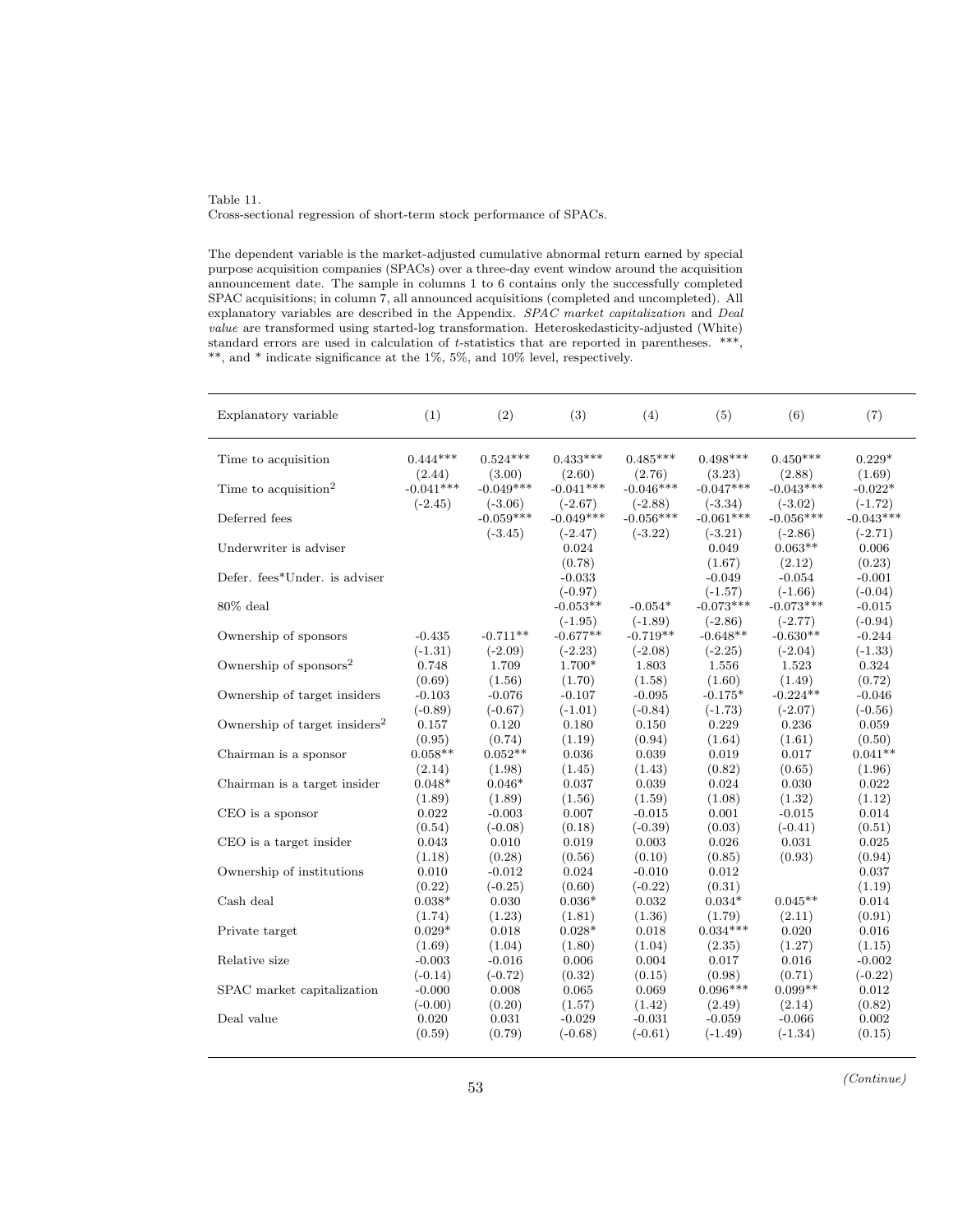Table 11 – Continued

| Explanatory variable       | (1)         | (2)         | (3)            | (4)         | (5)                      | (6)                   | (7)       |
|----------------------------|-------------|-------------|----------------|-------------|--------------------------|-----------------------|-----------|
| Target's liquidity index   |             |             |                | 0.104       | 0.046                    | 0.172                 |           |
|                            |             |             |                | (0.75)      | (0.49)                   | (1.39)<br>$-0.001***$ |           |
| N of CEO's stock options   |             |             |                |             | $-0.001***$<br>$(-3.40)$ | $(-3.73)$             |           |
| N of outside blockholders  |             |             |                |             |                          | $-0.006$              |           |
|                            |             |             |                |             |                          | $(-1.63)$             |           |
| % of independent directors |             |             |                |             |                          | 0.022<br>(0.66)       |           |
| Constant                   | $-1.325***$ | $-1.533***$ | $-1.248***$    | $-1.387***$ | $-1.383***$              | $-1.257***$           | $-0.663*$ |
|                            | $(-2.63)$   | $(-3.21)$   | $(-2.67)$      | $(-2.86)$   | $(-3.21)$                | $(-2.91)$             | $(-1.78)$ |
| N                          | 68          | 68          | 68             | 68          | 68                       | 68                    | 91        |
| Adj. $R^2$                 | 0.124       | 0.272       | 0.320          | 0.303       | 0.441                    | 0.471                 | 0.145     |
| Industry fixed effects     | $\rm No$    | Yes         | N <sub>o</sub> | Yes         | $\rm No$                 | Yes                   | $\rm No$  |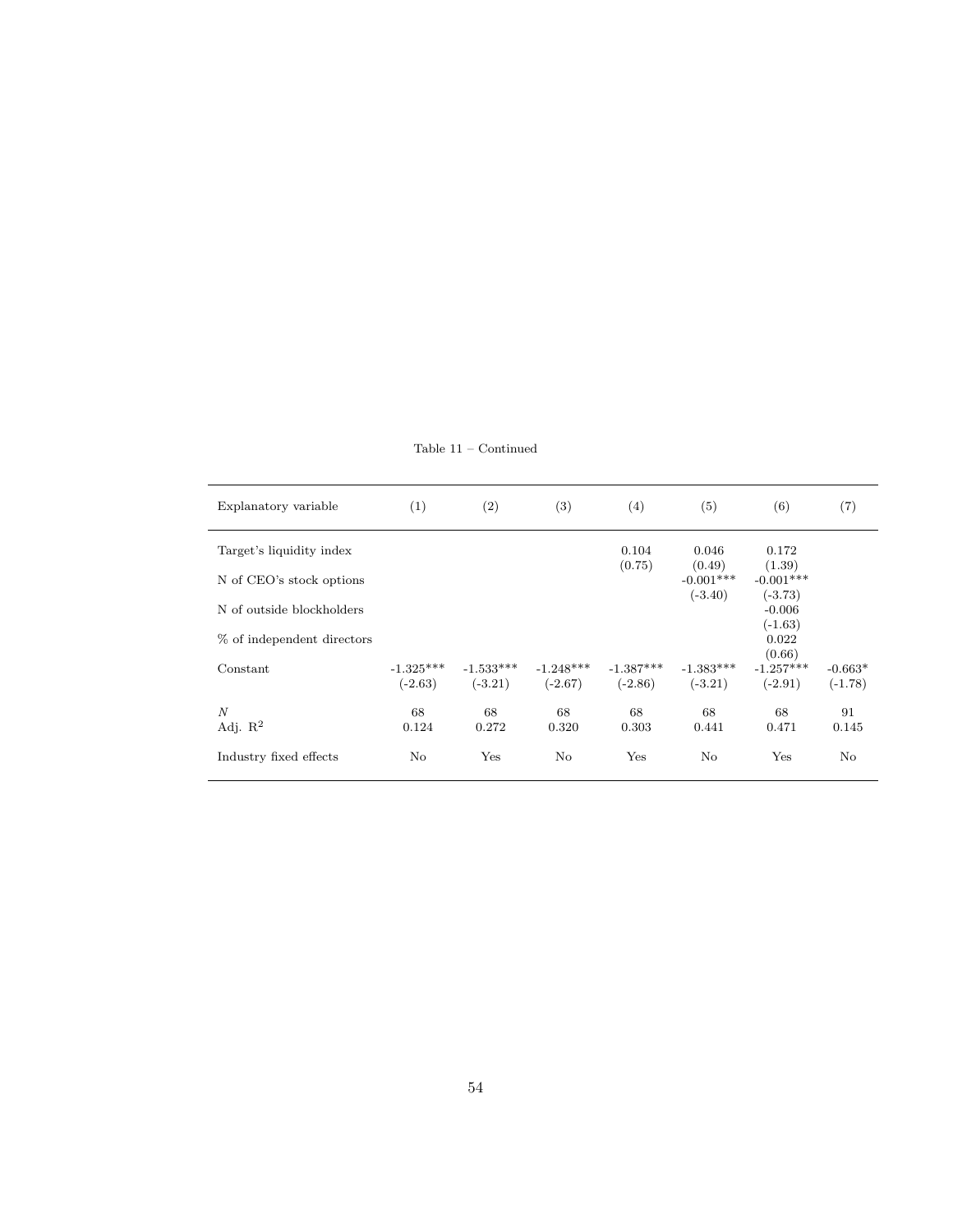# Appendix

This appendix provides a summary of all explanatory variables used in my analysis.

| Variable name                                                                                                                                                         | Variable description                                                                                                                                                                                                                                                                                                                    |
|-----------------------------------------------------------------------------------------------------------------------------------------------------------------------|-----------------------------------------------------------------------------------------------------------------------------------------------------------------------------------------------------------------------------------------------------------------------------------------------------------------------------------------|
| Deal characteristics:                                                                                                                                                 |                                                                                                                                                                                                                                                                                                                                         |
| Deal value<br>SPAC market capitalization                                                                                                                              | Natural logarithm of the value of the transaction.<br>Natural logarithm of the market capitalization of the SPAC computed at the<br>price at the acquisition announcement, measured in millions of dollars.                                                                                                                             |
| <i>Relative size</i><br>$Cash$ deal                                                                                                                                   | Value of the target as a fraction of the market capitalization of the acquirer.<br>Dummy variable that takes a value of one if the medium of exchange is cash<br>and zero otherwise.                                                                                                                                                    |
| Stock deal                                                                                                                                                            | Dummy variable that takes a value of one if the medium of exchange is stock<br>and zero otherwise.                                                                                                                                                                                                                                      |
| Private target                                                                                                                                                        | Dummy variable that takes a value of one if the target is a private firm and<br>zero otherwise.                                                                                                                                                                                                                                         |
| Target's liquidity index                                                                                                                                              | Ratio of the value of all corporate control transactions reported by SDC for<br>each year and two-digit SIC code to the total book value of assets of all<br>Compustat firms in the same two-digit SIC code and year.                                                                                                                   |
| Time to acquisition                                                                                                                                                   | Natural logarithm of the number of days between the SPAC IPO and the<br>acquisition announcement.                                                                                                                                                                                                                                       |
| $\label{eq:Time} Time\ to\ acquisition^2$<br>Deferred fees                                                                                                            | <i>Time to acquisition</i> squared.<br>Dummy variable that takes a value of one if a portion of the IPO's underwriter<br>compensation is deferred and paid only upon a successful merger completion<br>and zero otherwise.                                                                                                              |
| Underwriter is adviser                                                                                                                                                | Dummy variable that takes a value of one if a SPAC acquisition adviser is<br>also the company's underwriter and zero otherwise.                                                                                                                                                                                                         |
| Defer. fees*Under. is adviser<br>$80\%$ deal                                                                                                                          | Product of Deferred fees and Underwriter is adviser.<br>Dummy variable that takes a value of one if the deal value is worth within<br>$10\%$ of the required 80% threshold (80% of the SPAC's net assets), at the<br>time of the acquisition completion, and zero otherwise.                                                            |
| Ownership:                                                                                                                                                            |                                                                                                                                                                                                                                                                                                                                         |
| Ownership of sponsors<br>Ownership of sponsors <sup>2</sup><br>Ownership of target insiders<br>Ownership of target insiders <sup>2</sup><br>Ownership of institutions | Fraction of the firm held by sponsors immediately after the acquisition.<br>Ownership of sponsors squared.<br>Fraction of the firm held by target insiders immediately after the acquisition.<br>Ownership of target insiders squared.<br>Fraction of the firm held by institutional blockholders immediately after the<br>acquisition. |
| Ownership of old institutions                                                                                                                                         | Fraction of the firm held by old institutional blockholders (institutional block-<br>holders that also held shares prior to the acquisition) immediately after the<br>acquisition.                                                                                                                                                      |
| Ownership of new institutions                                                                                                                                         | Fraction of the firm held by new institutional blockholders (institutional<br>blockholders that first buy shares at the time of the acquisition announce-<br>ment) immediately after the acquisition.                                                                                                                                   |
| Governance:                                                                                                                                                           |                                                                                                                                                                                                                                                                                                                                         |
| Directors from sponsors                                                                                                                                               | Fraction of sponsors on the board of directors immediately after the acquisi-<br>tion.                                                                                                                                                                                                                                                  |
| Directors from target insiders                                                                                                                                        | Fraction of target insiders on the board of directors immediately after the<br>acquisition.                                                                                                                                                                                                                                             |